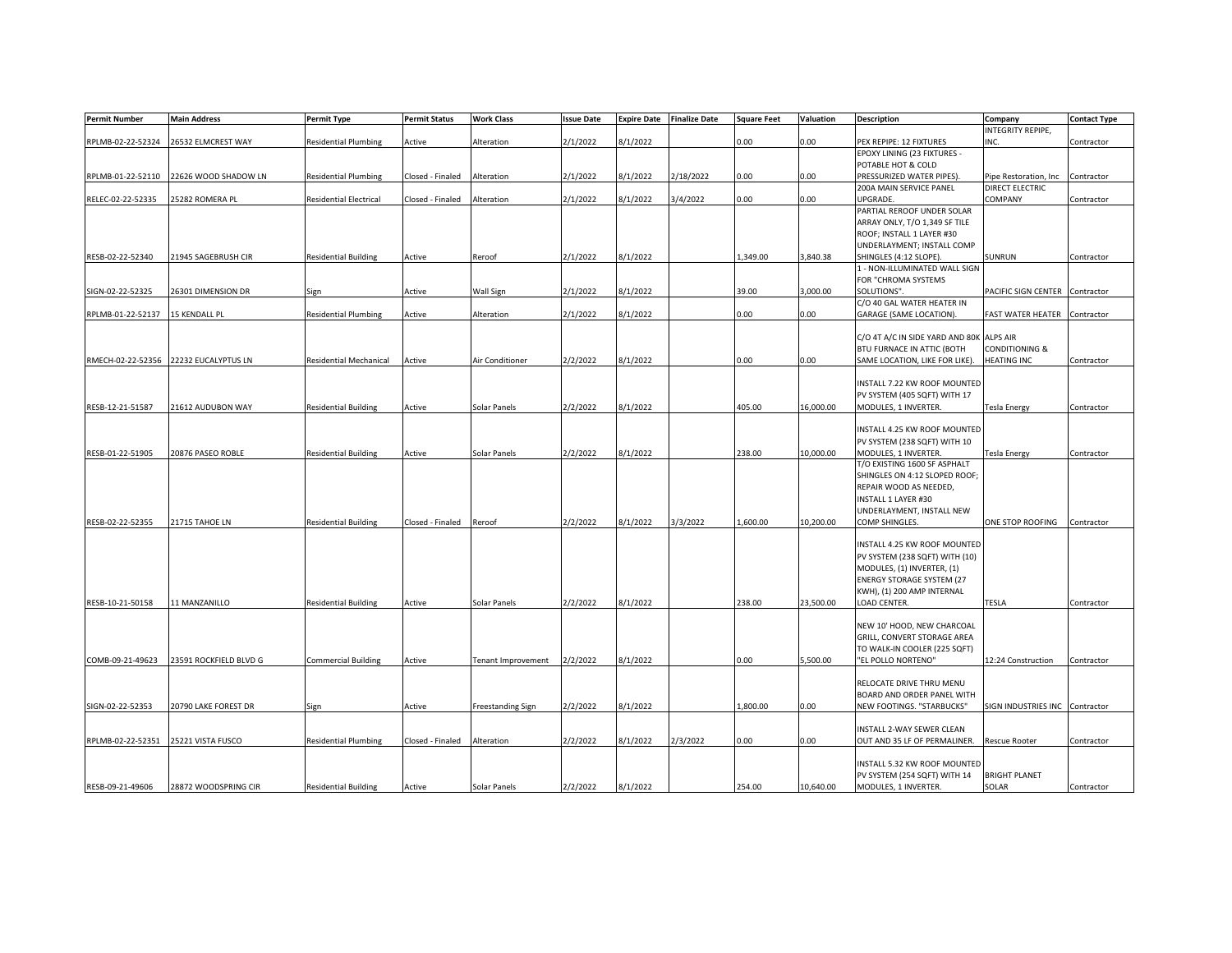| RELEC-02-22-52347                 | 24211 TWIG ST                        | <b>Residential Electrical</b> | Active           | Alteration      | 2/2/2022 | 3/1/2022            |           | 0.00     | 0.00      | IN EXISTING 112 SF SHED: INSTALI<br>(3) NEW LIGHTS, (2) NEW SW AND<br>(7) NEW REC.; *** EXISTING SHED<br>DOES NOT REQUIRE A PERMIT<br>AND TO BE USED FOR STORAGE<br>ONLY***. | OWNER-BUILDER                               | Contractor |
|-----------------------------------|--------------------------------------|-------------------------------|------------------|-----------------|----------|---------------------|-----------|----------|-----------|------------------------------------------------------------------------------------------------------------------------------------------------------------------------------|---------------------------------------------|------------|
| RESB-12-21-51126                  | 31 CALLE CABRILLO                    | <b>Residential Building</b>   | Active           | Solar Panels    | 2/2/2022 | 3/1/2022            |           | 477.00   | 27,000.00 | INSTALL 8.5 KW ROOF MOUNTED<br>PV SYSTEM (477 SQFT) WITH 20<br>MODULES, 1 INVERTER, 1 ENERGY<br>STORAGE SYSTEM (13.5 KWH),<br>225 AMP LOAD CENTER.                           | <b>Tesla Energy</b>                         | Contractor |
| RMECH-02-22-52377                 | 21051 ASHLEY LN                      | <b>Residential Mechanical</b> | Active           | Air Conditioner | 2/3/2022 | 3/2/2022            |           | 0.00     | 0.00      | C/O 80K BTU FURANCE IN<br>GARAGE (SAME LOCATION).                                                                                                                            | <b>DYNAMIC AIR</b><br>SERVICES, INC.        | Contractor |
| RPLMB-02-22-52389                 | 21191 GLADIOLOS WAY                  | <b>Residential Plumbing</b>   | Closed - Finaled | Alteration      | 2/3/2022 | 3/2/2022            | 2/28/2022 | 0.00     | 0.00      | PEX REPIPE: 7 FIXTURES.                                                                                                                                                      | Ameri-Cal Repipe &<br>Plumbing, Inc.        | Contractor |
| RPLMB-02-22-52388                 | 21192 DEERPATH                       | <b>Residential Plumbing</b>   | Active           | Alteration      | 2/3/2022 | 3/2/2022            |           | 0.00     | 0.00      | PEX REPIPE: 11 FIXTURES.                                                                                                                                                     | Ameri-Cal Repipe &<br>Plumbing, Inc.        | Contractor |
| SIGN-02-22-52397                  | 23633 EL TORO RD                     | Sign                          | Active           | Wall Sign       | 2/3/2022 | 3/2/2022            |           | 157.00   | 11.700.00 | INSTALL 1 ILLUMINATED CHANNEL<br>LETTER WALL SIGN, REFACE (2) (E)<br>MONUMENT PANEL SIGNS.<br>"PLANET FITNESS"                                                               | <b>PS Services</b>                          | Contractor |
|                                   |                                      |                               |                  |                 |          |                     |           |          |           | INSTALL 5.07 KW ROOF MOUNTED<br>PV SYSTEM WITH 13 MODULES,<br>MICROINVERTERS, 1 COMBINER                                                                                     |                                             |            |
| RESB-02-22-52374                  | 23141 GUINEA ST                      | <b>Residential Building</b>   | Active           | Solar Panels    | 2/3/2022 | 2/3/2023            |           | 284.86   | 42,000.00 | BOX, 285 SF.<br>BATHROOM REMODEL, (1)                                                                                                                                        | Powur PBC                                   | Contractor |
| RESB-02-22-52368                  | 28611 CHIMNEY ROCK CIR               | <b>Residential Building</b>   | Active           | Remodel         | 2/3/2022 | 3/2/2022            |           | 30.00    | 10.000.00 | LAVATORY, (1) SHOWER<br>ENCLOSURE, (1) TOILET, (1) VENT<br>FAN, (1) GFCI, (1) LIGHT.                                                                                         | Cabinets Installation<br>Master             | Contractor |
|                                   |                                      |                               |                  |                 |          |                     |           |          |           | T/O 2000 SF ASPHALT ROOF;<br>INSTALL 1 LAYER SYNTHETIC<br>UNDERLAYMENT; INSTALL NEW<br>OWEN'S CORNING ASPHALT                                                                |                                             |            |
| RESB-02-22-52381                  | 24222 PALMEK CIR                     | <b>Residential Building</b>   | Closed - Finaled | Reroof          | 2/3/2022 | 3/2/2022            | 3/1/2022  | 2,000.00 | 11,000.00 | SHINGLES ON 6:12 SLOPED ROOF. Professional Roofing                                                                                                                           |                                             | Contractor |
| RPLMB-02-22-52384                 | 21181 DEERPATH                       | <b>Residential Plumbing</b>   | Closed - Finaled | Alteration      | 2/3/2022 | $\frac{1}{2}/2022$  | 2/24/2022 | 0.00     | 0.00      | PEX REPIPE: 11 FIXTURES.                                                                                                                                                     | Ameri-Cal Repipe &<br>Plumbing, Inc.        | Contractor |
| RPLMB-02-22-52387                 | 21186 DEERPATH                       | <b>Residential Plumbing</b>   | Closed - Finaled | Alteration      | 2/3/2022 | 1/2/2022            | 2/16/2022 | 0.00     | 0.00      | PEX REPIPE: 9 FIXTURES.                                                                                                                                                      | Ameri-Cal Repipe &<br>Plumbing, Inc.        | Contractor |
| RPLMB-02-22-52385                 | 21182 DEERPATH                       | <b>Residential Plumbing</b>   | Closed - Finaled | Alteration      | 2/3/2022 | $\frac{3}{2}$ /2022 | 2/16/2022 | 0.00     | 0.00      | PEX REPIPE: 11 FIXTURES.                                                                                                                                                     | Ameri-Cal Repipe &<br>Plumbing, Inc.        | Contractor |
|                                   |                                      |                               |                  |                 |          |                     |           |          |           | T/O 2000 SF ASPHALT ROOF;<br>INSTALL 1 LAYER SYNTHETIC<br>UNDERLAYMENT ON 5:12 SLOPED<br>ROOF; INTSALL NEW OWEN'S                                                            |                                             |            |
| RESB-02-22-52379                  | 24791 CALLE TRES LOMAS               | <b>Residential Building</b>   | Closed - Finaled | Reroof          | 2/3/2022 | 8/2/2022            | 3/3/2022  | 2,000.00 | 12,000.00 | CORNING ASPHALT SHINGLES.                                                                                                                                                    | Professional Roofing Contractor<br>PIPELINE |            |
| RPLMB-02-22-52369 24062 CARMEL DR |                                      | <b>Residential Plumbing</b>   | Closed - Finaled | Alteration      | 2/3/2022 | 3/2/2022            | 2/11/2022 | 0.00     | 0.00      | PEX Repipe (whole house repipe -<br>8 fixtures & 2 hose bibbs)                                                                                                               | <b>RESTORATION</b><br>PLUMBING INC          | Contractor |
|                                   | RMECH-02-22-52376 21642 TREESHADE LN | <b>Residential Mechanical</b> | Active           | Air Conditioner | 2/3/2022 | 3/2/2022            |           | 0.00     | D.OO      | C/O 3T A/C LOCATED IN<br>BACKYARD (SAME LOCATION), 60K<br>BTU FURANCE IN INTERIOR<br>CLOSET (SAME LOCATION), 1 COIL.                                                         | <b>DYNAMIC AIR</b><br>SERVICES, INC.        | Contractor |
|                                   |                                      |                               |                  |                 |          |                     |           |          |           |                                                                                                                                                                              | Ameri-Cal Repipe &                          |            |
|                                   | RPLMB-02-22-52391 25482 CLAVELES CT  | <b>Residential Plumbing</b>   | Closed - Finaled | Alteration      | 2/3/2022 | 8/2/2022            | 2/17/2022 | 0.00     | 0.00      | PEX REPIPE: 10 FIXTURES.                                                                                                                                                     | Plumbing, Inc.                              | Contractor |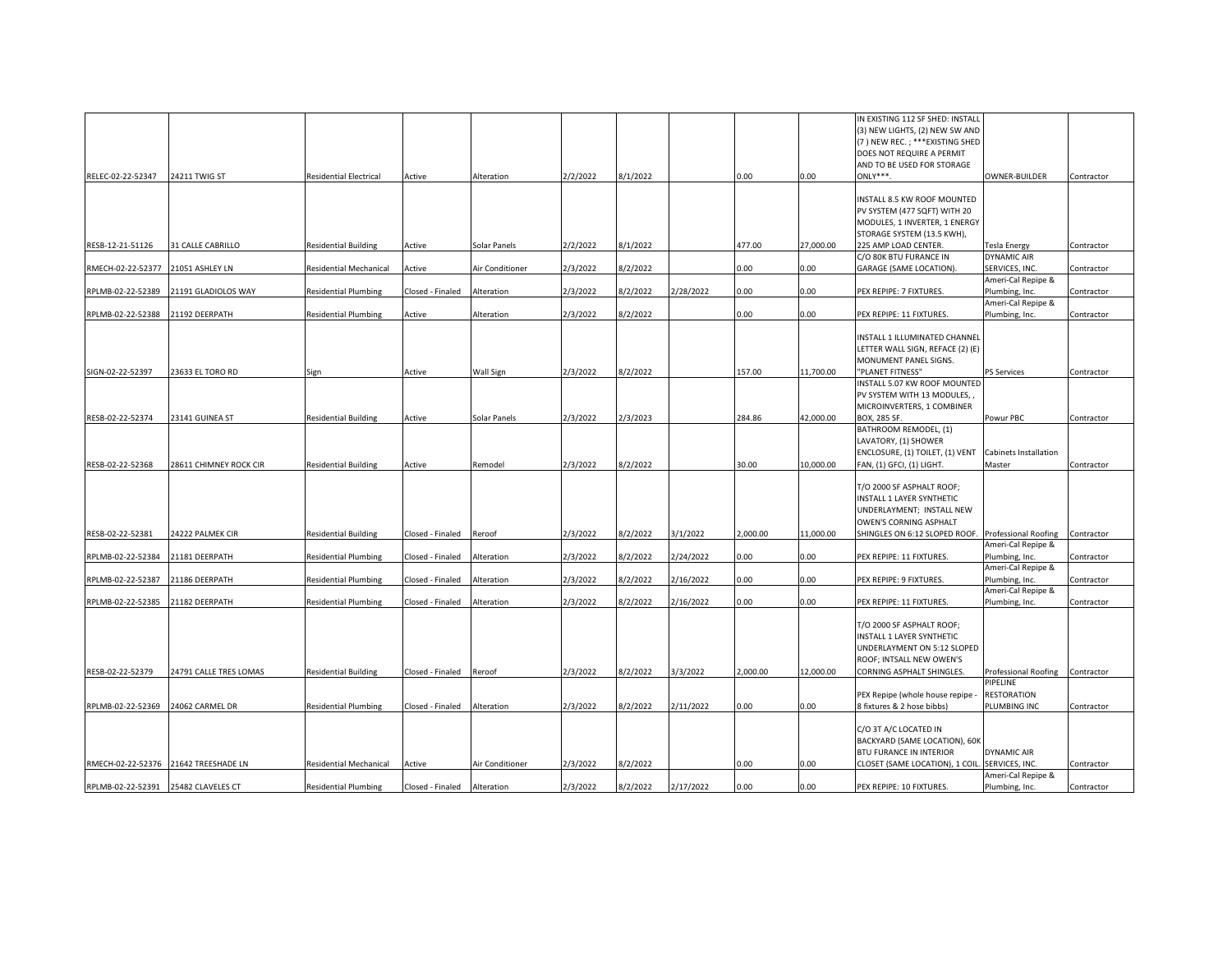|                                |                              |                               |                  |                           |          |                     |           |          |           | T/O 2800 SF ASPHALT ROOF;<br>INSTALL 1 LAYER SYNTHETIC<br>UNDERLAYMENT ON 4:12 SLOPED<br>ROOF; REPLACE SHEATHING AS<br>NEEDED; INSTALL SOLAR                                                                                                                                                  | <b>CITIWIDE BUILDERS</b><br>NC       |            |
|--------------------------------|------------------------------|-------------------------------|------------------|---------------------------|----------|---------------------|-----------|----------|-----------|-----------------------------------------------------------------------------------------------------------------------------------------------------------------------------------------------------------------------------------------------------------------------------------------------|--------------------------------------|------------|
| RESB-02-22-52395               | 24306 TWIG ST                | <b>Residential Building</b>   | Closed - Finaled | Reroof                    | 2/3/2022 | $\frac{3}{2}$ /2022 | 2/23/2022 | 2,800.00 | 8,400.00  | RELFECTIVE COMP SHINGLES.                                                                                                                                                                                                                                                                     | Ameri-Cal Repipe &                   | Contractor |
| RPLMB-02-22-52393              | 25496 CLAVELES CT            | <b>Residential Plumbing</b>   | Closed - Finaled | Alteration                | 2/3/2022 | 1/2/2022            | 2/16/2022 | 0.00     | 0.00      | PEX REPIPE: 10 FIXTURES.                                                                                                                                                                                                                                                                      | Plumbing, Inc.                       | Contractor |
| RELEC-02-22-52401              | 21666 AUDUBON WAY            | <b>Residential Electrical</b> | Active           | Alteration                | 2/3/2022 | 3/2/2022            |           | 0.00     | 0.00      | 200A MAIN SERVICE PANEL<br>UPGRADE.                                                                                                                                                                                                                                                           | ION ELECTRIC, INC.                   | Contractor |
|                                |                              |                               |                  |                           |          |                     |           |          |           | LIVING ROOM ADDITION (336<br>SQFT), RELOCATE KITCHEN TO<br>NEW SQFT, RECONFIGURE STAIRS,<br>(7) OUTLETS, (5) LIGHTS, (4)<br>SWITCHES, (1) KITCHEN HOOD.<br>** PERMIT REVISED 3/3/2022 TO<br>ADD 200A MAIN SERVICE PANEL                                                                       |                                      |            |
| RESB-01-22-51911               | 24275 VERDE ST               | <b>Residential Building</b>   | Active           | Addition                  | 2/3/2022 | 3/2/2022            |           | 336.00   | 30,000.00 | UPGRADE**.                                                                                                                                                                                                                                                                                    | OWNER-BUILDER                        | Contractor |
| RESB-12-21-51507               | 22661 SHADY GROVE CIR        | <b>Residential Building</b>   | Active           | Solar Panels              | 2/3/2022 | 3/2/2022            |           | 264.00   | 13,300.00 | INSTALL 5.32 KW ROOF MOUNTED<br>PV SYSTEM (264 SQFT) WITH 14<br>MODULES, 1 INVERTER TO (E)<br>SOLAR SYSTEM.                                                                                                                                                                                   | <b>ORANGE COUNTY</b><br>SOLAR        | Contractor |
|                                |                              |                               |                  |                           |          |                     |           |          |           | REMODEL KITCHEN (200 SQFT),<br>RELOCATE GAS LINE, RELOCATE<br>220V OUTLET, REMOVE NON-<br>BEARING WALL AT KITCHEN<br>(SUBJECT TO FIELD INSPECTION),<br>CHANGE OUT VANITY IN<br>BATHROOM. (1) GAS LINE, (2)<br><b>SINKS, (17)</b><br>RECEPTACLES/SWITCHES, (10)<br>LIGHTS, (1) DISHWASHER, (1) |                                      |            |
| RESB-01-22-52246               | 21872 WINNEBAGO LN           | <b>Residential Building</b>   | Active           | Remodel                   | 2/3/2022 | 3/2/2022            |           | 200.00   | 25,000.00 | DISPOSAL, (1) HOOD, (1) RANGE.                                                                                                                                                                                                                                                                |                                      | Contractor |
| COMB-12-21-51247               | 25242 ARCTIC OCEAN DR BLDG B | Commercial Building           | Active           | <b>Tenant Improvement</b> | 2/3/2022 | 3/2/2022            |           | 0.00     | 25,000.00 | STRUCTURAL STEEL STAIRS<br>(INTERIOR)                                                                                                                                                                                                                                                         | DAI GENERAL<br>CONTRACTING           | Contractor |
|                                |                              |                               |                  |                           |          |                     |           |          |           |                                                                                                                                                                                                                                                                                               | Ameri-Cal Repipe &                   |            |
| RPLMB-02-22-52386              | 21184 DEERPATH               | <b>Residential Plumbing</b>   | Closed - Finaled | Alteration                | 2/3/2022 | 3/2/2022            | 2/16/2022 | 0.00     | 0.00      | PEX REPIPE: 9 FIXTURES.                                                                                                                                                                                                                                                                       | Plumbing, Inc.                       | Contractor |
|                                |                              |                               |                  |                           |          |                     |           |          |           | (ROLL PLANS) "T-Mobile" Cell Site<br>Modifications - Replace 3 existing<br>antennas with 3 new antennas;<br>Replace 6 existing antennas with 3<br>new antennas; Replace 3 existing<br>RRU's with 3 new radios and add 3<br>new radios; Add one cabinet<br>enclosure and one battery           | MASTEC NETWORK                       |            |
| COMB-12-21-51156               | 24752 TOLEDO WAY             | <b>Commercial Building</b>    | Active           | Cell Site                 | 2/3/2022 | 3/2/2022            |           | 0.00     | 10,000.00 | cabinet.                                                                                                                                                                                                                                                                                      | SOLUTIONS                            | Contractor |
| RMECH-02-22-52375 16 BLAZEWOOD |                              | <b>Residential Mechanical</b> | Active           | Air Conditioner           | 2/3/2022 | 3/2/2022            |           | 0.00     | 0.00      | C/O 5T A/C LOCATED IN<br>BACKYARD (SAME LOCATION), 80K<br>BTU FURANCE IN ATTIC (SAME<br>LOCATION), 1 COIL.                                                                                                                                                                                    | <b>DYNAMIC AIR</b><br>SERVICES, INC. | Contractor |
|                                |                              |                               |                  |                           |          |                     |           |          |           |                                                                                                                                                                                                                                                                                               | Ameri-Cal Repipe &                   |            |
| RPLMB-02-22-52392              | 25486 CLAVELES CT            | <b>Residential Plumbing</b>   | Closed - Finaled | Alteration                | 2/3/2022 | 3/2/2022            | 2/17/2022 | 0.00     | 0.00      | PEX REPIPE: 12 FIXTURES.<br>INSTALL (1) CANOPY 5'<br>PROJECTION 18' WIDE, (2)<br>CANOPIES 10' PROJECTION 35'                                                                                                                                                                                  | Plumbing, Inc.<br>DAI GENERAL        | Contractor |
| COMB-12-21-51244               | 25242 ARCTIC OCEAN DR BLDG B | <b>Commercial Building</b>    | Active           | Canopies/Awnings          | 2/3/2022 | 8/2/2022            |           | 0.00     | 20,000.00 | WIDE. (3) TOTAL CANOPIES.                                                                                                                                                                                                                                                                     | CONTRACTING                          | Contractor |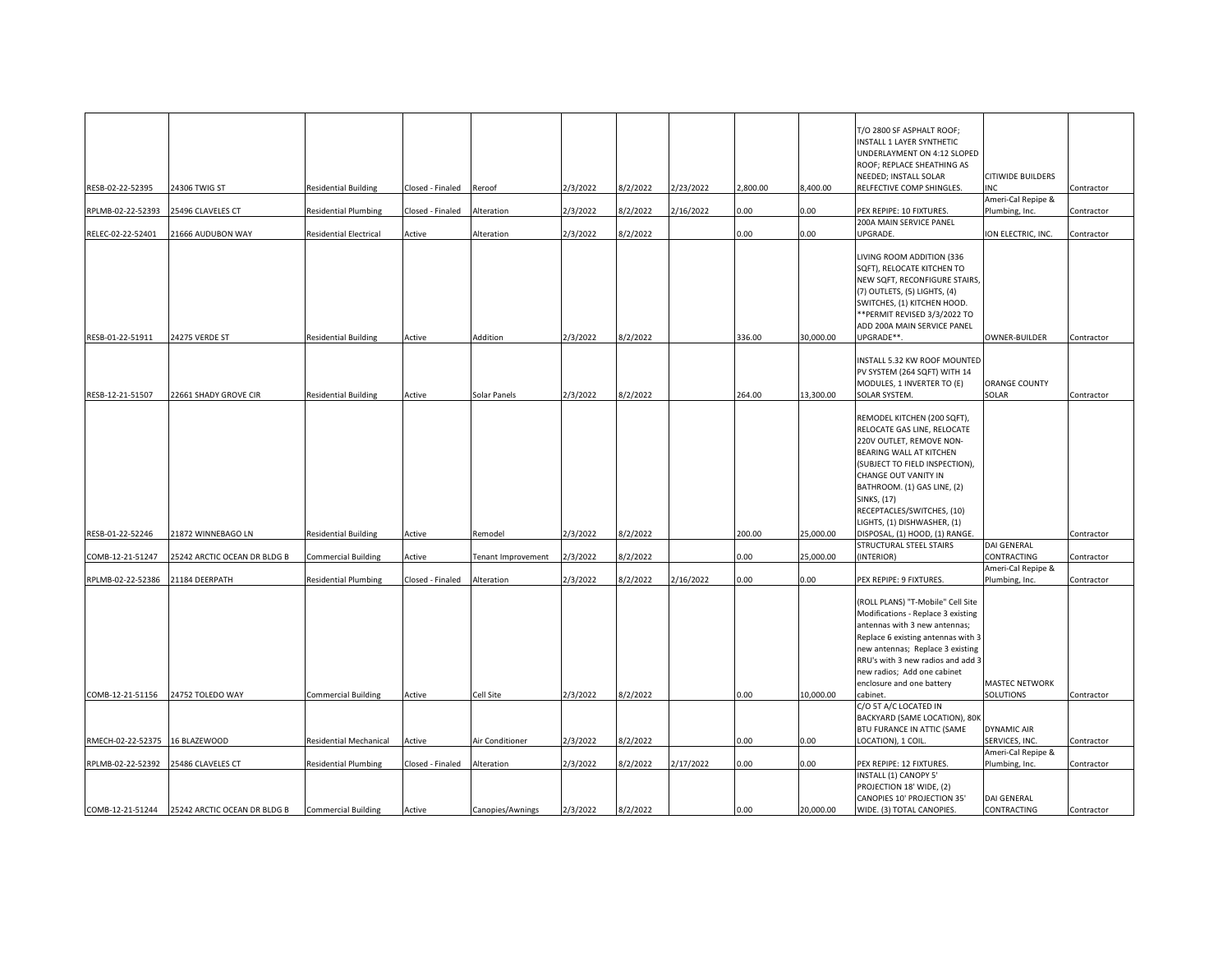|                                      |                                       |                               |                  |                       |          |          |           |          |           | INSTALL 7.9 KW ROOF MOUNTED                        |                                |            |
|--------------------------------------|---------------------------------------|-------------------------------|------------------|-----------------------|----------|----------|-----------|----------|-----------|----------------------------------------------------|--------------------------------|------------|
|                                      |                                       |                               |                  |                       |          |          |           |          |           | PV SYSTEM WITH 20 MODULES,                         |                                |            |
|                                      |                                       |                               |                  |                       |          |          |           |          |           | MICROINVERTERS, 1 COMBINER                         |                                |            |
|                                      |                                       |                               |                  |                       |          |          |           |          |           | BOX, MAIN PANEL UPGRADE TO                         |                                |            |
| RESB-01-22-52028                     | 37 LA PERLA                           | <b>Residential Building</b>   | Active           | Solar Panels          | 2/3/2022 | 3/2/2022 |           | 390.00   | 14,000.00 | 200A, 390 SF.                                      | <b>ELECTRICARE</b>             | Contractor |
|                                      |                                       |                               |                  |                       |          |          |           |          |           |                                                    | Ameri-Cal Repipe &             |            |
| RPLMB-02-22-52390                    | 21201 GLADIOLOS WAY                   | <b>Residential Plumbing</b>   | Closed - Finaled | Alteration            | 2/3/2022 | 3/2/2022 | 3/1/2022  | 0.00     | 0.00      | PEX REPIPE: 10 FIXTURES.                           | Plumbing, Inc.                 | Contractor |
|                                      |                                       |                               |                  |                       |          |          |           |          |           |                                                    |                                |            |
|                                      |                                       |                               |                  |                       |          |          |           |          |           |                                                    | PACIFIC COAST                  |            |
|                                      | RPLMB-02-22-52413 21445 CYPRESSWOOD   | <b>Residential Plumbing</b>   | Active           | Alteration            | 2/4/2022 | 3/3/2022 |           | 0.00     | 0.00      | PEX REPIPE: 13 FIXTURES                            | COPPER REPIPE, INC.            | Contractor |
|                                      |                                       |                               |                  |                       |          |          |           |          |           |                                                    |                                |            |
|                                      |                                       |                               |                  |                       |          |          |           |          |           | INSTALL 7.70 KW ROOF MOUNTED                       |                                |            |
|                                      |                                       |                               |                  |                       |          |          |           |          |           | PV SYSTEM WITH 22 MODULES, 1                       |                                |            |
|                                      |                                       |                               |                  |                       |          |          |           |          |           | INVERTER, ENERGY STORAGE                           |                                |            |
|                                      |                                       |                               |                  |                       |          |          |           |          |           | SYSTEM (27 KWH) WITH 2 POWER                       |                                |            |
|                                      |                                       |                               |                  |                       |          |          |           |          |           | WALLS, 1 BACKUP LOAD PANEL, 1                      |                                |            |
| RESB-02-22-52346                     | 25291 PIZARRO RD                      | <b>Residential Building</b>   | Active           | Solar Panels          | 2/4/2022 | 8/3/2022 |           | 424.90   | 32.000.00 | BACKUP GATEWAY, 425 SF.                            | <b>SUNRUN</b>                  | Contractor |
|                                      |                                       |                               |                  |                       |          |          |           |          |           |                                                    |                                |            |
|                                      |                                       |                               |                  |                       |          |          |           |          |           | INSTALL 11.68 KW ROOF                              |                                |            |
|                                      |                                       |                               |                  |                       |          |          |           |          |           | MOUNTED PV SYSTEM WITH 32                          |                                |            |
|                                      |                                       |                               |                  |                       |          |          |           |          |           | MODULES, MICROINVERTERS, 1                         |                                |            |
|                                      |                                       |                               |                  |                       |          |          |           |          |           | COMBINER BOX, NEW DERATED                          |                                |            |
| RESB-01-22-52029                     | 25132 PASEO ABETO                     |                               |                  |                       | 2/4/2022 | 3/3/2022 | 2/25/2022 | 629.00   | 35,245.00 | 175A MAIN BREAKER, 629 SF.                         | SOLIRVINE LLC                  |            |
|                                      |                                       | <b>Residential Building</b>   | Closed - Finaled | Solar Panels          |          |          |           |          |           | 200A MAIN SERVICE PANEL                            | ROCK BOTTOM                    | Contractor |
| RELEC-02-22-52420                    | 21918 WINNEBAGO LN                    |                               |                  |                       | 2/4/2022 | 3/3/2022 |           |          |           | UPGRADE, SAME LOC.                                 | CONSTRUCTION INC               |            |
|                                      |                                       | <b>Residential Electrical</b> | Active           | Alteration            |          |          |           | 0.00     | 0.00      |                                                    |                                | Contractor |
|                                      |                                       |                               |                  |                       |          |          |           |          |           | C/O 4 TON A/C LOCATED IN LEFT                      |                                |            |
|                                      |                                       |                               |                  |                       |          |          |           |          |           | SIDEYARD (SAME LOCATION),                          |                                |            |
|                                      |                                       |                               |                  |                       |          |          |           |          |           | HEAT PUMP IN ATTIC (SAME                           |                                |            |
|                                      | RMECH-02-22-52406 12 MARSEILLE WAY    | <b>Residential Mechanical</b> | Active           | Alteration            | 2/4/2022 | 8/3/2022 |           | 0.00     | 0.00      | LOCATION).                                         | Just Right Services            | Contractor |
|                                      |                                       |                               |                  |                       |          |          |           |          |           | NEW PATIO COVER (656 SQFT),                        |                                |            |
|                                      |                                       |                               |                  |                       |          |          |           |          |           | EXTEND GAS AND ELECT LINE TO                       |                                |            |
|                                      |                                       |                               |                  |                       |          |          |           |          |           | FIRE PIT AND BBQ, EXTEND ELECT                     |                                |            |
|                                      |                                       |                               |                  | Patio Cover (Over 200 |          |          |           |          |           | LINE TO (2) NEW WATER                              |                                |            |
| RESB-01-22-52252                     | 21661 RUSHFORD DR                     | <b>Residential Building</b>   | Active           | sq. ft.)              | 2/4/2022 | 8/3/2022 |           | 656.00   | 19,000.00 | FEATURES.                                          | CALMINGO                       | Contractor |
|                                      |                                       |                               |                  |                       |          |          |           |          |           |                                                    |                                |            |
|                                      |                                       |                               |                  |                       |          |          |           |          |           | C/O 8 WINDOWS AND 2 SLIDING                        | <b>JDF CONSTRUCTION</b>        |            |
| RESB-02-22-52412                     | 7 CAPRI                               | <b>Residential Building</b>   | Active           | Windows               | 2/4/2022 | 3/3/2022 |           | 0.00     | 7,500.00  | DOORS (ALL LIKE FOR LIKE).                         | <b>INC</b>                     | Contractor |
|                                      |                                       |                               |                  |                       |          |          |           |          |           |                                                    |                                |            |
|                                      |                                       |                               |                  |                       |          |          |           |          |           | C/O 4T A/C IN BACKYARD AND 80K                     |                                |            |
|                                      |                                       |                               |                  |                       |          |          |           |          |           | BTU FURANCE IN GARAGE (BOTH                        |                                |            |
|                                      |                                       |                               |                  |                       |          |          |           |          |           | SAME LOCATION, LIKE FOR LIKE); 1                   |                                |            |
|                                      | RMECH-02-22-52416 21852 BELLCROFT DR  | Residential Mechanical        | Closed - Finaled | Air Conditioner       | 2/4/2022 | 3/3/2022 | 2/16/2022 | 0.00     | 0.00      | COIL, DISCONNECT.                                  | ALISO AIR, INC.                | Contractor |
|                                      |                                       |                               |                  |                       |          |          |           |          |           |                                                    |                                |            |
|                                      |                                       |                               |                  |                       |          |          |           |          |           | PEX REPIPE: 12 FIXTURES, 2 HOSE ULTIMATE BUILDERS, |                                |            |
| RPLMB-02-22-52421                    | 23002 ASHFIELD                        | <b>Residential Plumbing</b>   | Active           | Alteration            | 2/4/2022 | 3/3/2022 |           | 0.00     | 0.00      | BIBS.                                              | INC. (REPIPE 1)                | Contractor |
|                                      |                                       |                               |                  |                       |          |          |           |          |           |                                                    |                                |            |
|                                      |                                       |                               |                  |                       |          |          |           |          |           | INSTALL 7.57 KW ROOF MOUNTED                       |                                |            |
|                                      |                                       |                               |                  |                       |          |          |           |          |           | PV SYSTEM (463 SQFT) WITH 24                       |                                |            |
| RESB-01-22-51803                     | 19046 SINGINGWOOD CIR                 | <b>Residential Building</b>   | Closed - Finaled | Solar Panels          | 2/4/2022 | 3/3/2022 | 2/7/2022  | 462.72   | 16,000.00 | MODULES, 24 MICROINVERTERS.                        | ENLIGHTENED SOLAR Contractor   |            |
|                                      |                                       |                               |                  |                       |          |          |           |          |           |                                                    |                                |            |
|                                      |                                       |                               |                  |                       |          |          |           |          |           | PEX REPIPE: 14 FIXTURES, 3 HOSE                    | ULTIMATE BUILDERS,             |            |
|                                      | RPLMB-02-22-52422 25141 CALLE ALONDRA | <b>Residential Plumbing</b>   | Closed - Finaled | Alteration            | 2/4/2022 | 3/3/2022 | 2/24/2022 | $0.00\,$ | 0.00      | BIBS.                                              | INC. (REPIPE 1)                | Contractor |
|                                      |                                       |                               |                  |                       |          |          |           |          |           |                                                    |                                |            |
|                                      |                                       |                               |                  |                       |          |          |           |          |           | EXTEND GAS LINE TO BBQ ISLAND                      | <b>WEST COAST</b>              |            |
| RPLMB-02-22-52419 37 LONTANO         |                                       | <b>Residential Plumbing</b>   | Active           | Gas                   | 2/4/2022 | 3/3/2022 |           | 0.00     | 0.00      | AND FIRE PIT, (2) GAS OUTLETS.                     | PAVINGSTONE                    | Contractor |
|                                      |                                       |                               |                  |                       |          |          |           |          |           |                                                    |                                |            |
|                                      |                                       |                               |                  |                       |          |          |           |          |           | PEX REPIPE: 15 FIXTURES, 3 HOSE                    | ULTIMATE BUILDERS,             |            |
|                                      | RPLMB-02-22-52423 22222 BYRON WAY     | <b>Residential Plumbing</b>   | Closed - Finaled | Alteration            | 2/4/2022 | 3/3/2022 | 2/24/2022 | 0.00     | 0.00      | BIBS.                                              | INC. (REPIPE 1)                | Contractor |
|                                      |                                       |                               |                  |                       |          |          |           |          |           |                                                    |                                |            |
|                                      |                                       |                               |                  |                       |          |          |           |          |           |                                                    | PACIFIC COAST                  |            |
| RPLMB-02-22-52414 21505 VIA INVIERNO |                                       | <b>Residential Plumbing</b>   | Active           | Alteration            | 2/4/2022 | 3/3/2022 |           | 0.00     | 0.00      | PEX REPIPE: 15 FIXTURES                            | COPPER REPIPE, INC. Contractor |            |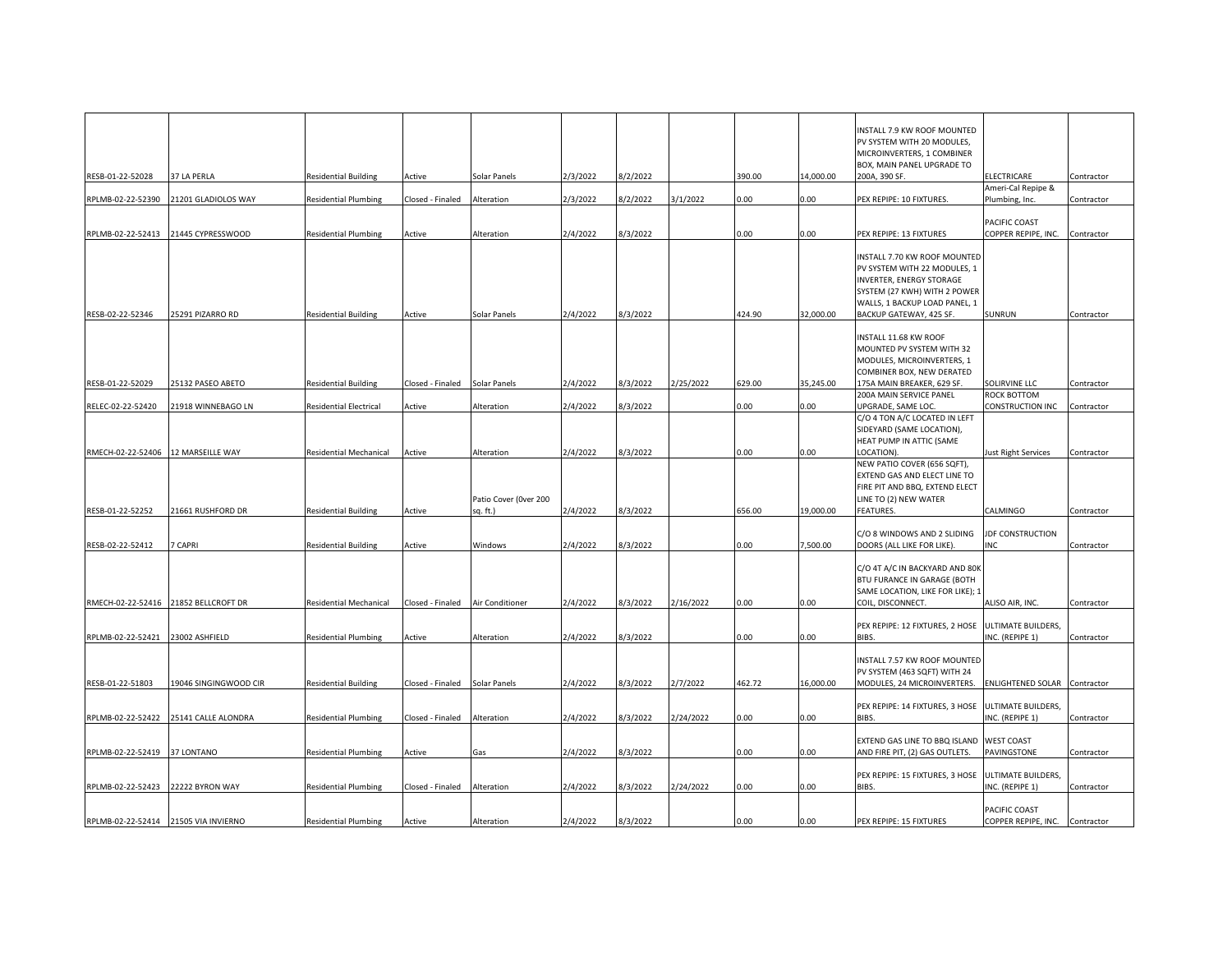|                   |                     |                               |                  |              |          |          |          |        |            | C/O 40 GAL WATER HEATER IN                         |                              |            |
|-------------------|---------------------|-------------------------------|------------------|--------------|----------|----------|----------|--------|------------|----------------------------------------------------|------------------------------|------------|
|                   |                     |                               |                  |              |          |          |          |        |            | GARAGE (SAME LOCATION, LIKE                        |                              |            |
| RPLMB-02-22-52398 | 22592 MARYLHURST CT | <b>Residential Plumbing</b>   | Active           | Water Heater | 2/4/2022 | 8/3/2022 |          | 0.00   | 0.00       | FOR LIKE).                                         | FAST WATER HEATER            | Contractor |
| RPLMB-02-22-52424 | 21911 BELLCROFT DR  | <b>Residential Plumbing</b>   | Active           | Alteration   | 2/4/2022 | 8/3/2022 |          | 0.00   | 0.00       | PEX REPIPE: 5 FIXTURES.                            | OWNER-BUILDER                | Contractor |
|                   |                     |                               |                  |              |          |          |          |        |            | INSTALL (1) NEW 50A "NEMA 14-                      |                              |            |
|                   |                     |                               |                  |              |          |          |          |        |            | 50" WALL OUTLET FOR EV                             |                              |            |
|                   |                     |                               |                  |              |          |          |          |        |            | CHARGER AND (1) NEW 20A                            |                              |            |
| RELEC-02-22-52407 | 24815 BENT TREE LN  | <b>Residential Electrical</b> | Closed - Finaled | Alteration   | 2/4/2022 | 8/3/2022 | 2/7/2022 | 0.00   | 0.00       | OUTLET.                                            | BLUEWIRE ELECTRIC Contractor |            |
|                   |                     |                               |                  |              |          |          |          |        |            | INSTALL (1) ILLUMINATED                            |                              |            |
|                   |                     |                               |                  |              |          |          |          |        |            | CHANNEL LETTER SIGN. "CLARITY                      | VASIN SIGN                   |            |
| SIGN-02-22-52409  | 23 RANCHO CIR       | Sign                          | Active           | Wall Sign    | 2/4/2022 | 8/3/2022 |          | 27.00  | 6,840.00   | EXPERIENCES"                                       | SOLUTIONS INC                | Contractor |
|                   |                     |                               |                  |              |          |          |          |        |            |                                                    |                              |            |
|                   |                     |                               |                  |              |          |          |          |        |            |                                                    |                              |            |
|                   |                     |                               |                  |              |          |          |          |        |            |                                                    |                              |            |
|                   |                     |                               |                  |              |          |          |          |        |            |                                                    |                              |            |
|                   |                     |                               |                  |              |          |          |          |        |            | (ROLL PLANS) CONSTRUCTION OF                       |                              |            |
|                   |                     |                               |                  |              |          |          |          |        |            | 905 SF SINGLE STORY DETACHED                       |                              |            |
|                   |                     |                               |                  |              |          |          |          |        |            | ADU TO INCLUDE 2 BEDROOMS,                         |                              |            |
|                   |                     |                               |                  |              |          |          |          |        |            | KITCHEN, LIVING ROOM, DINING                       |                              |            |
|                   |                     |                               |                  |              |          |          |          |        |            | ROOM, 2 BATHROOMS, LAUNDRY                         |                              |            |
|                   |                     |                               |                  |              |          |          |          |        |            | AREA; WITH COVERED PORCH (25                       |                              |            |
|                   |                     |                               |                  |              |          |          |          |        |            |                                                    |                              |            |
|                   |                     |                               |                  |              |          |          |          |        |            | SQFT); 1 WASHING MACHINE, 1                        |                              |            |
|                   |                     |                               |                  |              |          |          |          |        |            | DISHWASHER, 1 GAS LINE, 3                          |                              |            |
|                   |                     |                               |                  |              |          |          |          |        |            | SINKS, 2 SHOWERS, 2 TOILETS, 1                     |                              |            |
|                   |                     |                               |                  |              |          |          |          |        |            | TANKLESS WATER HEATER, 1                           |                              |            |
|                   |                     |                               |                  |              |          |          |          |        |            | WATER LINE, 1 SEWER                                |                              |            |
|                   |                     |                               |                  |              |          |          |          |        |            | CONNECTION, 23 RECEPTACLES,                        |                              |            |
|                   |                     |                               |                  |              |          |          |          |        |            | 16 LIGHTS, 9 SWITCHES, 1 NEW                       |                              |            |
|                   |                     |                               |                  |              |          |          |          |        |            |                                                    |                              |            |
|                   |                     |                               |                  |              |          |          |          |        |            | PANEL, 7 FIXED APPL. (WH, DW,                      |                              |            |
|                   |                     |                               |                  |              |          |          |          |        |            | CW, FAU, AC, RANGE, DRYER), 1                      |                              |            |
|                   |                     |                               |                  |              |          |          |          |        |            | A/C (UP TO 5T) IN BACKYARD,                        |                              |            |
|                   |                     |                               |                  |              |          |          |          |        |            | FURANCE (UP TO 100K BTU)                           |                              |            |
|                   |                     |                               |                  |              |          |          |          |        |            | LOCATED IN ATTIC WITH                              |                              |            |
|                   |                     |                               |                  |              |          |          |          |        |            | DUCTWORK (23 REGISTERS), 2                         |                              |            |
|                   |                     |                               |                  |              |          |          |          |        |            | VENT FANS. ** PRIMARY HOUSE IS                     |                              |            |
| RESB-09-21-49615  | 23197 GUINEA ST     | <b>Residential Building</b>   | Active           | ADU          | 2/4/2022 | 8/3/2022 |          | 905.00 | 120,000.00 | 1,480 SF @ 23195 GUINEA**                          | OWNER-BUILDER                | Contractor |
|                   |                     |                               |                  |              |          |          |          |        |            | New electrical in garage to                        |                              |            |
|                   |                     |                               |                  |              |          |          |          |        |            |                                                    |                              |            |
|                   |                     |                               |                  |              |          |          |          |        |            | include: 18-Rec 17-Lights 5-                       |                              |            |
|                   |                     |                               |                  |              |          |          |          |        |            | Switches; Also three (3) new                       |                              |            |
|                   |                     |                               |                  |              |          |          |          |        |            | circuits (AC, Dryer, Other); 1-                    | California Home              |            |
| RELEC-02-22-52448 | 22421 WOODGROVE RD  | <b>Residential Electrical</b> | Active           | Alteration   | 2/7/2022 | 8/8/2022 |          | 0.00   | 0.00       | Panel Upgrade to 200 amps.                         | <b>Improvers</b>             | Contractor |
|                   |                     |                               |                  |              |          |          |          |        |            | INSTALL 9.00 KW ROOF MOUNTED                       |                              |            |
|                   |                     |                               |                  |              |          |          |          |        |            | PV SYSTEM WITH 25 MODULES, 1                       |                              |            |
|                   |                     |                               |                  |              |          |          |          |        |            | INVERTER, 9.8 KWH ENERGY                           |                              |            |
|                   |                     |                               |                  |              |          |          |          |        |            | STORAGE SYSTEM WITH 1                              |                              |            |
|                   |                     |                               |                  |              |          |          |          |        |            |                                                    |                              |            |
|                   |                     |                               |                  |              |          |          |          |        |            | BATTERY, 1 LOAD CENTER, 490.30 Sunrun Installation |                              |            |
| RESB-07-21-48112  | 22621 LAKESIDE LN   | <b>Residential Building</b>   | Active           | Solar Panels | 2/7/2022 | 8/8/2022 |          | 490.00 | 25,000.00  | SF.                                                | Services, Inc.               | Contractor |
|                   |                     |                               |                  |              |          |          |          |        |            |                                                    |                              |            |
|                   |                     |                               |                  |              |          |          |          |        |            | INSTALL 9.20 KW ROOF MOUNTED                       |                              |            |
|                   |                     |                               |                  |              |          |          |          |        |            | PV SYSTEM WITH 23 MODULES,                         |                              |            |
|                   |                     |                               |                  |              |          |          |          |        |            | MICROINVERTERS,1 COMBINER                          |                              |            |
|                   |                     |                               |                  |              |          |          |          |        |            | BOX, 1 EV CHARGER (50A), MAIN                      |                              |            |
|                   |                     |                               |                  |              |          |          |          |        |            |                                                    |                              |            |
|                   |                     |                               |                  |              |          |          |          |        |            | SERVICE PANEL UPGRADE TO                           |                              |            |
| RESB-02-22-52357  | 21991 SANDRA ST     | <b>Residential Building</b>   | Active           | Solar Panels | 2/7/2022 | 8/8/2022 |          | 459.00 | 23,000.00  | 225A, 459 SF.                                      | Solar Optimum                | Contractor |
|                   |                     |                               |                  |              |          |          |          |        |            | ADDITION TO EXISTING SOLAR                         |                              |            |
|                   |                     |                               |                  |              |          |          |          |        |            | SYSTEM TO INSTALL 2.880 KW                         |                              |            |
|                   |                     |                               |                  |              |          |          |          |        |            | ROOF MOUNTED PV SYSTEM (164                        |                              |            |
|                   |                     |                               |                  |              |          |          |          |        |            | SQFT) WITH 9 MODULES, 1                            |                              |            |
|                   |                     |                               |                  |              |          |          |          |        |            |                                                    |                              |            |
|                   |                     |                               |                  |              |          |          |          |        |            | INVERTER, 9.7 KWH ENERGY                           |                              |            |
|                   |                     |                               |                  |              |          |          |          |        |            | STORAGE SYSTEM WITH 1                              |                              |            |
|                   |                     |                               |                  |              |          |          |          |        |            | BATTERY, 1 BACKUP SUB-PANEL.                       | <b>BETTER EARTH</b>          |            |
| RESB-01-22-51872  | 21192 CRANBRIDGE DR | <b>Residential Building</b>   | Active           | Solar Panels | 2/7/2022 | 8/8/2022 |          | 163.26 | 36,016.00  | (501 SF TOTAL ARRAY)                               | <b>ELECTRIC</b>              | Contractor |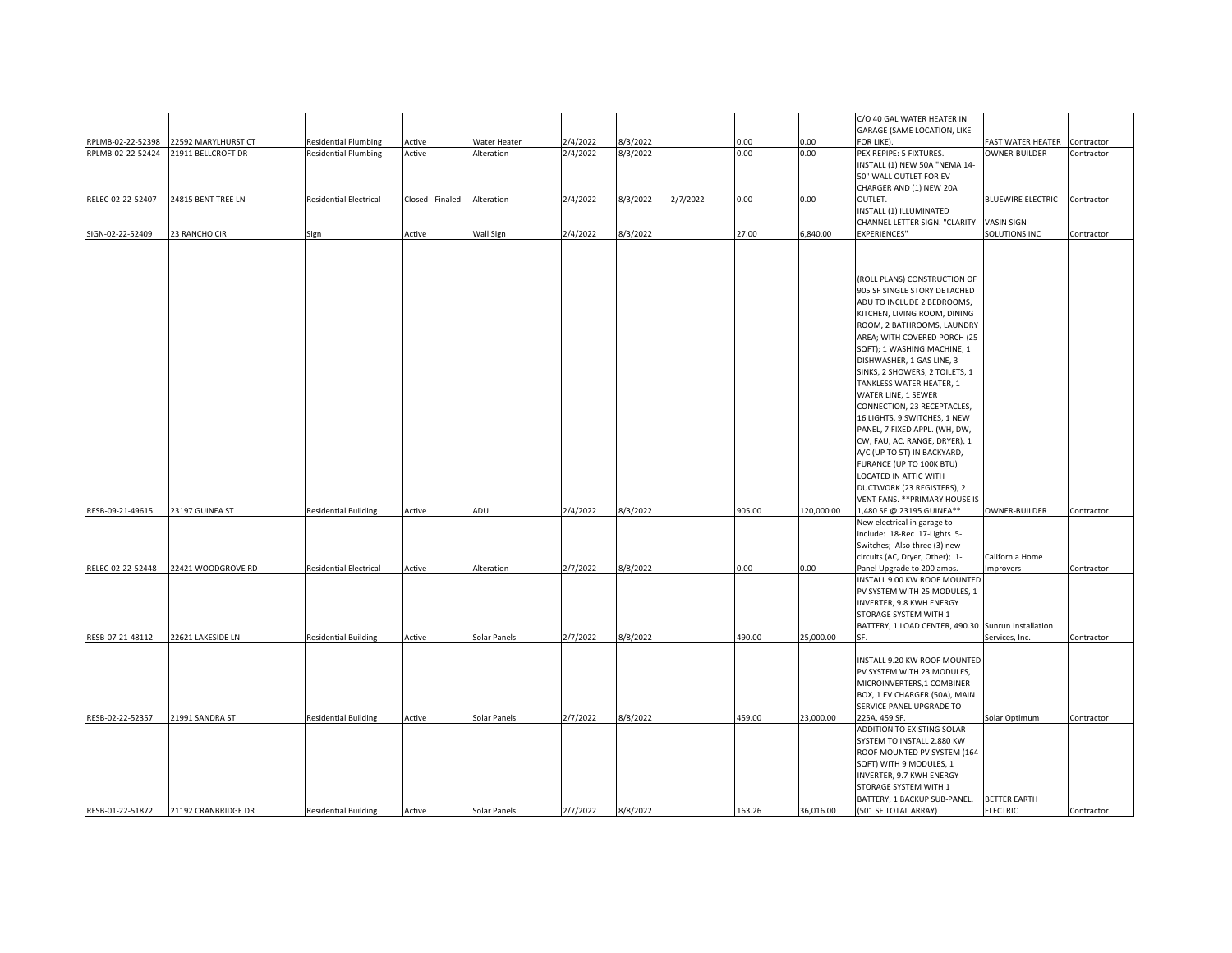|                                   |                                        |                               |                  |                    |          |          |           |          |            | 1-FAU Changeout (80,000 BTU, in                                | Service Champions,               |            |
|-----------------------------------|----------------------------------------|-------------------------------|------------------|--------------------|----------|----------|-----------|----------|------------|----------------------------------------------------------------|----------------------------------|------------|
|                                   | RMECH-02-22-52442 21631 JOHNSTONE DR   | <b>Residential Mechanical</b> | Active           | Furnace Change Out | 2/7/2022 | 8/8/2022 |           | 0.00     | 0.00       | same garage location); 1-Coil.                                 |                                  | Contractor |
|                                   |                                        |                               |                  |                    |          |          |           |          |            |                                                                |                                  |            |
|                                   |                                        |                               |                  |                    |          |          |           |          |            | INSTALL 11.200 KW ROOF                                         |                                  |            |
|                                   |                                        |                               |                  |                    |          |          |           |          |            | MOUNTED PV SYSTEM (618 SQFT)                                   |                                  |            |
| RESB-01-22-51875                  | 24675 WOODHILL LN                      | <b>Residential Building</b>   | Closed - Finaled | Solar Panels       | 2/7/2022 | 8/8/2022 | 2/18/2022 | 618.00   | 36,000.00  | WITH 32 MODULES, 1 INVERTER.                                   | SUNRUN                           | Contractor |
|                                   |                                        |                               |                  |                    |          |          |           |          |            |                                                                |                                  |            |
|                                   |                                        |                               |                  |                    |          |          |           |          |            | C/O 100K BTU FURNACE LOCATED                                   |                                  |            |
|                                   | RMECH-02-22-52444 22311 FALLEN LEAF RD | <b>Residential Mechanical</b> | Active           | Alteration         | 2/7/2022 | 8/8/2022 |           | 0.00     | 0.00       | IN GARAGE (SAME LOCATION)                                      | E, INC.                          | Contractor |
|                                   |                                        |                               |                  |                    |          |          |           |          |            |                                                                |                                  |            |
|                                   |                                        |                               |                  |                    |          |          |           |          |            | Kitchen & Master Bath Remodel                                  |                                  |            |
|                                   |                                        |                               |                  |                    |          |          |           |          |            | (approx. 350 SF total) - KITCHEN:                              |                                  |            |
|                                   |                                        |                               |                  |                    |          |          |           |          |            | 1-Sink 1-Dishwasher; 7-Rec 6-                                  |                                  |            |
|                                   |                                        |                               |                  |                    |          |          |           |          |            | Lights; 1-Hood; New cabinets,                                  |                                  |            |
|                                   |                                        |                               |                  |                    |          |          |           |          |            | countertops, flooring. MASTER                                  |                                  |            |
|                                   |                                        |                               |                  |                    |          |          |           |          |            | BATH: 2-Sinks 1-Tub (with                                      |                                  |            |
|                                   |                                        |                               |                  |                    |          |          |           |          |            | tile/lath) 1-Shower (with tile/lath) MANA DESIGN BUILD,        |                                  |            |
| RESB-02-22-52453                  | <b>36 CALLE CABRILLO</b>               | <b>Residential Building</b>   | Active           | Remodel            | 2/7/2022 | 8/8/2022 |           | 350.00   | 25,000.00  | I-Toilet; 1-Rec 6-Lights 1-Switch. INC.                        |                                  | Contractor |
|                                   |                                        |                               |                  |                    |          |          |           |          |            | CHANGE OUT 4T AC IN BACK YARD                                  |                                  |            |
|                                   |                                        |                               |                  |                    |          |          |           |          |            | AND 80K BTU FURNACE IN CLOSET                                  |                                  |            |
|                                   |                                        |                               |                  |                    |          |          |           |          |            | (BOTH IN SAME LOCATION) WITH                                   |                                  |            |
|                                   | RMECH-02-22-52443 22726 WATERSIDE LN   | <b>Residential Mechanical</b> | Active           | Alteration         | 2/7/2022 | 8/8/2022 |           | 0.00     | 0.00       | COIL.                                                          | iE, INC.                         | Contractor |
|                                   |                                        |                               |                  |                    |          |          |           |          |            |                                                                |                                  |            |
|                                   |                                        |                               |                  |                    |          |          |           |          |            |                                                                |                                  |            |
|                                   |                                        |                               |                  |                    |          |          |           |          |            | (ROLL PLANS) NEW SECOND                                        |                                  |            |
|                                   |                                        |                               |                  |                    |          |          |           |          |            | STORY (1150 SQFT) WITH (2) NEW                                 |                                  |            |
|                                   |                                        |                               |                  |                    |          |          |           |          |            | 2ND STORY DECKS (TOTAL: 310                                    |                                  |            |
|                                   |                                        |                               |                  |                    |          |          |           |          |            | SQFT), 1ST FL REMODEL (1710                                    |                                  |            |
|                                   |                                        |                               |                  |                    |          |          |           |          |            | SQFT) WITH ADDED 5 SQFT.                                       |                                  |            |
|                                   |                                        |                               |                  |                    |          |          |           |          |            | TOTAL NEW: 1155 SQFT (1) TUB,                                  |                                  |            |
|                                   |                                        |                               |                  |                    |          |          |           |          |            | (2) CLOTHES WASHERS, (1)                                       |                                  |            |
|                                   |                                        |                               |                  |                    |          |          |           |          |            | DISHWASHER, (4) LAVATORIES, (1)                                |                                  |            |
|                                   |                                        |                               |                  |                    |          |          |           |          |            | SINK, (3) SHOWERS, (3) TOILETS,                                |                                  |            |
|                                   |                                        |                               |                  |                    |          |          |           |          |            | (1) WATER LINE, (1) SEWER LINE,                                |                                  |            |
|                                   |                                        |                               |                  |                    |          |          |           |          |            | (1) GAS LINE; (1) APPLIANCE                                    |                                  |            |
|                                   |                                        |                               |                  |                    |          |          |           |          |            | VENT, (1) DUCTWORK, (6) VENT                                   |                                  |            |
|                                   |                                        |                               |                  |                    |          |          |           |          |            | FANS, (2) FAU, (2) A/C; (56)<br>RECEPTACLES, (65) LIGHTS, (37) |                                  |            |
|                                   |                                        |                               |                  |                    |          |          |           |          |            | SWITCHES, (2) DRYERS, (1)                                      |                                  |            |
|                                   |                                        |                               |                  |                    |          |          |           |          |            | DISHWASHER, (2) CLOTHES                                        |                                  |            |
|                                   |                                        |                               |                  |                    |          |          |           |          |            | WASHER, (6) FANS, (1) HOOD, (2)                                |                                  |            |
| RESB-01-22-52069                  | 21871 HURON LN                         | <b>Residential Building</b>   | Active           | Addition           | 2/7/2022 | 8/8/2022 |           | 2,865.00 | 250,000.00 | AC, (2) FAU, (1) DISPOSAL.                                     | OWNER/BUILDER                    | Contractor |
|                                   |                                        |                               |                  |                    |          |          |           |          |            | PEX Repipe (12 fixtures plus 3                                 |                                  |            |
| RPLMB-02-22-52445                 | 24111 BIG TIMBER ST                    | <b>Residential Plumbing</b>   | Active           | Alteration         | 2/7/2022 | 8/8/2022 |           | 0.00     | 0.00       | hose bibbs)                                                    | REPIPE 1                         | Contractor |
|                                   |                                        |                               |                  |                    |          |          |           |          |            |                                                                | Ameri-Cal Repipe &               |            |
| RPLMB-02-22-52461                 | 21195 DEERPATH                         | <b>Residential Plumbing</b>   | Closed - Finaled | Alteration         | 2/8/2022 | 8/8/2022 | 2/24/2022 | 0.00     | 00.0       | PEX REPIPE: 9 FIXTURES.                                        | Plumbing, Inc.                   | Contractor |
|                                   |                                        |                               |                  |                    |          |          |           |          |            |                                                                | Ameri-Cal Repipe &               |            |
| RPLMB-02-22-52460 21191 DEERPATH  |                                        | <b>Residential Plumbing</b>   | Closed - Finaled | Alteration         | 2/8/2022 | 8/8/2022 | 2/24/2022 | 0.00     | 0.00       | PEX REPIPE: 11 FIXTURES.                                       | Plumbing, Inc.                   | Contractor |
|                                   |                                        |                               |                  |                    |          |          |           |          |            | INSTALL 10.40 KW ROOF                                          |                                  |            |
|                                   |                                        |                               |                  |                    |          |          |           |          |            | MOUNTED PV SYSTEM WITH 26                                      |                                  |            |
|                                   |                                        |                               |                  |                    |          |          |           |          |            | MODULES, MICROINVERTERS, 1                                     | <b>SOLAR SYMPHONY</b>            |            |
| RESB-02-22-52341                  | 26171 DEVONSHIRE CT                    | <b>Residential Building</b>   | Active           | Solar Panels       | 2/8/2022 | 8/8/2022 |           | 549.53   | 23,722.40  | COMBINER BOX, 550 SF.                                          | CONSTRUCTION INC                 | Contractor |
|                                   |                                        |                               |                  |                    |          |          |           |          |            | INSTALL 8.14 KW ROOF MOUNTED                                   |                                  |            |
|                                   |                                        |                               |                  |                    |          |          |           |          |            | PV SYSTEM WITH 22 MODULES, 1                                   | <b>ORANGE COUNTY</b>             |            |
| RESB-02-22-52380                  | 28911 GLENN RANCH WAY                  | <b>Residential Building</b>   | Active           | Solar Panels       | 2/8/2022 | 8/8/2022 |           | 414.33   | 20,350.00  | INVERTER, 414 SF.                                              | SOLAR                            | Contractor |
|                                   |                                        |                               |                  |                    |          |          |           |          |            |                                                                | Ameri-Cal Repipe &               |            |
| RPLMB-02-22-52462 21144 FLAMETREE |                                        | <b>Residential Plumbing</b>   | Closed - Finaled | Alteration         | 2/8/2022 | 8/8/2022 | 3/2/2022  | 0.00     | 0.00       | PEX REPIPE: 9 FIXTURES.                                        | Plumbing, Inc.                   | Contractor |
|                                   |                                        |                               |                  |                    |          |          |           |          |            |                                                                |                                  |            |
|                                   |                                        |                               |                  |                    |          |          |           |          |            | INSTALL 5.44 KW ROOF MOUNTED                                   |                                  |            |
|                                   |                                        |                               |                  |                    |          |          |           |          |            | PV SYSTEM (309 SQFT) WITH 16                                   | <b>BLALOCK ELECTRIC</b><br>SOLAR |            |
| RESB-01-22-51904                  | 26645 ALAMO CIR                        | <b>Residential Building</b>   | Active           | Solar Panels       | 2/8/2022 | 8/8/2022 |           | 309.00   | 15,776.00  | MODULES, 16 MICROINVERTERS.                                    |                                  | Contractor |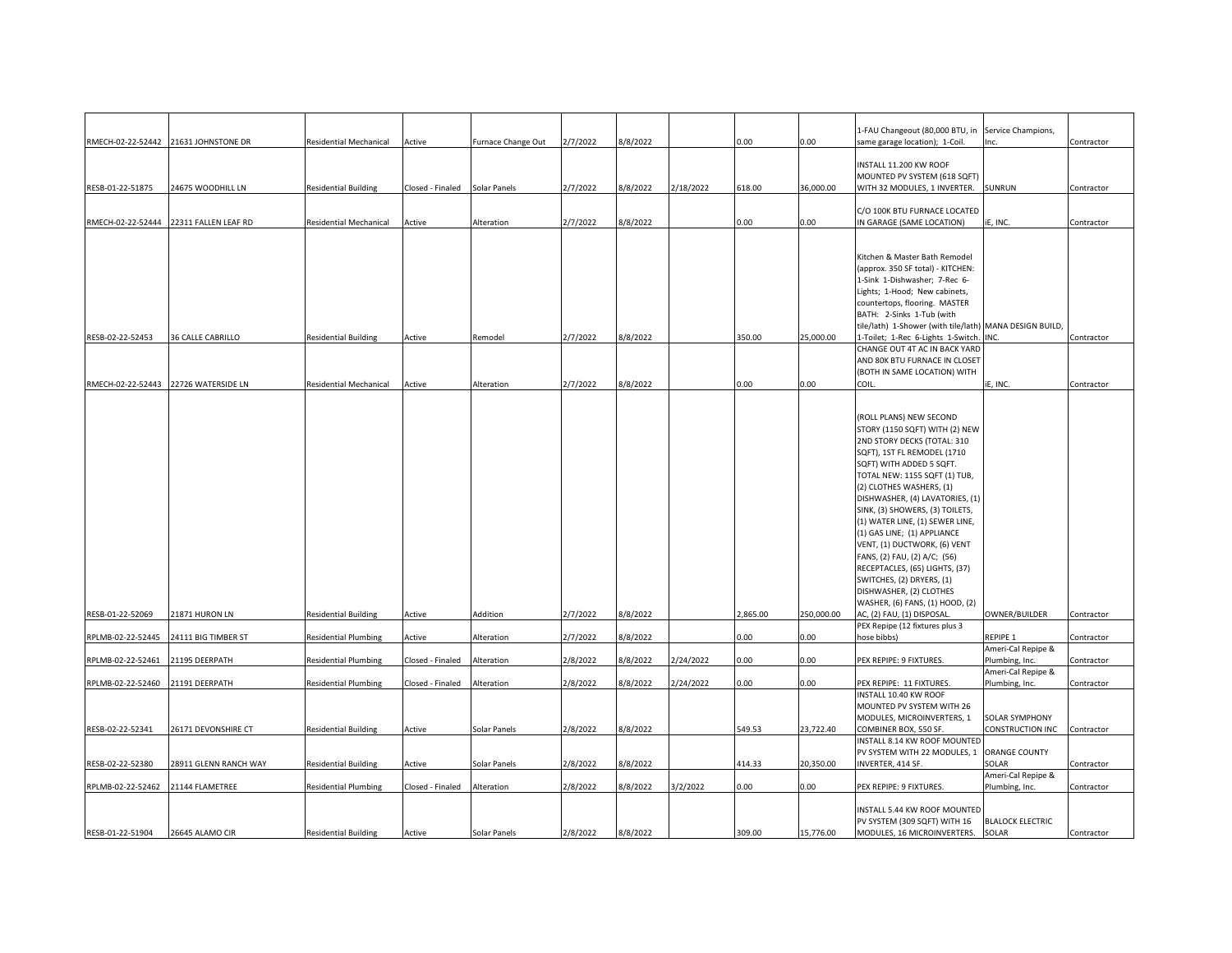|                   |                      |                             |                  |              |          |          |           |          |           |                                                                     | Ameri-Cal Repipe &                   |            |
|-------------------|----------------------|-----------------------------|------------------|--------------|----------|----------|-----------|----------|-----------|---------------------------------------------------------------------|--------------------------------------|------------|
|                   |                      |                             |                  |              |          |          |           | 0.00     |           |                                                                     |                                      |            |
| RPLMB-02-22-52459 | 21185 DEERPATH       | <b>Residential Plumbing</b> | Closed - Finaled | Alteration   | 2/8/2022 | 3/8/2022 | 2/24/2022 |          | 0.00      | PEX REPIPE: 9 FIXTURES.                                             | Plumbing, Inc.<br>Ameri-Cal Repipe & | Contractor |
|                   |                      |                             |                  |              |          |          |           |          | 0.00      |                                                                     |                                      |            |
| RPLMB-02-22-52458 | 21183 DEERPATH       | <b>Residential Plumbing</b> | Closed - Finaled | Alteration   | 2/8/2022 | 8/8/2022 | 2/24/2022 | $0.00\,$ |           | PEX REPIPE: 9 FIXTURES.                                             | Plumbing, Inc.                       | Contractor |
| RPLMB-02-22-52464 |                      | <b>Residential Plumbing</b> |                  | Alteration   | 2/8/2022 | 8/8/2022 | 2/24/2022 | 0.00     | 0.00      |                                                                     | Ameri-Cal Repipe &                   |            |
|                   | 21194 GLADIOLOS WAY  |                             | Closed - Finaled |              |          |          |           |          |           | PEX REPIPE: 12 FIXTURES.                                            | Plumbing, Inc.                       | Contractor |
|                   |                      |                             |                  |              |          |          |           |          |           |                                                                     |                                      |            |
|                   |                      |                             |                  |              |          |          |           |          |           | NEW DETACHED ADU (1,000 SF) to                                      |                                      |            |
|                   |                      |                             |                  |              |          |          |           |          |           | consist of 2 bedrooms, kitchen, 1                                   |                                      |            |
|                   |                      |                             |                  |              |          |          |           |          |           | full bathroom, powder bath,                                         |                                      |            |
|                   |                      |                             |                  |              |          |          |           |          |           | laundry area and a new covered                                      |                                      |            |
|                   |                      |                             |                  |              |          |          |           |          |           | porch (40 SF). 1-Clothes Washer                                     |                                      |            |
|                   |                      |                             |                  |              |          |          |           |          |           | 1-Dishwasher 1-Gas Line 3-Sinks                                     |                                      |            |
|                   |                      |                             |                  |              |          |          |           |          |           | 1-Shower 2-Toilets 1-Tankless                                       |                                      |            |
|                   |                      |                             |                  |              |          |          |           |          |           | Water Heater (outside wall) 1-                                      |                                      |            |
|                   |                      |                             |                  |              |          |          |           |          |           | Water Lines 1-Sewer Connection;                                     |                                      |            |
|                   |                      |                             |                  |              |          |          |           |          |           | 29-Rec 27-Lights 24-Switches 12-                                    |                                      |            |
|                   |                      |                             |                  |              |          |          |           |          |           | Fixed Appl. (WH, DW, CW,                                            |                                      |            |
|                   |                      |                             |                  |              |          |          |           |          |           | Disposal, FAU, AC, Hood, Range,                                     |                                      |            |
|                   |                      |                             |                  |              |          |          |           |          |           | Dryer, 3-Fans); 1-New AC Unit (3                                    |                                      |            |
|                   |                      |                             |                  |              |          |          |           |          |           | ton, to be located in side yard) 1-                                 |                                      |            |
|                   |                      |                             |                  |              |          |          |           |          |           | New FAU with Ducts (<100,000                                        |                                      |            |
|                   |                      |                             |                  |              |          |          |           |          |           | BTU, to be located in attic) 1-                                     |                                      |            |
|                   |                      |                             |                  |              |          |          |           |          |           | Hood 3-Vent. Fans. *EXISTING                                        |                                      |            |
|                   |                      |                             |                  |              |          |          |           |          |           | PRIMARY RESIDENCE is 23182 La                                       |                                      |            |
| RESB-11-21-50567  | 23180 LA VACA ST     | <b>Residential Building</b> | Active           | ADU          | 2/8/2022 | 8/8/2022 |           | 1,000.00 | 60,000.00 | Vaca St. (1,415 SF)*                                                | ET Pegasus Enterprises Contractor    |            |
|                   |                      |                             |                  |              |          |          |           |          |           |                                                                     |                                      |            |
|                   |                      |                             |                  |              |          |          |           |          |           | INSTALL 9.52 KW ROOF MOUNTED                                        |                                      |            |
|                   |                      |                             |                  |              |          |          |           |          |           | PV SYSTEM WITH 28 MODULES,                                          |                                      |            |
|                   |                      |                             |                  |              |          |          |           |          |           | MICROINVERTERS, 1 COMBINER                                          | SOLARMAX                             |            |
|                   |                      |                             |                  |              |          |          |           |          |           | BOX, MAIN PANEL UPGRADE TO                                          | RENEWABLE ENERGY                     |            |
| RESB-02-22-52399  | 60 TESSERA AV        | <b>Residential Building</b> | Active           | Solar Panels | 2/8/2022 | 8/8/2022 |           | 540.00   | 21,000.00 | 200A, 540 SF.                                                       | PROVIDER, INC.                       | Contractor |
|                   |                      |                             |                  |              |          |          |           |          |           | INSTALL 9.03 KW TESLA SOLAR                                         |                                      |            |
|                   |                      |                             |                  |              |          |          |           |          |           | ROOF WITH 126 TILE MODULES, 1                                       |                                      |            |
|                   |                      |                             |                  |              |          |          |           |          |           | INVERTER; N - 125A LOAD                                             |                                      |            |
|                   |                      |                             |                  |              |          |          |           |          |           | CENTER; 553 SF ARRAY; 2891 SF                                       |                                      |            |
| RESB-01-22-52052  | 22421 GOLDRUSH       | <b>Residential Building</b> | Active           | Solar Panels | 2/8/2022 | 8/8/2022 |           | 553.00   | 58,000.00 | TOTAL ROOF.                                                         | <b>Tesla Energy</b>                  | Contractor |
|                   |                      |                             |                  |              |          |          |           |          |           | EXTEND GAS AND ELECTRIC TO                                          |                                      |            |
|                   |                      |                             |                  |              |          |          |           |          |           | BBQ, FIRE PIT AND TO MAX 5'H                                        |                                      |            |
|                   |                      |                             |                  |              |          |          |           |          |           | WATER FEATURE (INTERNAL                                             |                                      |            |
| RESB-02-22-52468  | 5577 HERITAGE OAK DR | <b>Residential Building</b> | Active           | Remodel      | 2/8/2022 | 8/8/2022 |           | 0.00     | 0.00      | PUMP).                                                              | OWNER-BUILDER                        | Contractor |
|                   |                      |                             |                  |              |          |          |           |          |           |                                                                     |                                      |            |
|                   |                      |                             |                  |              |          |          |           |          |           | 2-STORY ROOM ADDITION (662 SF<br>TOTAL): 1ST FL (331 SF) to include |                                      |            |
|                   |                      |                             |                  |              |          |          |           |          |           | one bedroom, one bath, and walk-                                    |                                      |            |
|                   |                      |                             |                  |              |          |          |           |          |           | in closet; 2ND FL (331 SF) to                                       |                                      |            |
|                   |                      |                             |                  |              |          |          |           |          |           | include one bedroom, one bath,                                      |                                      |            |
|                   |                      |                             |                  |              |          |          |           |          |           | and new balcony (40 SF);                                            |                                      |            |
|                   |                      |                             |                  |              |          |          |           |          |           | Relocate existing storage building                                  |                                      |            |
|                   |                      |                             |                  |              |          |          |           |          |           | (40 SF). 2-Sinks 2-Showers 2-                                       |                                      |            |
|                   |                      |                             |                  |              |          |          |           |          |           | Toilets 1-Water Lines 1-Sewer                                       |                                      |            |
|                   |                      |                             |                  |              |          |          |           |          |           | Connection; 15-Rec 16-Lights 18-                                    |                                      |            |
|                   |                      |                             |                  |              |          |          |           |          |           | Switches; 2-Fan/Light Combos; 1-                                    |                                      |            |
|                   |                      |                             |                  |              |          |          |           |          |           | Mech Alt. (Ductwork) 2-Vent                                         |                                      |            |
| RESB-11-21-50566  | 23182 LA VACA ST     | <b>Residential Building</b> | Active           | Addition     | 2/8/2022 | 8/8/2022 |           | 662.00   | 40,000.00 | Fans.                                                               | ET Pegasus Enterprises Contractor    |            |
|                   |                      |                             |                  |              |          |          |           |          |           |                                                                     | Ameri-Cal Repipe &                   |            |
| RPLMB-02-22-52463 | 21146 FLAMETREE      | <b>Residential Plumbing</b> | Closed - Finaled | Alteration   | 2/8/2022 | 8/8/2022 | 3/2/2022  | 0.00     | 0.00      | PEX REPIPE: 9 FIXTURES.                                             | Plumbing, Inc.                       | Contractor |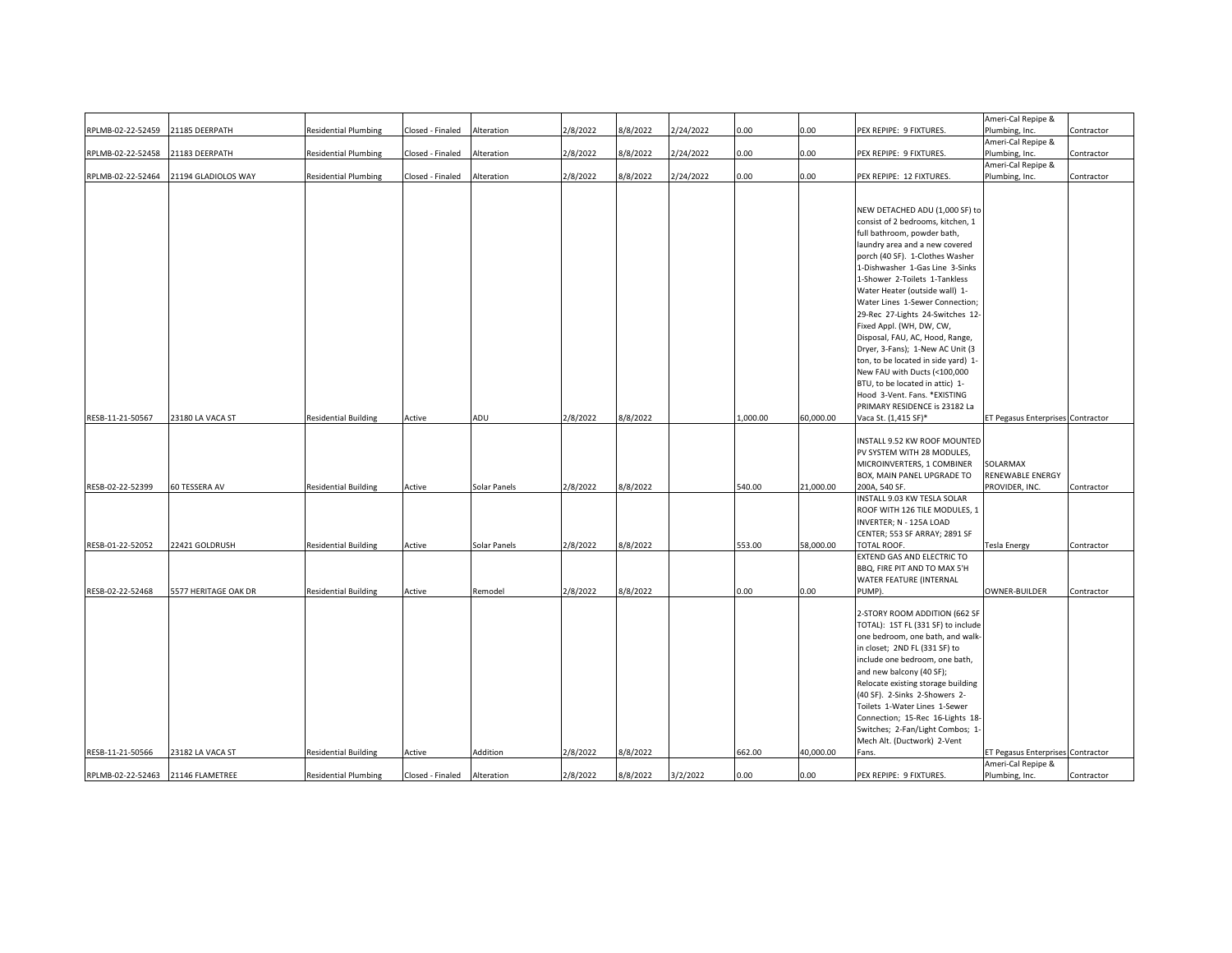|                   |                        |                               |                  |                       |          |          |          |         |           | CONSTRUCTION OF 600 SF                            |                                    |            |
|-------------------|------------------------|-------------------------------|------------------|-----------------------|----------|----------|----------|---------|-----------|---------------------------------------------------|------------------------------------|------------|
|                   |                        |                               |                  |                       |          |          |          |         |           | ATTACHED LATTICE PATIO COVER;                     |                                    |            |
|                   |                        |                               |                  |                       |          |          |          |         |           | <b>EXTEND ELECTRIC LINE TO FUTURE</b>             |                                    |            |
|                   |                        |                               |                  |                       |          |          |          |         |           | 5'H MAX - WALL WATER                              |                                    |            |
|                   |                        |                               |                  |                       |          |          |          |         |           | FOUNTAIN WITH INTERNAL PUMP                       |                                    |            |
|                   |                        |                               |                  |                       |          |          |          |         |           | EXTEND ELECTRIC LINE TO FUTURE                    |                                    |            |
|                   |                        |                               |                  |                       |          |          |          |         |           | SPA (SPA TO BE UNDER A                            |                                    |            |
|                   |                        |                               |                  |                       |          |          |          |         |           |                                                   | ORANGE COUNTY                      |            |
|                   |                        |                               |                  |                       |          |          |          |         |           | SEPARATE PERMIT); 2 NEW REC                       |                                    |            |
|                   |                        |                               |                  | Patio Cover (Over 200 |          |          |          |         |           | TO SERVICE FUTURE WALL WATER LANDSCAPE            |                                    |            |
| RESB-12-21-51119  | 21871 APACHE DR        | <b>Residential Building</b>   | Active           | sq. ft.)              | 2/8/2022 | 8/8/2022 |          | 600.00  | 11,000.00 | FOUNTAIN AND FUTURE SPA.                          | MAINTENANCE                        | Contractor |
|                   |                        |                               |                  |                       |          |          |          |         |           | INSTALL 5.04 KW ROOF MOUNTED                      |                                    |            |
|                   |                        |                               |                  |                       |          |          |          |         |           | PV SYSTEM WITH 12 MODULES,                        |                                    |            |
|                   |                        |                               |                  |                       |          |          |          |         |           | MICROINVERTERS, 1 LOAD                            |                                    |            |
| RESB-01-22-52121  | 1368 VISTA VIEJO WAY   | <b>Residential Building</b>   | Active           | Solar Panels          | 2/8/2022 | 8/8/2022 |          | 240.00  | 12,000.00 | CENTER, 240 SF.                                   | Precis Solar                       | Contractor |
|                   |                        |                               |                  |                       |          |          |          |         |           | 1-Water Heater Changeout (in                      |                                    |            |
| RPLMB-02-22-52478 | 25712 LE PARC 59       | <b>Residential Plumbing</b>   | Active           | Water Heater          | 2/8/2022 | 8/8/2022 |          | 0.00    | 0.00      | same garage location).                            | Pristine Plumbing, Inc. Contractor |            |
| RPLMB-02-22-52472 | 21152 GLADIOLOS WAY    | <b>Residential Plumbing</b>   | Active           | Alteration            | 2/8/2022 | 8/8/2022 |          | 0.00    | 0.00      | PEX REPIPE (11 FIXTUERS)                          | AMERICAL REPIPE                    | Contractor |
|                   |                        |                               |                  |                       |          |          |          |         |           | T/O EXISTING 2600 SF ROOF TILE                    |                                    |            |
|                   |                        |                               |                  |                       |          |          |          |         |           | ON (5:12 & 8:12) SLOPED ROOF;                     |                                    |            |
|                   |                        |                               |                  |                       |          |          |          |         |           | REPLACE SHEATHING IF                              |                                    |            |
|                   |                        |                               |                  |                       |          |          |          |         |           | NECESSARY, INSTALL 1 LAYER #30                    |                                    |            |
|                   |                        |                               |                  |                       |          |          |          |         |           |                                                   |                                    |            |
|                   |                        |                               |                  |                       |          |          |          |         |           | UNDERLAYMENT, INSTALL NEW                         |                                    |            |
|                   |                        |                               |                  |                       |          |          |          |         |           | COMP SHINGLES, NEW GAF                            |                                    |            |
| RESB-02-22-52469  | 25392 ELDERWOOD        | Residential Building          | Active           | Reroof                | 2/8/2022 | 8/8/2022 |          | ,600.00 | 11,831.82 | TIMBERLINE ULTRA HD.                              | SUNRUN                             | Contractor |
|                   |                        |                               |                  |                       |          |          |          |         |           |                                                   | Ameri-Cal Repipe &                 |            |
| RPLMB-02-22-52495 | 21196 GLADIOLOS WAY    | <b>Residential Plumbing</b>   | Closed - Finaled | Alteration            | 2/9/2022 | 8/8/2022 | 3/7/2022 | 0.00    | 0.00      | PEX REPIPE: 12 FIXTURES.                          | Plumbing, Inc.                     | Contractor |
|                   |                        |                               |                  |                       |          |          |          |         |           |                                                   |                                    |            |
|                   |                        |                               |                  |                       |          |          |          |         |           | T/O 2500 SF COMP ROOF; INSTALL                    |                                    |            |
|                   |                        |                               |                  |                       |          |          |          |         |           | DECK DEFENSE SYNTHETIC                            |                                    |            |
|                   |                        |                               |                  |                       |          |          |          |         |           | UNDERLAYMENT; INSTALL NEW                         |                                    |            |
|                   |                        |                               |                  |                       |          |          |          |         |           | OWENS CORNING DURATION                            |                                    |            |
|                   |                        |                               |                  |                       |          |          |          |         |           | SHINGLES (ESR #3229); INCLUDES                    |                                    |            |
|                   |                        |                               |                  |                       |          |          |          |         |           | FLASHING AND DRIPEDGE (6:12                       |                                    |            |
| RESB-02-22-52477  | 24741 CALLE TRES LOMAS | <b>Residential Building</b>   | Active           | Reroof                | 2/9/2022 | 8/8/2022 |          | ,500.00 | 12,000.00 | SLOPE).                                           | KJC ROOFING Inc                    | Contractor |
|                   |                        |                               |                  |                       |          |          |          |         |           | INSTALL 7.125 KW ROOF                             |                                    |            |
|                   |                        |                               |                  |                       |          |          |          |         |           |                                                   |                                    |            |
|                   |                        |                               |                  |                       |          |          |          |         |           | MOUNTED PV SYSTEM WITH 19                         |                                    |            |
| RESB-01-22-52102  | 25466 CORAL WOOD ST    | <b>Residential Building</b>   | Active           | Solar Panels          | 2/9/2022 | 8/8/2022 |          | 390.07  | 19,000.00 | MODULES, 1 INVERTER, 390 SF.                      | CHARGED UP ENERGY Contractor       |            |
|                   |                        |                               |                  |                       |          |          |          |         |           |                                                   | Ameri-Cal Repipe &                 |            |
| RPLMB-02-22-52498 | 21204 GLADIOLOS WAY    | <b>Residential Plumbing</b>   | Active           | Alteration            | 2/9/2022 | 8/8/2022 |          | 0.00    | 0.00      | PEX REPIPE: 10 FIXTURES.                          | Plumbing, Inc.                     | Contractor |
|                   |                        |                               |                  |                       |          |          |          |         |           |                                                   |                                    |            |
|                   |                        |                               |                  |                       |          |          |          |         |           | INSTALL 4.20 KW ROOF MOUNTED                      |                                    |            |
|                   |                        |                               |                  |                       |          |          |          |         |           | PV SYSTEM WITH 12 MODULES,                        |                                    |            |
| RESB-02-22-52370  | 28 LUMINOSA            | <b>Residential Building</b>   | Active           | Solar Panels          | 2/9/2022 | 8/8/2022 |          | 15.00   | 12,000.00 | MICROINVERTERS, 215 SF.                           | Sunpower                           | Contractor |
|                   |                        |                               |                  |                       |          |          |          |         |           |                                                   |                                    |            |
|                   |                        |                               |                  |                       |          |          |          |         |           | C/O 60K BTU FURNACE IN ATTIC                      | WHITE MECHANICAL,                  |            |
| RMECH-02-22-52491 | 25885 TRABUCO RD 113   | <b>Residential Mechanical</b> | Active           | Furnace Change Out    | 2/9/2022 | 8/8/2022 |          | 0.00    | 0.00      | (SAME LOCATION, LIKE FOR LIKE).                   | NC                                 | Contractor |
|                   |                        |                               |                  |                       |          |          |          |         |           |                                                   | Ameri-Cal Repipe &                 |            |
| RPLMB-02-22-52502 | 21151 RIVER GLEN       | <b>Residential Plumbing</b>   | Active           | Alteration            | 2/9/2022 | 8/8/2022 |          | 0.00    | 0.00      | PEX REPIPE: 11 FIXTURES.                          | Plumbing, Inc.                     | Contractor |
|                   |                        |                               |                  |                       |          |          |          |         |           |                                                   |                                    |            |
|                   |                        |                               |                  |                       |          |          |          |         |           | INSTALL 4.80 KW ROOF MOUNTED                      |                                    |            |
|                   |                        |                               |                  |                       |          |          |          |         |           | PV SYSTEM (260 SQFT) WITH (12)                    |                                    |            |
|                   | 33 ENFILADE AV         |                               |                  |                       | 2/9/2022 |          |          |         | 12,000.00 |                                                   |                                    |            |
| RESB-01-22-52141  |                        | <b>Residential Building</b>   | Active           | Solar Panels          |          | 8/8/2022 |          | 260.00  |           | MODULES, (1) INVERTER.                            | Tesla Energy<br>Ameri-Cal Repipe & | Contractor |
|                   |                        |                               |                  |                       |          |          |          |         |           |                                                   |                                    |            |
|                   |                        |                               |                  |                       |          |          |          |         |           |                                                   |                                    |            |
| RPLMB-02-22-52501 | 21145 RIVER GLEN       | <b>Residential Plumbing</b>   | Active           | Alteration            | 2/9/2022 | 8/8/2022 |          | 0.00    | 0.00      | PEX REPIPE: 9 FIXTURES.                           | Plumbing, Inc.                     | Contractor |
|                   |                        |                               |                  |                       |          |          |          |         |           |                                                   |                                    |            |
|                   |                        |                               |                  |                       |          |          |          |         |           | INSTALL 8.00 KW ROOF MOUNTED                      |                                    |            |
|                   |                        |                               |                  |                       |          |          |          |         |           | PV SYSTEM WITH 20 MODULES, 1                      |                                    |            |
|                   |                        |                               |                  |                       |          |          |          |         |           | POWERWALL+INVERTER (13.5                          |                                    |            |
| RESB-01-22-52211  | 28 MANZANILLO          | <b>Residential Building</b>   | Active           | Solar Panels          | 2/9/2022 | 8/8/2022 |          | 434.00  | 20,000.00 | KWH), 1 LOAD CENTER, 1 BACKUP<br>GATEWAY, 434 SF. | <b>Tesla Energy</b>                | Contractor |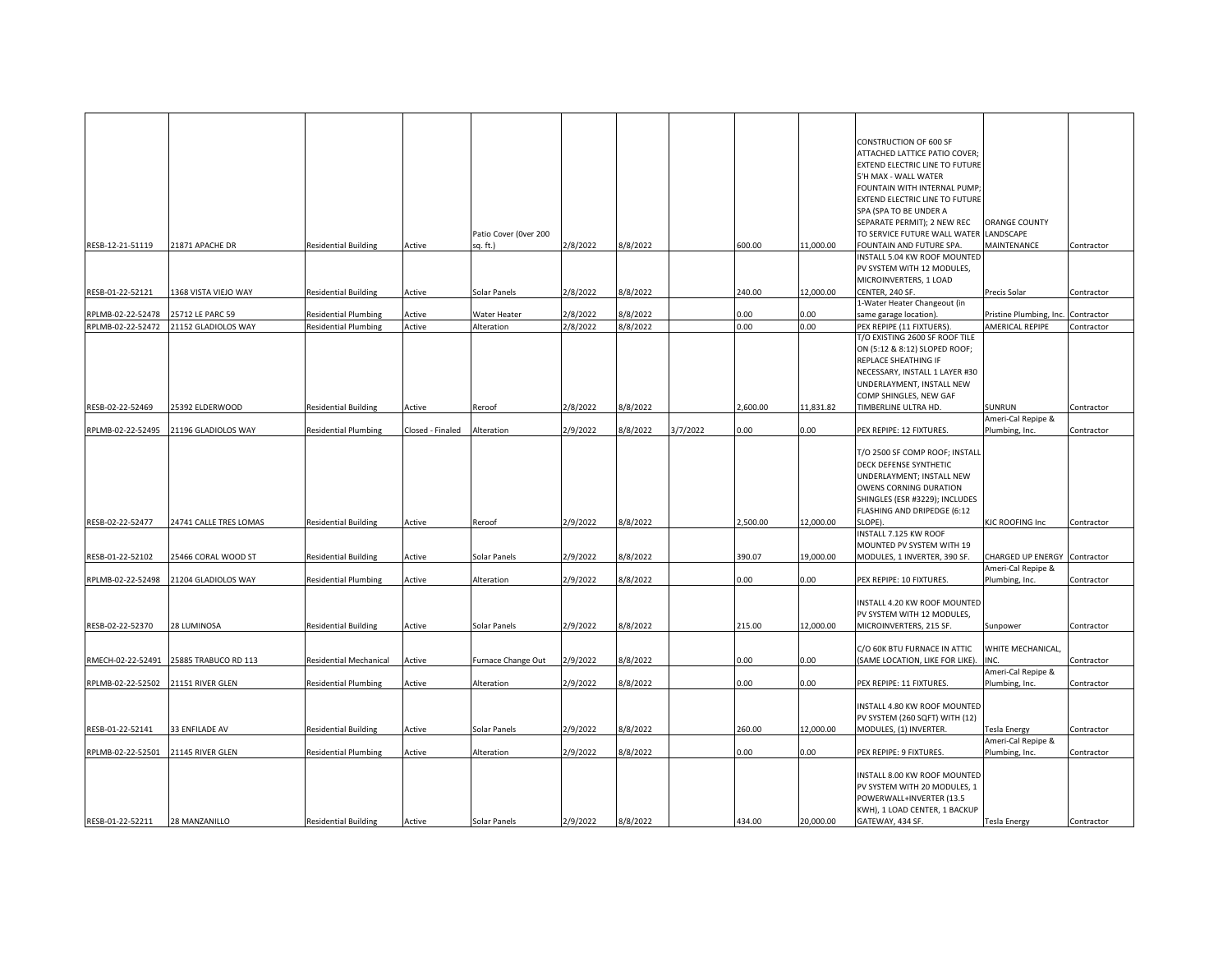|                                     |                                                      |                               |                  |              |           |          |           |          |           | INSTALL 5.25 KW ROOF MOUNTED                                 |                                    |            |
|-------------------------------------|------------------------------------------------------|-------------------------------|------------------|--------------|-----------|----------|-----------|----------|-----------|--------------------------------------------------------------|------------------------------------|------------|
|                                     |                                                      |                               |                  |              |           |          |           |          |           | PV SYSTEM WITH 15 MODULES,                                   |                                    |            |
| RESB-02-22-52371                    | 21 LUMINOSA                                          | <b>Residential Building</b>   | Active           | Solar Panels | 2/9/2022  | 8/8/2022 |           | 268.00   | 15,000.00 | MICROINVERTERS, 268 SF.                                      | Sunpower                           | Contractor |
|                                     |                                                      |                               |                  |              |           |          |           |          |           | C/O 4T HEAT PUMP IN SIDE YARD                                |                                    |            |
|                                     |                                                      |                               |                  |              |           |          |           |          |           | AND 80K AIR HANDLING UNIT IN                                 | 1st Choice Heating &               |            |
| RMECH-02-22-52490 9 BELL VISTA      |                                                      | <b>Residential Mechanical</b> | Closed - Finaled | Alteration   | 2/9/2022  | 8/8/2022 | 3/2/2022  | 0.00     | 0.00      | ATTIC (BOTH IN SAME LOCATION). Air Conditioning, Inc.        |                                    | Contractor |
|                                     |                                                      |                               |                  |              |           |          |           |          |           |                                                              |                                    |            |
|                                     |                                                      |                               |                  |              |           |          |           |          |           | INSTALL 5.25 KW ROOF MOUNTED                                 |                                    |            |
|                                     |                                                      |                               |                  |              |           |          |           |          |           | PV SYSTEM WITH 15 MODULES,                                   |                                    |            |
| RESB-02-22-52372                    | 17 LUMINOSA                                          | <b>Residential Building</b>   | Active           | Solar Panels | 2/9/2022  | 8/8/2022 |           | 268.00   | 15,000.00 | MICROINVERTERS, 268 SF.                                      | Sunpower                           | Contractor |
|                                     |                                                      |                               |                  |              |           |          |           |          |           |                                                              | Ameri-Cal Repipe &                 |            |
| RPLMB-02-22-52497                   | 21202 GLADIOLOS WAY                                  | <b>Residential Plumbing</b>   | Closed - Finaled | Alteration   | 2/9/2022  | 8/8/2022 | 3/7/2022  | 0.00     | 0.00      | PEX REPIPE: 10 FIXTURES.                                     | Plumbing, Inc.                     | Contractor |
|                                     |                                                      |                               |                  |              |           |          |           |          |           |                                                              | Ameri-Cal Repipe &                 |            |
| RPLMB-02-22-52499                   | 21206 GLADIOLOS WAY                                  | <b>Residential Plumbing</b>   | Closed - Finaled | Alteration   | 2/9/2022  | 8/8/2022 | 3/3/2022  | 0.00     | 0.00      | PEX REPIPE: 12 FIXTURES.                                     | Plumbing, Inc.                     | Contractor |
|                                     |                                                      |                               |                  |              |           |          |           |          |           |                                                              | Ameri-Cal Repipe &                 |            |
|                                     | 21198 GLADIOLOS WAY                                  |                               |                  |              | 2/9/2022  | 8/8/2022 |           | 0.00     | 0.00      | PEX REPIPE: 7 FIXTURES.                                      |                                    |            |
| RPLMB-02-22-52496                   |                                                      | <b>Residential Plumbing</b>   | Closed - Finaled | Alteration   |           |          | 2/24/2022 |          |           |                                                              | Plumbing, Inc.                     | Contractor |
|                                     |                                                      |                               |                  |              | 2/9/2022  |          |           | 0.00     | 0.00      | PEX REPIPE: 11 FIXTURES.                                     | Ameri-Cal Repipe &                 |            |
| RPLMB-02-22-52500 21141 RIVER GLEN  |                                                      | <b>Residential Plumbing</b>   | Active           | Alteration   |           | 8/8/2022 |           |          |           | T/O 2400 SF WOOD SHAKE ROOF                                  | Plumbing, Inc.                     | Contractor |
|                                     |                                                      |                               |                  |              |           |          |           |          |           | INSTALL OSB AS NEEDED; INSTALL                               |                                    |            |
|                                     |                                                      |                               |                  |              |           |          |           |          |           | 1 LAYER SYNTHETIC                                            |                                    |            |
|                                     |                                                      |                               |                  |              |           |          |           |          |           |                                                              | ROOFTEK &                          |            |
|                                     |                                                      |                               |                  |              |           |          |           |          |           | UNDERLAYMENT; INSTALL NEW<br><b>COMPOSITE SHINGLES (4:12</b> | WATERPROOFING                      |            |
|                                     |                                                      |                               |                  |              |           |          |           |          |           |                                                              |                                    |            |
| RESB-02-22-52492                    | 23582 CAVANAUGH RD                                   | <b>Residential Building</b>   | Closed - Finaled | Reroof       | 2/9/2022  | 8/8/2022 | 2/24/2022 | 2,400.00 | 11,939.00 | SLOPE).                                                      | SYSTEMS                            | Contractor |
|                                     |                                                      |                               |                  |              |           |          |           |          |           | INSTALL 9.50 KW ROOF MOUNTED                                 |                                    |            |
|                                     |                                                      |                               |                  |              |           |          |           |          |           | PV SYSTEM WITH 25 MODULES, 1                                 | <b>ORANGE COUNTY</b>               |            |
| RESB-02-22-52521                    | 25041 CALLE MADERA                                   | <b>Residential Building</b>   | Active           | Solar Panels | 2/10/2022 | 8/9/2022 |           | 470.00   | 23,750.00 | INVERTER, 470 SF.                                            | SOLAR                              | Contractor |
|                                     |                                                      |                               |                  |              |           |          |           |          |           | PEX REPIPE FOR BLDG #41 OF                                   |                                    |            |
|                                     |                                                      |                               |                  |              |           |          |           |          |           | "CEDAR GLEN CONDOS" - Whole                                  |                                    |            |
|                                     |                                                      |                               |                  |              |           |          |           |          |           | house PEX repipe for 4 condo                                 | Repipe Plus Plumbing               |            |
|                                     | RPLMB-02-22-52328 25885 TRABUCO RD, BLDG 41 1-4      | <b>Residential Plumbing</b>   | Active           | Alteration   | 2/10/2022 | 8/9/2022 |           | 0.00     | $0.00\,$  | units (#1, 2, 3, 4).                                         | Co.                                | Contractor |
|                                     |                                                      |                               |                  |              |           |          |           |          |           |                                                              |                                    |            |
|                                     |                                                      |                               |                  |              |           |          |           |          |           | PEX REPIPE FOR BLDG #42 OF                                   |                                    |            |
|                                     |                                                      |                               |                  |              |           |          |           |          |           | "CEDAR GLEN CONDOS" - Whole                                  |                                    |            |
|                                     |                                                      |                               |                  |              |           |          |           |          |           | house PEX repipe for 6 condo                                 | Repipe Plus Plumbing               |            |
| RPLMB-02-22-52329                   | 25885 TRABUCO RD, BLDG 42 34-39 Residential Plumbing |                               | Active           | Alteration   | 2/10/2022 | 8/9/2022 |           | 0.00     | 0.00      | units (#34, 35, 36, 37, 38, 39).                             | Co.                                | Contractor |
|                                     |                                                      |                               |                  |              |           |          |           |          |           | INSTALL 4.615 KW ROOF                                        |                                    |            |
|                                     |                                                      |                               |                  |              |           |          |           |          |           | MOUNTED PV SYSTEM WITH 13                                    |                                    |            |
| RESB-02-22-52518                    | 21945 SAGEBRUSH CIR                                  | <b>Residential Building</b>   | Active           | Solar Panels | 2/10/2022 | 8/9/2022 |           | 254.90   | 13,000.00 | MODULES, 1 INVERTER, 255 SF.                                 | SUNRUN                             | Contractor |
|                                     |                                                      |                               |                  |              |           |          |           |          |           | INSTALL 240V/60A CIRCUIT FOR                                 |                                    |            |
| RELEC-02-22-52524                   | 28555 SORANO CV                                      | <b>Residential Electrical</b> | Active           | Alteration   | 2/10/2022 | 8/9/2022 |           | 0.00     | 0.00      | EV CHARGER IN GARAGE                                         | Trout Electric                     | Contractor |
|                                     |                                                      |                               |                  |              |           |          |           |          |           |                                                              | SERVICE CHAMPIONS,                 |            |
|                                     | RMECH-02-22-52525 22761 ISLAMARE LN                  | Residential Mechanical        | Active           | Alteration   | 2/10/2022 | 8/9/2022 |           | 0.00     | 0.00      | REPLACE 5 DUCTS.                                             | NC                                 | Contractor |
|                                     |                                                      |                               |                  |              |           |          |           |          |           | PEX REPIPE FOR BLDG #40 OF                                   |                                    |            |
|                                     |                                                      |                               |                  |              |           |          |           |          |           | "CEDAR GLEN CONDOS" - Whole                                  |                                    |            |
|                                     |                                                      |                               |                  |              |           |          |           |          |           | house PEX repipe for 5 condo                                 | Repipe Plus Plumbing               |            |
| RPLMB-02-22-52327                   | 25885 TRABUCO RD, BLDG 40 5-9                        | <b>Residential Plumbing</b>   | Closed - Finaled | Alteration   | 2/10/2022 | 8/9/2022 | 3/7/2022  | 0.00     | 0.00      | units (#5, 6, 7, 8, 9).                                      | Co.                                | Contractor |
|                                     |                                                      |                               |                  |              |           |          |           |          |           | PEX REPIPE FOR BLDG #44 OF                                   |                                    |            |
|                                     |                                                      |                               |                  |              |           |          |           |          |           | "CEDAR GLEN CONDOS" - Whole                                  |                                    |            |
|                                     |                                                      |                               |                  |              |           |          |           |          |           | house PEX repipe for 4 condo                                 | Repipe Plus Plumbing               |            |
| RPLMB-02-22-52330                   | 25885 TRABUCO RD, BLDG 44 62-65 Residential Plumbing |                               | Active           | Alteration   | 2/10/2022 | 8/9/2022 |           | 0.00     | 0.00      | units (#62, 63, 64, 65).                                     | Co.                                | Contractor |
|                                     |                                                      |                               |                  |              |           |          |           |          |           | PEX REPIPE FOR BLDG #46 OF                                   |                                    |            |
|                                     |                                                      |                               |                  |              |           |          |           |          |           | "CEDAR GLEN CONDOS" - Whole                                  |                                    |            |
|                                     |                                                      |                               |                  |              |           |          |           |          |           | house PEX repipe for 8 condo                                 |                                    |            |
|                                     |                                                      |                               |                  |              |           |          |           |          |           | units (#18, 19, 20, 21, 22, 23, 24,                          | Repipe Plus Plumbing               |            |
| RPLMB-02-22-52332                   | 25885 TRABUCO RD, BLDG 46 18-25 Residential Plumbing |                               | Active           | Alteration   | 2/10/2022 | 8/9/2022 |           | 0.00     | 0.00      |                                                              |                                    | Contractor |
|                                     |                                                      |                               |                  |              |           |          |           |          |           | CHANGE OUT 50 GAL WATER HEA                                  |                                    |            |
|                                     |                                                      |                               |                  |              |           |          |           |          |           | TER IN GARAGE (SAME LOCATION)                                |                                    |            |
| RPLMB-02-22-52519 22801 ISLAMARE LN |                                                      | <b>Residential Plumbing</b>   | Closed - Finaled | Alteration   | 2/10/2022 | 8/9/2022 | 3/4/2022  | 0.00     | 0.00      |                                                              | Pristine Plumbing, Inc. Contractor |            |
|                                     |                                                      |                               |                  |              |           |          |           |          |           |                                                              |                                    |            |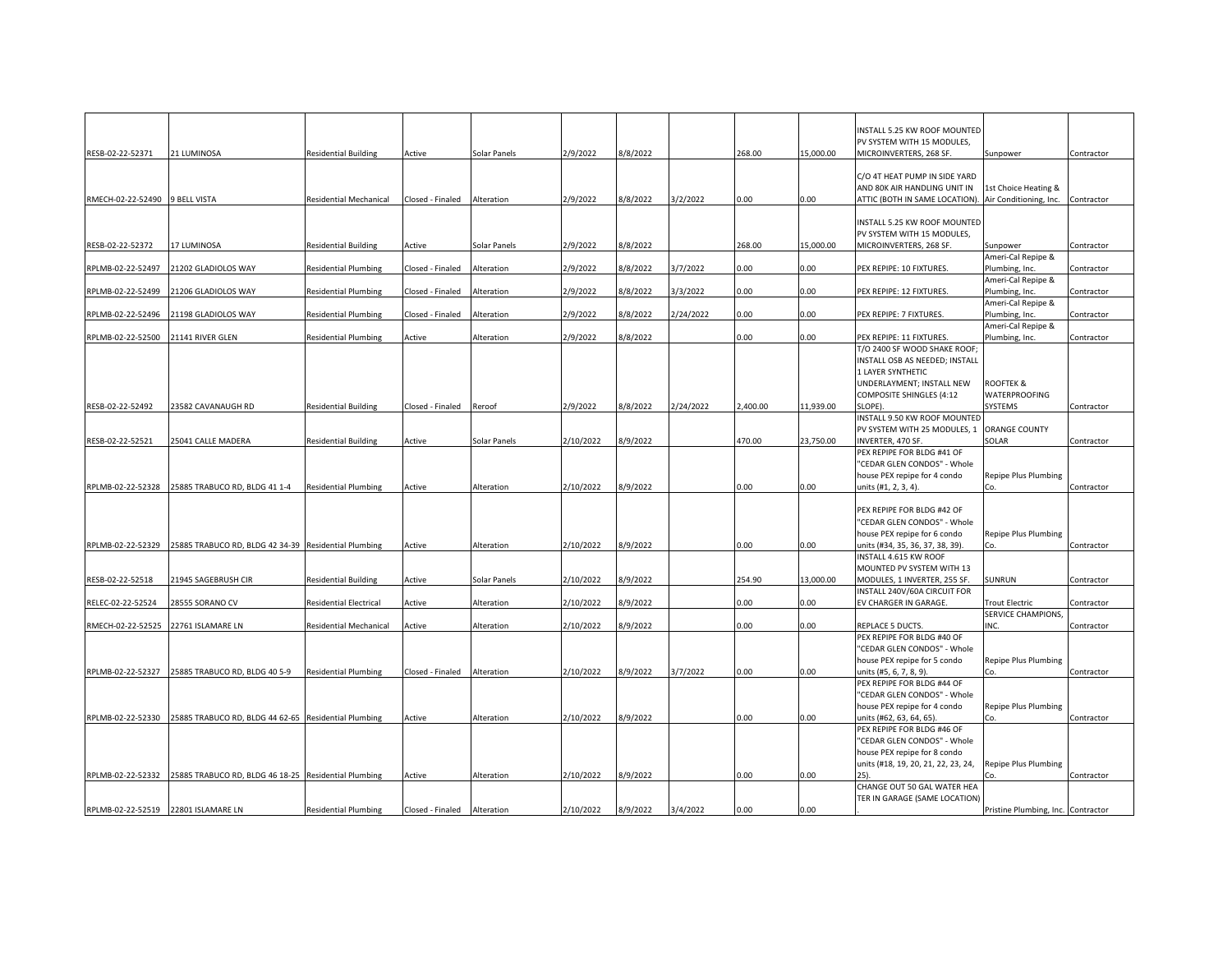|                                   |                                                                        |                               |                             |              |           |           |           |          |            | Tear-off existing roof of main                     |                      |            |
|-----------------------------------|------------------------------------------------------------------------|-------------------------------|-----------------------------|--------------|-----------|-----------|-----------|----------|------------|----------------------------------------------------|----------------------|------------|
|                                   |                                                                        |                               |                             |              |           |           |           |          |            | house and attached garage (2,000                   |                      |            |
|                                   |                                                                        |                               |                             |              |           |           |           |          |            | SF); Replace sheathing, as                         |                      |            |
|                                   |                                                                        |                               |                             |              |           |           |           |          |            | necessary; Install one layer of                    |                      |            |
|                                   |                                                                        |                               |                             |              |           |           |           |          |            | synthetic underlayment (slope =                    |                      |            |
|                                   |                                                                        |                               |                             |              |           |           |           |          |            | 5:12); Install new Owens Corning                   |                      |            |
| RESB-02-22-52520                  | 22896 ROEBUCK ST                                                       | <b>Residential Building</b>   | Closed - Finaled Reroof     |              | 2/10/2022 | 8/9/2022  | 2/18/2022 | ,000.00  | 13,400.00  | comp. shingles (2,000 SF)                          | All Service Roofing  | Contractor |
|                                   |                                                                        |                               |                             |              |           |           |           |          |            | PEX REPIPE FOR BLDG #39 OF                         |                      |            |
|                                   |                                                                        |                               |                             |              |           |           |           |          |            | 'CEDAR GLEN CONDOS" - Whole                        |                      |            |
|                                   |                                                                        |                               |                             |              |           |           |           |          |            | house PEX repipe for 6 condo                       |                      |            |
|                                   | 25885 TRABUCO RD, BLDG 39 264-                                         |                               |                             |              |           |           |           |          |            | units (#264, 265, 266, 267, 268,                   | Repipe Plus Plumbing |            |
| RPLMB-02-22-52326                 | 269                                                                    | <b>Residential Plumbing</b>   | Closed - Finaled Alteration |              | 2/10/2022 | 8/9/2022  | 3/4/2022  | 0.00     | 0.00       | 269).                                              | Co.                  | Contractor |
|                                   |                                                                        |                               |                             |              |           |           |           |          |            | PEX REPIPE FOR BLDG #45 OF                         |                      |            |
|                                   |                                                                        |                               |                             |              |           |           |           |          |            | 'CEDAR GLEN CONDOS" - Whole                        |                      |            |
|                                   |                                                                        |                               |                             |              |           |           |           |          |            | house PEX repipe for 8 condo                       |                      |            |
|                                   |                                                                        |                               |                             |              |           |           |           |          |            | units (#54, 55, 56, 57, 58, 59, 60,                | Repipe Plus Plumbing |            |
|                                   | RPLMB-02-22-52331 25885 TRABUCO RD, BLDG 45 54-61 Residential Plumbing |                               | Active                      | Alteration   | 2/10/2022 | 8/9/2022  |           | 0.00     | 0.00       | 61).                                               |                      | Contractor |
|                                   |                                                                        |                               |                             |              |           |           |           |          |            | 3000 SF TO INCLUDE 400 SF FLAT                     |                      |            |
|                                   |                                                                        |                               |                             |              |           |           |           |          |            | ROOF TO APPLY SINGLE LAYER OF                      |                      |            |
|                                   |                                                                        |                               |                             |              |           |           |           |          |            | TORCH DOWN. T/O 2600 SF OF                         |                      |            |
|                                   |                                                                        |                               |                             |              |           |           |           |          |            | 5:12 SLOPPED ROOF, INSTALL 1                       |                      |            |
|                                   |                                                                        |                               |                             |              |           |           |           |          |            | LAYER OF SYNTHETIC                                 |                      |            |
|                                   |                                                                        |                               |                             |              |           |           |           |          |            | UNDERLAYMENT, INSTALL 30 YR                        | PACIFIC CREST        |            |
| RESB-02-22-52510                  | 24702 CORTA CRESTA DR                                                  | <b>Residential Building</b>   | Closed - Finaled            | Reroof       | 2/10/2022 | 8/9/2022  | 2/24/2022 | 00.000   | 17,000.00  | SHINGLES.                                          | <b>ROOFING</b>       | Contractor |
|                                   |                                                                        |                               |                             |              |           |           |           |          |            | INSTALL 4.615 KW ROOF                              |                      |            |
|                                   |                                                                        |                               |                             |              |           |           |           |          |            | MOUNTED PV SYSTEM WITH 13                          |                      |            |
| RESB-02-22-52517                  | 85 ECLIPSE                                                             | <b>Residential Building</b>   | Active                      | Solar Panels | 2/10/2022 | 8/9/2022  |           | 254.90   | 13,000.00  | MODULES, 1 INVERTER, 255 SF.                       | SUNRUN               | Contractor |
|                                   |                                                                        |                               |                             |              |           |           |           |          |            |                                                    |                      |            |
|                                   |                                                                        |                               |                             |              |           |           |           |          |            | (ROLL PLANS) 2ND FL ADDITION                       |                      |            |
|                                   |                                                                        |                               |                             |              |           |           |           |          |            | WITH BEDROOM, BATHROOM,                            |                      |            |
|                                   |                                                                        |                               |                             |              |           |           |           |          |            | AND BONUS ROOM (485 SQFT),                         |                      |            |
|                                   |                                                                        |                               |                             |              |           |           |           |          |            | 1ST FL ADDITION TO KITCHEN (63                     |                      |            |
|                                   |                                                                        |                               |                             |              |           |           |           |          |            | SQFT), REMODEL KITCHEN (167                        |                      |            |
|                                   |                                                                        |                               |                             |              |           |           |           |          |            | SQFT). TOTAL NEW SQFT: 548                         |                      |            |
|                                   |                                                                        |                               |                             |              |           |           |           |          |            | SQFT. (1) LAVATORY, (1) SHOWER,                    |                      |            |
|                                   |                                                                        |                               |                             |              |           |           |           |          |            | (1) TOILET, (1) REGISTER, (12)                     |                      |            |
|                                   |                                                                        |                               |                             |              |           |           |           |          |            | RECEPTACLES, (22) LIGHTS, (11)                     | JEFF ERTZ            |            |
| RESB-12-21-51110                  | 26032 MIRALINDA                                                        | <b>Residential Building</b>   | Active                      | Addition     | 2/10/2022 | 8/9/2022  |           | 715.00   | 100.000.00 | SWITCHES.                                          | CONSTRUCTION         | Contractor |
|                                   |                                                                        |                               |                             |              |           |           |           |          |            |                                                    |                      |            |
|                                   |                                                                        |                               |                             |              |           |           |           |          |            | C/O 2.5T HEAT PUMP IN RIGHT                        |                      |            |
|                                   |                                                                        |                               |                             |              |           |           |           |          |            | SIDEYARD (SAME LOCATION), 1                        |                      |            |
|                                   |                                                                        |                               |                             |              |           |           |           |          |            | COIL; C/O 30K BTU AIR HANDLER                      |                      |            |
| RMECH-02-22-52523 19411 DORADO DR |                                                                        | <b>Residential Mechanical</b> | Active                      | Alteration   | 2/10/2022 | 8/9/2022  |           | 0.00     | 0.00       | IN GARAGE (SAME LOCATION).                         | SoCal Airflow Pros   | Contractor |
|                                   |                                                                        |                               |                             |              |           |           |           |          |            |                                                    |                      |            |
|                                   |                                                                        |                               |                             |              |           |           |           |          |            | New 3-Story SFD "Amara @                           |                      |            |
|                                   |                                                                        |                               |                             |              |           |           |           |          |            | Serrano Summit" Plan 3XB-R /                       |                      |            |
|                                   |                                                                        |                               |                             |              |           |           |           |          |            | 3,300 SF / Garage 421 SF / Porch                   |                      |            |
|                                   |                                                                        |                               |                             |              |           |           |           |          |            | 23 SF / Outdoor Room 192 SF /                      |                      |            |
|                                   |                                                                        |                               |                             |              |           |           |           |          |            |                                                    |                      |            |
|                                   |                                                                        |                               |                             |              |           |           |           |          |            | 2nd Fl. Deck 154 SF / 3rd Fl. Deck                 |                      |            |
|                                   |                                                                        |                               |                             |              |           |           |           |          |            | 173 SF / (10) Solar Panels                         | LENNAR HOMES OF      |            |
| RESB-12-21-51455                  | 725 PELION                                                             | <b>Residential Building</b>   | Active                      | New          | 2/11/2022 | 8/10/2022 |           | 3,300.00 | 409,356.00 | 3.200/3.400 kW / P-E-M / LOT 35. CA, INC.          |                      | Contractor |
|                                   |                                                                        |                               |                             |              |           |           |           |          |            | New SFD "Amara @ Serrano                           |                      |            |
|                                   |                                                                        |                               |                             |              |           |           |           |          |            | Summit" Plan 2C-R / 2,643 SF /                     |                      |            |
|                                   |                                                                        |                               |                             |              |           |           |           |          |            | Garage 424 SF / Porch 29 SF /                      |                      |            |
|                                   |                                                                        |                               |                             |              |           |           |           |          |            | Outdoor Room 134 SF / Deck 134                     |                      |            |
|                                   |                                                                        |                               |                             |              |           |           |           |          |            | SF / (9) Solar Panels 2.88/3.06 kW LENNAR HOMES OF |                      |            |
|                                   |                                                                        |                               |                             |              |           |           |           |          |            |                                                    |                      |            |
| RESB-12-21-51454                  | 719 PELION                                                             | <b>Residential Building</b>   | Active                      | New          | 2/11/2022 | 8/10/2022 |           | 1,643.00 | 333,504.00 | P-E-M / LOT 34.                                    | CA, INC.             | Contractor |
|                                   |                                                                        |                               |                             |              |           |           |           |          |            | INSTALL 5.20 KW ROOF MOUNTED                       |                      |            |
|                                   |                                                                        |                               |                             |              |           |           |           |          |            | PV SYSTEM WITH 13 MODULES, 1                       |                      |            |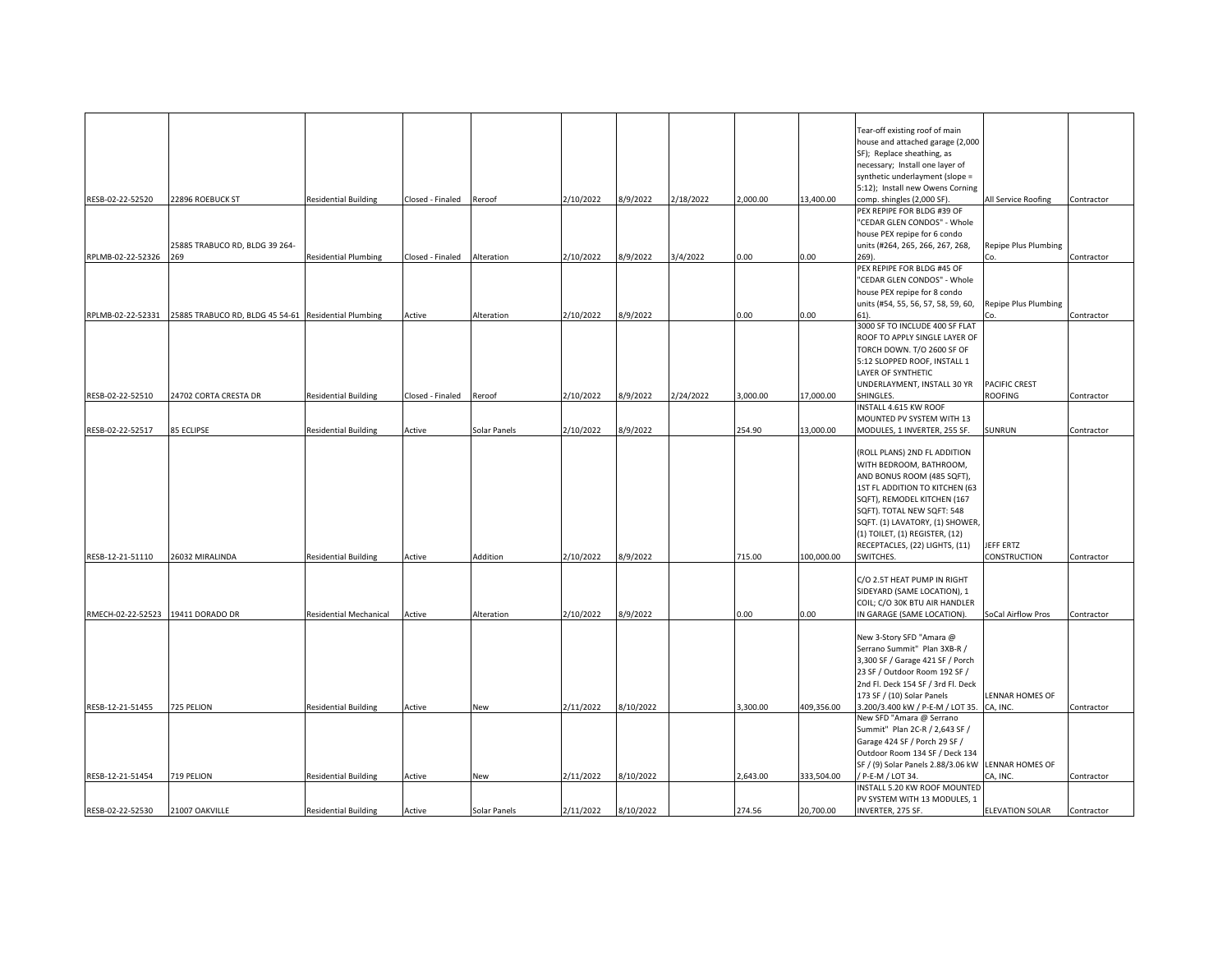|                   |                           |                               |                  |                    |           |           |           |          |            | 332 SF INTERIOR TENANT                              |                           |            |
|-------------------|---------------------------|-------------------------------|------------------|--------------------|-----------|-----------|-----------|----------|------------|-----------------------------------------------------|---------------------------|------------|
|                   |                           |                               |                  |                    |           |           |           |          |            | IMPROVEMENT FOR "ASSOCIA":                          |                           |            |
|                   |                           |                               |                  |                    |           |           |           |          |            | <b>CONSTRUCTION OF A NEW</b>                        |                           |            |
|                   |                           |                               |                  |                    |           |           |           |          |            | DEMISING WALL; 4 REC; 2 SW; 5                       |                           |            |
|                   |                           |                               |                  |                    |           |           |           |          |            | LIGHTS; NEW LIGHTING CONTROL                        | <b>ESPLANADE BUILDERS</b> |            |
| COMB-01-22-51957  | 27051 TOWNE CENTER DR 250 | <b>Commercial Building</b>    | Active           | Tenant Improvement | 2/11/2022 | 8/10/2022 |           | 339.00   | 25,000.00  | SYSTEM.                                             | INC                       | Contractor |
|                   |                           |                               |                  |                    |           |           |           |          |            |                                                     |                           |            |
|                   |                           |                               |                  |                    |           |           |           |          |            | New 3-Story SFD "Amara @                            |                           |            |
|                   |                           |                               |                  |                    |           |           |           |          |            | Serrano Summit" Plan 3XB /                          |                           |            |
|                   |                           |                               |                  |                    |           |           |           |          |            | 3,300 SF / Garage 421 SF / Porch                    |                           |            |
|                   |                           |                               |                  |                    |           |           |           |          |            | 23 SF / Outdoor Room 192 SF /                       |                           |            |
|                   |                           |                               |                  |                    |           |           |           |          |            | 2nd Fl. Deck 154 SF / 3rd Fl. Deck                  |                           |            |
|                   |                           |                               |                  |                    |           |           |           |          |            |                                                     |                           |            |
|                   |                           |                               |                  |                    |           |           |           |          |            | 173 SF / (10) Solar Panels                          | LENNAR HOMES OF           |            |
| RESB-12-21-51449  | 689 PELION                | <b>Residential Building</b>   | Active           | New                | 2/11/2022 | 8/10/2022 |           | 3,300.00 | 409,356.00 | 3.200/3.400 kW / P-E-M / LOT 29.                    | CA, INC.                  | Contractor |
|                   |                           |                               |                  |                    |           |           |           |          |            | New SFD "Amara @ Serrano                            |                           |            |
|                   |                           |                               |                  |                    |           |           |           |          |            | Summit" Plan 2A / 2,637 SF /                        |                           |            |
|                   |                           |                               |                  |                    |           |           |           |          |            | Garage 424 SF / Porch 23 SF /                       |                           |            |
|                   |                           |                               |                  |                    |           |           |           |          |            | Outdoor Room 134 SF / Deck 134                      |                           |            |
|                   |                           |                               |                  |                    |           |           |           |          |            | SF / (9) Solar Panels 2.88/3.06 kW                  | LENNAR HOMES OF           |            |
| RESB-12-21-51450  | <b>695 PELION</b>         | <b>Residential Building</b>   | Active           | New                | 2/11/2022 | 3/10/2022 |           | 2,637.00 | 333,504.00 | / P-E-M / LOT 30.                                   | CA, INC.                  | Contractor |
|                   |                           |                               |                  |                    |           |           |           |          |            | New SFD "Amara @ Serrano                            |                           |            |
|                   |                           |                               |                  |                    |           |           |           |          |            | Summit" Plan 3A-R / 2,698 SF /                      |                           |            |
|                   |                           |                               |                  |                    |           |           |           |          |            | Garage 421 SF / Porch 26 SF /                       |                           |            |
|                   |                           |                               |                  |                    |           |           |           |          |            | Outdoor Room 192 SF / Deck 154                      |                           |            |
|                   |                           |                               |                  |                    |           |           |           |          |            | SF / (9) Solar Panels 2.88/3.06 kW                  | <b>LENNAR HOMES OF</b>    |            |
| RESB-12-21-51453  | 713 PELION                | <b>Residential Building</b>   | Active           | New                | 2/11/2022 | 3/10/2022 |           | 2,698.00 | 340,537.00 | / P-E-M / LOT 33.                                   | CA, INC.                  | Contractor |
|                   |                           |                               |                  |                    |           |           |           |          |            | INSTALL 6.125 KW ROOF                               |                           |            |
|                   |                           |                               |                  |                    |           |           |           |          |            | MOUNTED PV SYSTEM WITH 17                           |                           |            |
|                   |                           |                               |                  |                    |           |           |           |          |            | MODULES, MICROINVERTERS, 1                          |                           |            |
|                   |                           |                               |                  |                    |           |           |           |          |            | COMBINER BOX, 1 NEW SUB-                            | <b>LIFT ENERGY</b>        |            |
| RESB-01-22-52218  | 28622 MALABAR RD          | <b>Residential Building</b>   | Active           | Solar Panels       | 2/11/2022 | 8/10/2022 |           | 358.70   | 12,000.00  | PANEL, 359 SF.                                      | COSTRUCTION, INC          | Contractor |
|                   |                           |                               |                  |                    |           |           |           |          |            |                                                     |                           |            |
|                   |                           |                               |                  |                    |           |           |           |          |            | INSTALL 8.40 KW ROOF MOUNTED                        |                           |            |
|                   |                           |                               |                  |                    |           |           |           |          |            | PV SYSTEM (420 SQFT) WITH (21)                      |                           |            |
|                   |                           |                               |                  |                    |           |           |           |          |            | MODULES, MICROINVERTERS, (1)                        |                           |            |
|                   |                           |                               |                  |                    |           |           |           |          |            | COMBINER BOX, MAIN PANEL                            | N R G CLEAN POWER         |            |
| RESB-01-22-52220  | 22881 SPRINGWATER         | <b>Residential Building</b>   |                  | Solar Panels       | 2/11/2022 | 3/10/2022 |           | 420.00   | 23,000.00  | UPGRADE TO 225A.                                    | <b>INC</b>                | Contractor |
|                   |                           |                               | Active           |                    |           |           |           |          |            | New SFD "Amara @ Serrano                            |                           |            |
|                   |                           |                               |                  |                    |           |           |           |          |            |                                                     |                           |            |
|                   |                           |                               |                  |                    |           |           |           |          |            | Summit" Plan 2C / 2,643 SF /                        |                           |            |
|                   |                           |                               |                  |                    |           |           |           |          |            | Garage 424 SF / Porch 29 SF /                       |                           |            |
|                   |                           |                               |                  |                    |           |           |           |          |            | Outdoor Room 134 SF / Deck 134                      |                           |            |
|                   |                           |                               |                  |                    |           |           |           |          |            | SF / (9) Solar Panels 2.88/3.06 kW LENNAR HOMES OF  |                           |            |
| RESB-12-21-51452  | 707 PELION                | <b>Residential Building</b>   | Active           | New                | 2/11/2022 | 10/2022   |           | 2,643.00 | 333,504.00 | / P-E-M / LOT 32.                                   | CA, INC.                  | Contractor |
|                   |                           |                               |                  |                    |           |           |           |          |            | C/O 4T A/C IN BACKYARD AND 80K                      |                           |            |
|                   |                           |                               |                  |                    |           |           |           |          |            | BTU FURNACE IN ATTIC (BOTH                          |                           |            |
|                   |                           |                               |                  |                    |           |           |           |          |            | SAME LOCATION, LIKE FOR LIKE);                      |                           |            |
| RMECH-02-22-52483 | 23102 TULIP ST            | Residential Mechanical        | Active           | Air Conditioner    | 2/11/2022 | 3/10/2022 |           | 0.00     | 0.00       | DUCTWORK.                                           | Flood Air, Inc.           | Contractor |
|                   |                           |                               |                  |                    |           |           |           |          |            | New SFD "Amara @ Serrano                            |                           |            |
|                   |                           |                               |                  |                    |           |           |           |          |            | Summit" Plan 1B-R / 2,639 SF /                      |                           |            |
|                   |                           |                               |                  |                    |           |           |           |          |            | Garage 460 SF / Porch 57 SF /                       |                           |            |
|                   |                           |                               |                  |                    |           |           |           |          |            | Outdoor Room 161 SF / View Deck                     |                           |            |
|                   |                           |                               |                  |                    |           |           |           |          |            | 161 SF / (9) Solar Panels 2.88/3.06 LENNAR HOMES OF |                           |            |
| RESB-12-21-51451  | 701 PELION                | <b>Residential Building</b>   | Active           | New                | 2/11/2022 | 3/10/2022 |           | 2,639.00 | 341,222.00 | kW / P-E-M / LOT 31.                                | CA, INC.                  | Contractor |
|                   |                           |                               |                  |                    |           |           |           |          |            | INSTALL 1 NEW MINI-SPLIT (1T)                       |                           |            |
|                   |                           |                               |                  |                    |           |           |           |          |            | LOCATED AT REAR OF BACKYARD                         |                           |            |
| RMECH-02-22-52536 | 23232 ORANGE AV 3         | <b>Residential Mechanical</b> | Closed - Finaled | New                | 2/11/2022 | 3/10/2022 | 2/18/2022 | 0.00     | 0.00       | WITH ELECTRICAL.                                    | OWNER/BUILDER             | Contractor |
|                   |                           |                               |                  |                    |           |           |           |          |            |                                                     |                           |            |
|                   |                           |                               |                  |                    |           |           |           |          |            | INSTALL 6.46 KW ROOF MOUNTED                        |                           |            |
|                   |                           |                               |                  |                    |           |           |           |          |            | PV SYSTEM (309 SQFT) WITH 17                        |                           |            |
|                   |                           |                               |                  |                    |           |           |           |          |            | MODULES, 1 INVERTER, 60 AMP                         | <b>BRIGHT PLANET</b>      |            |
| RESB-11-21-50645  | 22 BELL VISTA             | <b>Residential Building</b>   | Active           | Solar Panels       | 2/11/2022 | 8/10/2022 |           | 308.00   | 12,920.00  | SUBPANEL, TO (E) SOLAR SYSTEM. SOLAR                |                           | Contractor |
|                   |                           |                               |                  |                    |           |           |           |          |            |                                                     |                           |            |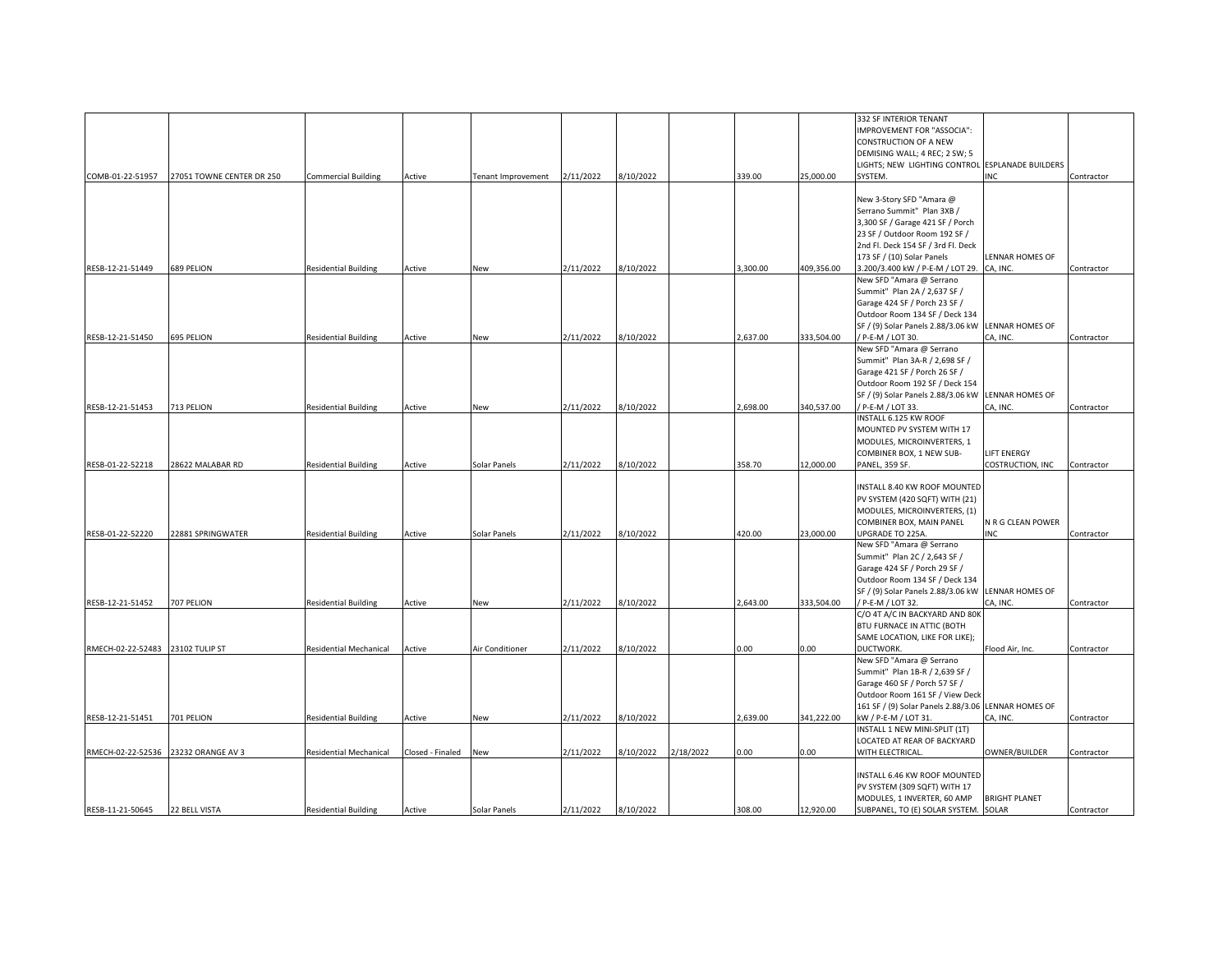| RPLMB-02-22-52400 25194 BIRCH GROVE LN<br>RESB-01-22-51942 | 609 ATHOS                         | <b>Residential Plumbing</b> | Active | Water Heater | 2/11/2022 | 8/10/2022 | 0.00      | 0.00       | C/O 40 GAL WATER HEATER IN<br>GARAGE (SAME LOCATION, LIKE<br>FOR LIKE).<br>New 3-Story SFD "Amara @ | FIX IT ALL PLUMBING              | Contractor |
|------------------------------------------------------------|-----------------------------------|-----------------------------|--------|--------------|-----------|-----------|-----------|------------|-----------------------------------------------------------------------------------------------------|----------------------------------|------------|
|                                                            |                                   |                             |        |              |           |           |           |            |                                                                                                     |                                  |            |
|                                                            |                                   |                             |        |              |           |           |           |            |                                                                                                     |                                  |            |
|                                                            |                                   |                             |        |              |           |           |           |            |                                                                                                     |                                  |            |
|                                                            |                                   |                             |        |              |           |           |           |            |                                                                                                     |                                  |            |
|                                                            |                                   |                             |        |              |           |           |           |            | Serrano Summit" Plan 3BX-R /                                                                        |                                  |            |
|                                                            |                                   |                             |        |              |           |           |           |            | 3,300 SF / Garage 421 SF / Porch                                                                    |                                  |            |
|                                                            |                                   |                             |        |              |           |           |           |            | 23 SF / Outdoor Room 192 SF /                                                                       |                                  |            |
|                                                            |                                   |                             |        |              |           |           |           |            | 2nd Fl. Deck 154 / 3rd Fl. Deck 173                                                                 |                                  |            |
|                                                            |                                   |                             |        |              |           |           |           |            | SF / (10) Solar Panels 3.200/3.400                                                                  | LENNAR HOMES OF                  |            |
|                                                            |                                   | <b>Residential Building</b> | Active | New          | 2/14/2022 | 3/15/2022 | 3,300.00  | 409,356.00 | kW / P-E-M / LOT 54.                                                                                | CA, INC.                         | Contractor |
|                                                            |                                   |                             |        |              |           |           |           |            |                                                                                                     |                                  |            |
|                                                            |                                   |                             |        |              |           |           |           |            |                                                                                                     |                                  |            |
|                                                            |                                   |                             |        |              |           |           |           |            | REROOF BLDG #34 (5-UNIT BLDG):                                                                      |                                  |            |
|                                                            |                                   |                             |        |              |           |           |           |            | Tear-off existing roofing material;                                                                 |                                  |            |
|                                                            |                                   |                             |        |              |           |           |           |            | Replace plywood deck, as needed;                                                                    |                                  |            |
|                                                            |                                   |                             |        |              |           |           |           |            | Install leak barrier; Install GAF                                                                   |                                  |            |
|                                                            |                                   |                             |        |              |           |           |           |            | Tiger Paw underlayment (slope =                                                                     |                                  |            |
|                                                            |                                   |                             |        |              |           |           |           |            | 5:12); Install GAF Timberline HDZ                                                                   |                                  |            |
|                                                            |                                   |                             |        |              |           |           |           |            | RS shingles (Hickory) with flashing                                                                 |                                  |            |
|                                                            | 21031, 21033, 21035, 21041, 21045 |                             |        |              |           |           |           |            | components; Ridge venting with                                                                      | Fontaine                         |            |
| RESB-02-22-52561                                           | FLOWER GLEN BLDG #34              | <b>Residential Building</b> | Active | Reroof       | 2/14/2022 | 8/15/2022 | 5,400.00  | 17,550.00  | Ridglass.                                                                                           |                                  |            |
|                                                            |                                   |                             |        |              |           |           |           |            | New SFD "Amara @ Serrano                                                                            | Weatherproofing, Inc. Contractor |            |
|                                                            |                                   |                             |        |              |           |           |           |            | Summit" Plan 2AR / 2,637 SF /                                                                       |                                  |            |
|                                                            |                                   |                             |        |              |           |           |           |            |                                                                                                     |                                  |            |
|                                                            |                                   |                             |        |              |           |           |           |            | Garage 424 SF / Porch 23 SF /                                                                       |                                  |            |
|                                                            |                                   |                             |        |              |           |           |           |            | Outdoor Room 134 SF / Deck 134                                                                      |                                  |            |
|                                                            |                                   |                             |        |              |           |           |           |            | SF / (9) Solar Panels 2.88/3.06 kW                                                                  | LENNAR HOMES OF                  |            |
| RESB-01-22-51939                                           | 610 ATHOS                         | <b>Residential Building</b> | Active | New          | 2/14/2022 | 8/15/2022 | 2,637.00  | 333,504.00 | / P-E-M / LOT 51.                                                                                   | CA, INC.                         | Contractor |
|                                                            |                                   |                             |        |              |           |           |           |            |                                                                                                     |                                  |            |
|                                                            |                                   |                             |        |              |           |           |           |            | Install Title 24 compliant white                                                                    |                                  |            |
|                                                            |                                   |                             |        |              |           |           |           |            | roof coating system to 30,100 SF                                                                    |                                  |            |
|                                                            |                                   |                             |        |              |           |           |           |            | industrial building using 6 gal. of                                                                 |                                  |            |
|                                                            |                                   |                             |        |              |           |           |           |            | emulsion, 1-ply polyester, and 3                                                                    |                                  |            |
|                                                            |                                   |                             |        |              |           |           |           |            | gal. of Tropical 911 white roof                                                                     | <b>West Coast Roofing</b>        |            |
| COMB-02-22-52571                                           | 25781 ATLANTIC OCEAN DR           | <b>Commercial Building</b>  | Active | Reroof       | 2/14/2022 | 8/15/2022 | 30,100.00 | 66,200.00  | coating system.                                                                                     | Γn                               | Contractor |
|                                                            |                                   |                             |        |              |           |           |           |            | New SFD "Amara @ Serrano                                                                            |                                  |            |
|                                                            |                                   |                             |        |              |           |           |           |            | Summit" Plan 3BR / 2,696 SF /                                                                       |                                  |            |
|                                                            |                                   |                             |        |              |           |           |           |            | Garage 421 SF / Porch 23 SF /                                                                       |                                  |            |
|                                                            |                                   |                             |        |              |           |           |           |            | Outdoor Room 192 SF / Deck 154                                                                      |                                  |            |
|                                                            |                                   |                             |        |              |           |           |           |            | SF / (9) Solar Panels 2.88/3.06 kW                                                                  | LENNAR HOMES OF                  |            |
| RESB-01-22-51940                                           | 604 ATHOS                         | <b>Residential Building</b> | Active | New          | 2/14/2022 | 8/15/2022 | 2,696.00  | 340,537.00 | / P-E-M / LOT 52.                                                                                   | CA, INC.                         | Contractor |
|                                                            |                                   |                             |        |              |           |           |           |            | New SFD "Amara @ Serrano                                                                            |                                  |            |
|                                                            |                                   |                             |        |              |           |           |           |            | Summit" Plan 2A / 2,637 SF /                                                                        |                                  |            |
|                                                            |                                   |                             |        |              |           |           |           |            | Garage 424 SF / Porch 23 SF /                                                                       |                                  |            |
|                                                            |                                   |                             |        |              |           |           |           |            | Outdoor Room 134 SF / Deck 134                                                                      |                                  |            |
|                                                            |                                   |                             |        |              |           |           |           |            | SF / (9) Solar Panels 2.88/3.06 kW                                                                  | LENNAR HOMES OF                  |            |
| RESB-01-22-51941                                           | 603 ATHOS                         | <b>Residential Building</b> | Active | New          | 2/14/2022 | 8/15/2022 | 2,637.00  | 333,504.00 | / P-E-M / LOT 53.                                                                                   | CA, INC.                         | Contractor |
|                                                            |                                   |                             |        |              |           |           |           |            |                                                                                                     |                                  |            |
|                                                            |                                   |                             |        |              |           |           |           |            |                                                                                                     |                                  |            |
|                                                            |                                   |                             |        |              |           |           |           |            | REROOF BLDG #33 (5-UNIT BLDG)                                                                       |                                  |            |
|                                                            |                                   |                             |        |              |           |           |           |            | Tear-off existing roofing material;                                                                 |                                  |            |
|                                                            |                                   |                             |        |              |           |           |           |            | Replace plywood deck, as needed;                                                                    |                                  |            |
|                                                            |                                   |                             |        |              |           |           |           |            | Install leak barrier; Install GAF                                                                   |                                  |            |
|                                                            |                                   |                             |        |              |           |           |           |            | Tiger Paw underlayment (slope =                                                                     |                                  |            |
|                                                            |                                   |                             |        |              |           |           |           |            | 5:12); Install GAF Timberline HDZ                                                                   |                                  |            |
|                                                            |                                   |                             |        |              |           |           |           |            | RS shingles (Hickory) with flashing                                                                 |                                  |            |
|                                                            |                                   |                             |        |              |           |           |           |            |                                                                                                     |                                  |            |
|                                                            |                                   |                             |        |              |           |           |           |            |                                                                                                     |                                  |            |
|                                                            | 21011, 21015, 21021, 21031, 21035 |                             |        |              |           |           |           |            | components; Ridge venting with                                                                      | Fontaine                         |            |
| RESB-02-22-52560                                           | STONEY GLEN BLDG #33              | <b>Residential Building</b> | Active | Reroof       | 2/14/2022 | 8/15/2022 | 5,400.00  | 17,550.00  | Ridglass.                                                                                           | Weatherproofing, Inc. Contractor |            |
|                                                            |                                   |                             |        |              |           |           |           |            |                                                                                                     |                                  |            |
|                                                            |                                   |                             |        |              |           |           |           |            | C/O 5T A/C IN SIDE YARD AND 60K<br>BTU FURNANCE IN GARAGE; 1                                        | K KALKA HEATING                  |            |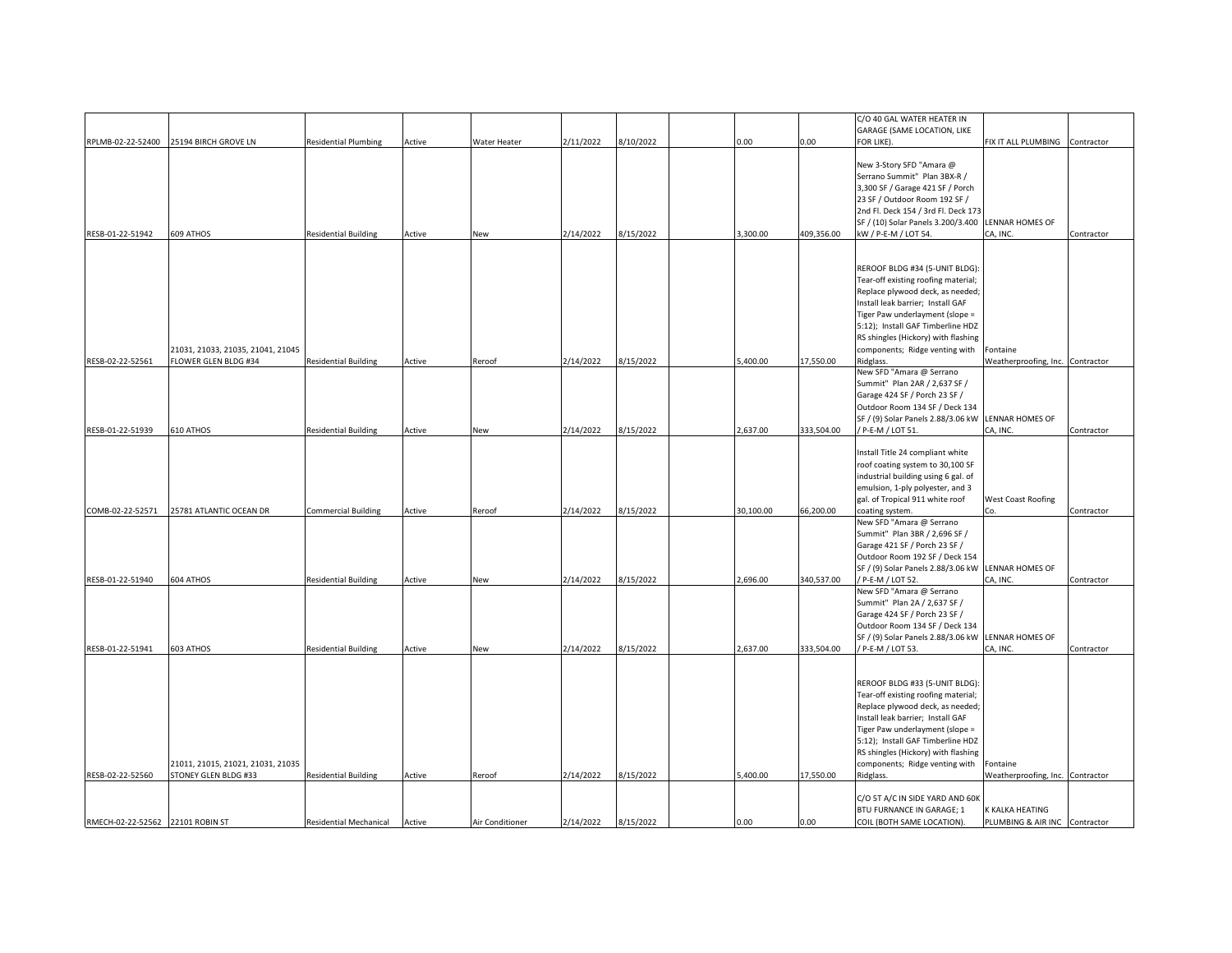|                   |                                   |                             |                  |              |           |           |           |          |           | REROOF BLDG #32 (5-UNIT BLDG):                      |                                  |            |
|-------------------|-----------------------------------|-----------------------------|------------------|--------------|-----------|-----------|-----------|----------|-----------|-----------------------------------------------------|----------------------------------|------------|
|                   |                                   |                             |                  |              |           |           |           |          |           | Tear-off existing roofing material;                 |                                  |            |
|                   |                                   |                             |                  |              |           |           |           |          |           | Replace plywood deck, as needed;                    |                                  |            |
|                   |                                   |                             |                  |              |           |           |           |          |           | Install leak barrier; Install GAF                   |                                  |            |
|                   |                                   |                             |                  |              |           |           |           |          |           | Tiger Paw underlayment (slope =                     |                                  |            |
|                   |                                   |                             |                  |              |           |           |           |          |           | 5:12); Install GAF Timberline HDZ                   |                                  |            |
|                   |                                   |                             |                  |              |           |           |           |          |           | RS shingles (Hickory) with flashing                 |                                  |            |
|                   | 26301, 26303, 26305, 26311, 26315 |                             |                  |              |           |           |           |          |           | components; Ridge venting with                      | Fontaine                         |            |
| RESB-02-22-52559  | LOCH GLEN BLDG #32                | <b>Residential Building</b> | Active           | Reroof       | 2/14/2022 | 8/15/2022 |           | 5.400.00 | 17,550.00 | Ridglass.                                           | Weatherproofing, Inc. Contractor |            |
|                   |                                   |                             |                  |              |           |           |           |          |           | PEX REPIPE: 12 FIXTURES & 1                         |                                  |            |
| RPLMB-02-22-52602 | 28488 KLONDIKE DR                 | <b>Residential Plumbing</b> | Closed - Finaled | Alteration   | 2/15/2022 | 8/15/2022 | 2/24/2022 | 0.00     | 0.00      | HOSE BIB.                                           | REPIPE 1                         |            |
|                   |                                   |                             |                  |              |           |           |           |          |           |                                                     |                                  | Contractor |
|                   |                                   |                             |                  |              |           |           |           |          |           | INSTALL 6.745 KW ROOF                               |                                  |            |
|                   |                                   |                             |                  |              |           |           |           |          |           | MOUNTED PV SYSTEM WITH 19                           |                                  |            |
|                   |                                   |                             |                  |              |           |           |           |          |           | MODULES, 1 INVERTER, 1 NEW                          |                                  |            |
| RESB-02-22-52543  | 25392 ELDERWOOD                   | <b>Residential Building</b> | Active           | Solar Panels | 2/15/2022 | 8/15/2022 |           | 372.50   | 19,000.00 | 100A SUB PANEL, 373 SF.                             | SUNRUN                           | Contractor |
|                   |                                   |                             |                  |              |           |           |           |          |           | PEX Repipe (15 fixtures plus 2                      |                                  |            |
| RPLMB-02-22-52600 | 22 LA PERLA                       | <b>Residential Plumbing</b> | Closed - Finaled | Alteration   | 2/15/2022 | 8/15/2022 | 3/7/2022  | 0.00     | 0.00      | hose bibbs)                                         | REPIPE 1                         | Contractor |
|                   |                                   |                             |                  |              |           |           |           |          |           | PEX Repipe (12 fixtures and 3 hose                  |                                  |            |
| RPLMB-02-22-52601 | 21001 SHARMILA                    | <b>Residential Plumbing</b> | Active           | Alteration   | 2/15/2022 | 8/15/2022 |           | 0.00     | 0.00      | bibbs)                                              | REPIPE 1                         | Contractor |
|                   |                                   |                             |                  |              |           |           |           |          |           |                                                     |                                  |            |
|                   |                                   |                             |                  |              |           |           |           |          |           | ADDITION TO AN EXISTING SOLAR                       |                                  |            |
|                   |                                   |                             |                  |              |           |           |           |          |           | SYSTEM TO INSTALL 8.875 KW                          |                                  |            |
|                   |                                   |                             |                  |              |           |           |           |          |           | ROOF MOUNTED PV SYSTEM                              |                                  |            |
|                   |                                   |                             |                  |              |           |           |           |          |           | WITH 25 MODULES, 1 INVERTER,                        |                                  |            |
| RESB-02-22-52558  |                                   |                             |                  |              | 2/15/2022 | 8/15/2022 |           | 490.20   | 25,000.00 |                                                     |                                  |            |
|                   | 20871 PARKRIDGE                   | <b>Residential Building</b> | Active           | Solar Panels |           |           |           |          |           | 490 SF (NEW ARRAY AREA).                            | SUNRUN                           | Contractor |
|                   |                                   |                             |                  |              |           |           |           |          |           | INSTALL 4.35 KW ROOF MOUNTED                        |                                  |            |
|                   |                                   |                             |                  |              |           |           |           |          |           | PV SYSTEM WITH 10 MODULES,                          |                                  |            |
|                   |                                   |                             |                  |              |           |           |           |          |           | MICROINVERTERS, 1 SUB-PANEL,                        | Sun Solar Energy                 |            |
| RESB-02-22-52350  | 24221 ANKERTON DR                 | <b>Residential Building</b> | Closed - Finaled | Solar Panels | 2/15/2022 | 8/15/2022 | 3/2/2022  | 220.00   | 20,000.00 | 220 SF.                                             | Solutions INC                    | Contractor |
|                   |                                   |                             |                  |              |           |           |           |          |           |                                                     |                                  |            |
|                   |                                   |                             |                  |              |           |           |           |          |           | LIKE FOR LIKE TERMITE AND DRY                       | Carasso Construction             |            |
| RESB-01-22-51889  | 21922 LAKELAND AV                 | <b>Residential Building</b> | Active           | Repair       | 2/15/2022 | 8/15/2022 |           | 0.00     | 10,000.00 | ROT REPAIR FOR DECK.                                | Services, Inc.                   | Contractor |
|                   |                                   |                             |                  |              |           |           |           |          |           |                                                     |                                  |            |
|                   |                                   |                             |                  |              |           |           |           |          |           | TILE RELAY: REMOVE EXISTING                         |                                  |            |
|                   |                                   |                             |                  |              |           |           |           |          |           | TILE (set aside), REPAIR/REPLACE                    |                                  |            |
|                   |                                   |                             |                  |              |           |           |           |          |           | SHEATHING AS NEEDED, INSTALL 1                      |                                  |            |
|                   |                                   |                             |                  |              |           |           |           |          |           | LAYER OF 30# FELT (slope 6:12)                      |                                  |            |
|                   |                                   |                             |                  |              |           |           |           |          |           | AND REINSTALL EXISTING TILE,                        |                                  |            |
| RESB-02-22-52596  | 24881 PASEO VENDAVAL              | <b>Residential Building</b> | Active           | Reroof       | 2/15/2022 | 8/15/2022 |           | 2,754.00 | 8,500.00  | APPROX 2754 SF.                                     | J & G ROOFING INC                | Contractor |
|                   |                                   |                             |                  |              |           |           |           |          |           | 2 ILLUMINATED WALL SIGNS; AND                       |                                  |            |
|                   |                                   |                             |                  |              |           |           |           |          |           |                                                     |                                  |            |
|                   |                                   |                             |                  |              |           |           |           |          |           | REPLACEMENT OF SIGN PANELS                          |                                  |            |
|                   |                                   |                             |                  |              |           |           |           |          |           | ON 3 EXISTING MONUMENT                              |                                  |            |
|                   |                                   |                             |                  |              |           |           |           |          |           | SIGNS FOR "ADVANCED AUTO                            |                                  |            |
| SIGN-02-22-52599  | 22671 LAKE FOREST DR              | Sign                        | Active           | Wall Sign    | 2/15/2022 | 8/15/2022 |           | 111.00   | 5,840.00  | PARTS".                                             | CS SIGNS LLC                     | Contractor |
|                   |                                   |                             |                  |              |           |           |           |          |           |                                                     |                                  |            |
|                   |                                   |                             |                  |              |           |           |           |          |           |                                                     |                                  |            |
|                   |                                   |                             |                  |              |           |           |           |          |           | VEHICLE IMPACT DAMAGE REPAIR                        |                                  |            |
|                   |                                   |                             |                  |              |           |           |           |          |           | <b>DEMO EXTERIOR</b>                                |                                  |            |
|                   |                                   |                             |                  |              |           |           |           |          |           | PLASTER/STONE TO EXPOSE                             |                                  |            |
|                   |                                   |                             |                  |              |           |           |           |          |           | APPROX. 4 LF OF WALL FRAMING                        |                                  |            |
|                   |                                   |                             |                  |              |           |           |           |          |           | FOR REPAIR/REPLACEMENT;                             |                                  |            |
|                   |                                   |                             |                  |              |           |           |           |          |           | INSTALL NEW PLASTER/STONE;                          |                                  |            |
|                   |                                   |                             |                  |              |           |           |           |          |           | REPAIR ENTRY CONCRETE CAST                          |                                  |            |
|                   |                                   |                             |                  |              |           |           |           |          |           |                                                     |                                  |            |
|                   |                                   |                             |                  |              |           |           |           |          |           | AND REPAIR/REPLACE CONCRETE                         |                                  |            |
|                   |                                   |                             |                  |              |           |           |           |          |           | ENTRY STEPS. ***NO ELECTRICAL Classic Restoration & |                                  |            |
| RESB-01-22-51953  | 198 BIG BEND WAY                  | <b>Residential Building</b> | Active           | Repair       | 2/15/2022 | 8/15/2022 |           | 20.00    | 10,000.00 | WORK ON THIS PERMIT***                              | Construction                     | Contractor |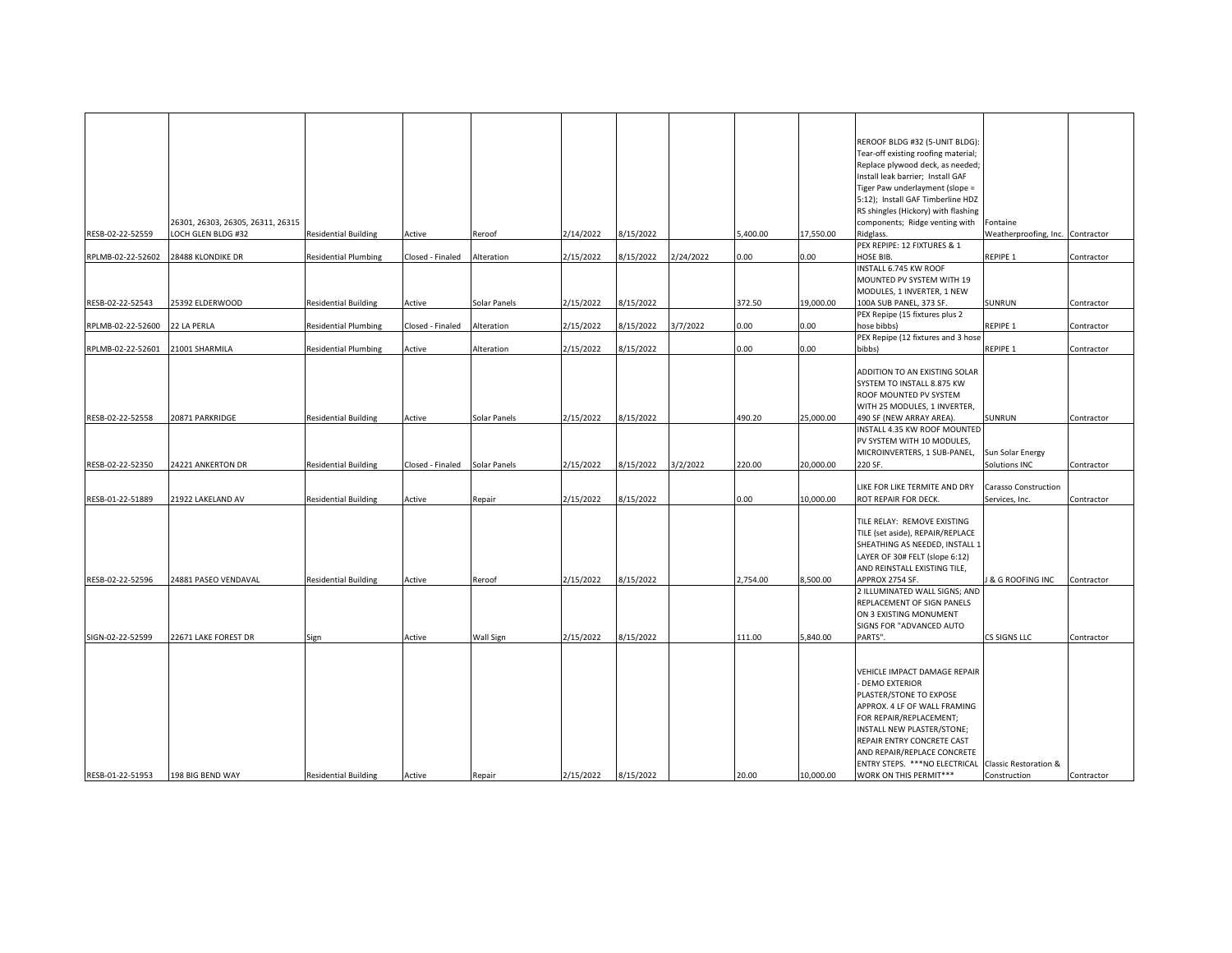|                   |                                 |                             |                  |              |           |           |          |          |           | 1ST FL: CONVERT (E) LIVING<br>ROOM TO NEW BEDROOM,<br>CONVERT (E) OFFICE TO NEW<br>BATHROOM AND WIC (TOTAL<br>REMODEL IS 608 SF). 2ND FL:<br>LOFT IN-FILL (234 SQFT) TO BE<br>PLAYROOM/STORAGE, REDUCE<br>MASTER BATH, ADD SEATING<br>AREA IN MASTER BED, NEW WIC.<br>REPLACE SIDING WITH STUCCO.<br>(1) TUB, (2) SHOWERS, (4) SINKS,<br>(2) TOILETS, SEWER CONNECTION<br>AND WATER LINES; (2) VENT<br>FANS, (3) AIR OUTLETS (DUCT<br>WORK), (15) OUTLETS, (15)                                                                                                                                                                                                                                                                | A. R. D.                               |            |
|-------------------|---------------------------------|-----------------------------|------------------|--------------|-----------|-----------|----------|----------|-----------|--------------------------------------------------------------------------------------------------------------------------------------------------------------------------------------------------------------------------------------------------------------------------------------------------------------------------------------------------------------------------------------------------------------------------------------------------------------------------------------------------------------------------------------------------------------------------------------------------------------------------------------------------------------------------------------------------------------------------------|----------------------------------------|------------|
| RESB-12-21-51408  | 25491 CORAL WOOD ST             | <b>Residential Building</b> | Active           | Loft         | 2/15/2022 | 8/15/2022 |          | 842.00   | 75,000.00 | LIGHTS, (6) SWITCHES.                                                                                                                                                                                                                                                                                                                                                                                                                                                                                                                                                                                                                                                                                                          | CONSTRUCITON                           | Contractor |
| RESB-01-22-51888  | 22034 LAKELAND AV               | <b>Residential Building</b> | Active           | Repair       | 2/15/2022 | 8/15/2022 |          | 0.00     | 10,000.00 | LIKE FOR LIKE TERMITE AND DRY<br>ROT REPAIR FOR DECK.<br>PARTIAL REROOF UNDER SOLAR<br>ARRAY ONLY, T/O 1,700 SF TILE<br>ROOF; INSTALL 1 LAYER #30 FELT<br>UNDERLAYMENT; INSTALL COMP<br>SHINGLES-<br>TimberlineHD_Birchwood (5:12                                                                                                                                                                                                                                                                                                                                                                                                                                                                                              | Carasso Construction<br>Services, Inc. | Contractor |
| RESB-02-22-52603  | 22562 COTTONWOOD CIR            | <b>Residential Building</b> | Active           | Reroof       | 2/15/2022 | 8/15/2022 |          | 1,700.00 | 8,103.90  | SLOPE)                                                                                                                                                                                                                                                                                                                                                                                                                                                                                                                                                                                                                                                                                                                         | SUNRUN                                 | Contractor |
| RPLMB-02-22-52593 | 19221 RED BLUFF DR              | <b>Residential Plumbing</b> | Active           | Alteration   | 2/15/2022 | 8/15/2022 |          | 0.00     | 0.00      | PEX REPIPE: 15 FIXTURES                                                                                                                                                                                                                                                                                                                                                                                                                                                                                                                                                                                                                                                                                                        | MR. REPIPE                             | Contractor |
|                   |                                 |                             |                  |              |           |           |          |          |           |                                                                                                                                                                                                                                                                                                                                                                                                                                                                                                                                                                                                                                                                                                                                | INTEGRITY REPIPE,                      |            |
| RPLMB-02-22-52583 | 21462 MORESBY WAY               | <b>Residential Plumbing</b> | Closed - Finaled | Alteration   | 2/15/2022 | 8/15/2022 | 3/4/2022 | $0.00\,$ | 0.00      | PEX REPIPE: 12 FIXTURES                                                                                                                                                                                                                                                                                                                                                                                                                                                                                                                                                                                                                                                                                                        | INC.                                   | Contractor |
|                   |                                 |                             |                  |              |           |           |          |          |           | REROOF BLDG. #28 (3-UNIT<br>BLDG): Tear-off existing sloped<br>roof and flat roof; Replace<br>plywood deck & fascia board, as<br>needed. SLOPED ROOF (3,870 SF):<br>Install GAF Shingle Mate<br>underlayment, 26-gauge<br>galvanized sheet metal, 2"x2" drip<br>edge metal for eaves, GAF<br>TimberCrest 10" Cool for hip and<br>ridge, and Timberline HDZ RS<br>Shingles. FLAT ROOF (1,044 SF):<br>Install BUR-GAF NB5G/P6 System<br>one layer of red rosin sheathing<br>paper; one ply GAF #75 base<br>sheet; hot mop four plies GAF<br>Flexply 6 ply sheet with Type III<br>asphalt; and hot mop (apply flood<br>coat of Type III asphalt at rate of<br>60 lbs / 100 SF and broadcast new<br>Gravel Aggregate - 4/5 Granite | <b>FONTAINE</b>                        |            |
|                   | 22012, 22014, 22016 SUMMIT HILL |                             |                  |              |           |           |          |          |           | into hot asphalt at 400 lbs / 100                                                                                                                                                                                                                                                                                                                                                                                                                                                                                                                                                                                                                                                                                              | WEATHERPROOFING,                       |            |
| RESB-02-22-52587  | DR BLDG #28                     | <b>Residential Building</b> | Active           | Reroof       | 2/15/2022 | 8/15/2022 |          | 4,914.00 | 15,580.00 | SF).                                                                                                                                                                                                                                                                                                                                                                                                                                                                                                                                                                                                                                                                                                                           | INC.                                   | Contractor |
| RESB-01-22-52113  | 2174 ALISO PEAK WAY             | <b>Residential Building</b> | Active           | Solar Panels | 2/15/2022 | 8/15/2022 |          | 523.00   | 13,800.00 | INSTALL 9.2 KW ROOF MOUNTED<br>PV SYSTEM WITH 23 MODULES, 1<br>INVERTER, 1 COMBINER BOX, 523<br>SF.                                                                                                                                                                                                                                                                                                                                                                                                                                                                                                                                                                                                                            | LA Solar Group                         | Contractor |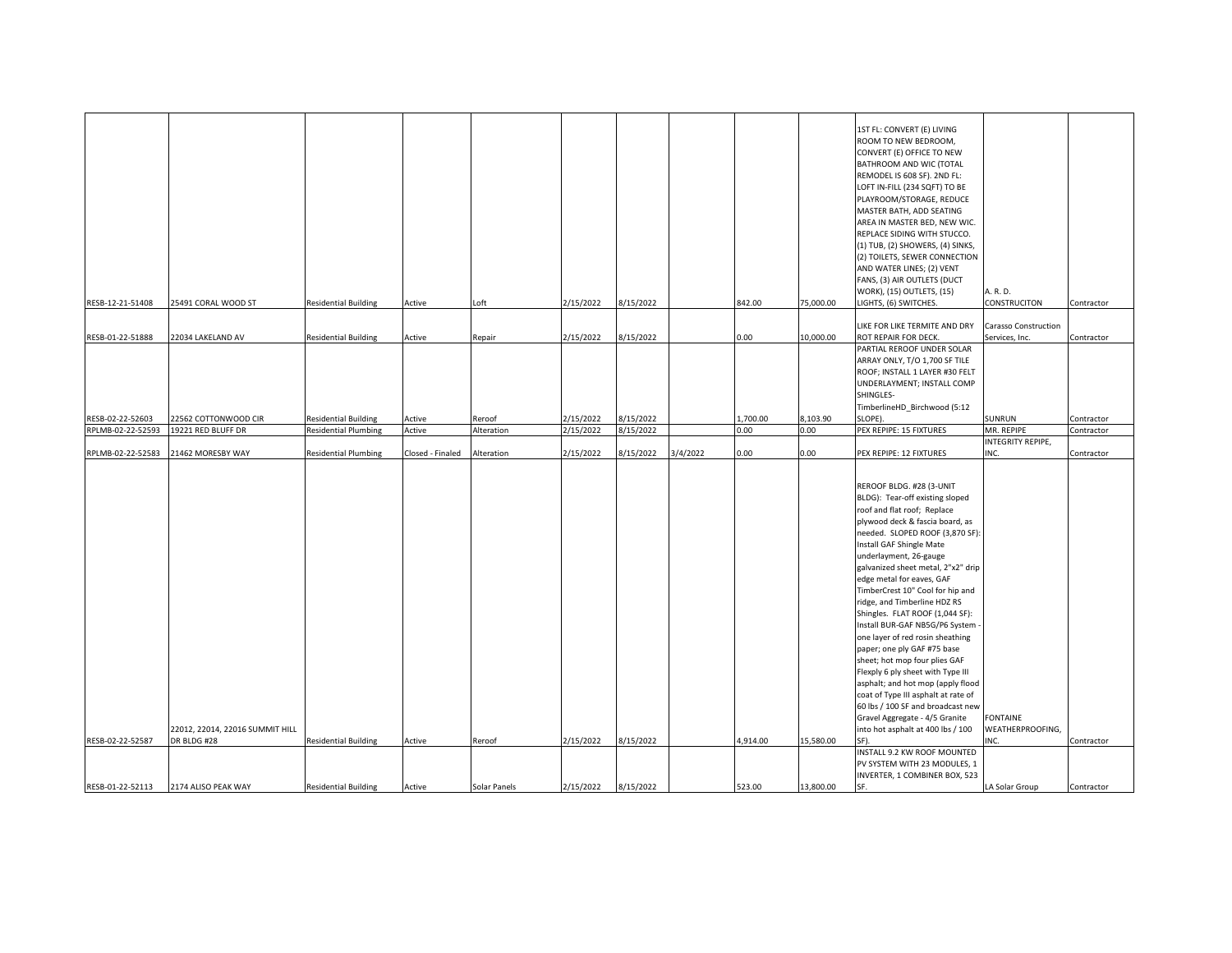|                  |                            |                             |        |              |           |           |          |           | REROOF BLDG. #45 (4-UNIT            |                   |            |
|------------------|----------------------------|-----------------------------|--------|--------------|-----------|-----------|----------|-----------|-------------------------------------|-------------------|------------|
|                  |                            |                             |        |              |           |           |          |           | BLDG): Tear-off existing sloped &   |                   |            |
|                  |                            |                             |        |              |           |           |          |           | flat roof; Replace plywood deck &   |                   |            |
|                  |                            |                             |        |              |           |           |          |           |                                     |                   |            |
|                  |                            |                             |        |              |           |           |          |           | fascia board, as needed. SLOPED     |                   |            |
|                  |                            |                             |        |              |           |           |          |           | ROOF (4,830 SF): Install GAF        |                   |            |
|                  |                            |                             |        |              |           |           |          |           | Shingle Mate underlayment, 26-      |                   |            |
|                  |                            |                             |        |              |           |           |          |           | gauge galvanized sheet metal,       |                   |            |
|                  |                            |                             |        |              |           |           |          |           | 2"x2" drip edge metal for eaves,    |                   |            |
|                  |                            |                             |        |              |           |           |          |           | GAF TimberCrest 10" Cool for hip    |                   |            |
|                  |                            |                             |        |              |           |           |          |           | and ridge, and Timberline HDZ RS    |                   |            |
|                  |                            |                             |        |              |           |           |          |           | Shingles. FLAT ROOF (1,853 SF):     |                   |            |
|                  |                            |                             |        |              |           |           |          |           | Install BUR-GAF NB5G/P6 System      |                   |            |
|                  |                            |                             |        |              |           |           |          |           | one layer of red rosin sheathing    |                   |            |
|                  |                            |                             |        |              |           |           |          |           | paper; one ply GAF #75 base         |                   |            |
|                  |                            |                             |        |              |           |           |          |           | sheet; hot mop four plies GAF       |                   |            |
|                  |                            |                             |        |              |           |           |          |           | Flexply 6 ply sheet with Type III   |                   |            |
|                  |                            |                             |        |              |           |           |          |           | asphalt; and hot mop (apply flood   |                   |            |
|                  |                            |                             |        |              |           |           |          |           | coat of Type III asphalt at rate of |                   |            |
|                  |                            |                             |        |              |           |           |          |           | 60 lbs / 100 SF and broadcast new   |                   |            |
|                  |                            |                             |        |              |           |           |          |           | Gravel Aggregate - 4/5 Granite      | <b>FONTAINE</b>   |            |
|                  | 22002, 22004, 22006, 22008 |                             |        |              |           |           |          |           | into hot asphalt at 400 lbs / 100   | WEATHERPROOFING,  |            |
| RESB-02-22-52589 | SUMMIT HILL DR BLDG #45    | <b>Residential Building</b> | Active | Reroof       | 2/15/2022 | 8/15/2022 | 6,683.00 | 21,993.00 | SF).                                | INC.              | Contractor |
|                  |                            |                             |        |              |           |           |          |           |                                     |                   |            |
|                  |                            |                             |        |              |           |           |          |           | INSTALL 6.3 KW ROOF MOUNTED         |                   |            |
|                  |                            |                             |        |              |           |           |          |           | PV SYSTEM (348 SQFT) WITH 18        |                   |            |
| RESB-01-22-51684 | 21381 VINTAGE WAY          | <b>Residential Building</b> | Active | Solar Panels | 2/15/2022 | 8/15/2022 | 347.60   | 18,000.00 | MODULES, 1 INVERTER.                | <b>SUNRUN</b>     | Contractor |
|                  |                            |                             |        |              |           |           |          |           |                                     |                   |            |
|                  |                            |                             |        |              |           |           |          |           | KITCHEN AND 3 BATHROOMS             |                   |            |
|                  |                            |                             |        |              |           |           |          |           | REMODEL - KITCHEN: DEMO             |                   |            |
|                  |                            |                             |        |              |           |           |          |           | PENINSULA & REPLACE WITH            |                   |            |
|                  |                            |                             |        |              |           |           |          |           | PONY WALL APPROX 42"H; 1 SINK,      |                   |            |
|                  |                            |                             |        |              |           |           |          |           | 1 DISHWASHER; 1 OVEN 1 HOOD 1       |                   |            |
|                  |                            |                             |        |              |           |           |          |           | DISPOSAL 1 DISHWASHER; 1-           |                   |            |
|                  |                            |                             |        |              |           |           |          |           | HOOD. MASTER BATH: 1 SHOWER         |                   |            |
|                  |                            |                             |        |              |           |           |          |           | INCLUDING TILE WALLS, 2 SINKS 1     |                   |            |
|                  |                            |                             |        |              |           |           |          |           | TOILET; 1 FAN. GUEST BATH: 1        |                   |            |
|                  |                            |                             |        |              |           |           |          |           | BATHTUB WITH TILE WALLS, 1          |                   |            |
|                  |                            |                             |        |              |           |           |          |           | SINK, 1 TOILET; 1 FAN. POWDER       |                   |            |
|                  |                            |                             |        |              |           |           |          |           | BATH: 1 TOILET, 1 SINK; 1 FAN.      |                   |            |
|                  |                            |                             |        |              |           |           |          |           | INCLUDES DUCT WORK AND              |                   |            |
|                  |                            |                             |        |              |           |           |          |           | ELECTRICAL (20 REC, 20 LIGHTS,      | PREFERRED KITCHEN |            |
| RESB-02-22-52598 | 21032 CHAMPLAIN            | <b>Residential Building</b> | Active | Remodel      | 2/15/2022 | 8/15/2022 | 0.00     | 30,000.00 | 10 SW).                             | <b>AND BATH</b>   | Contractor |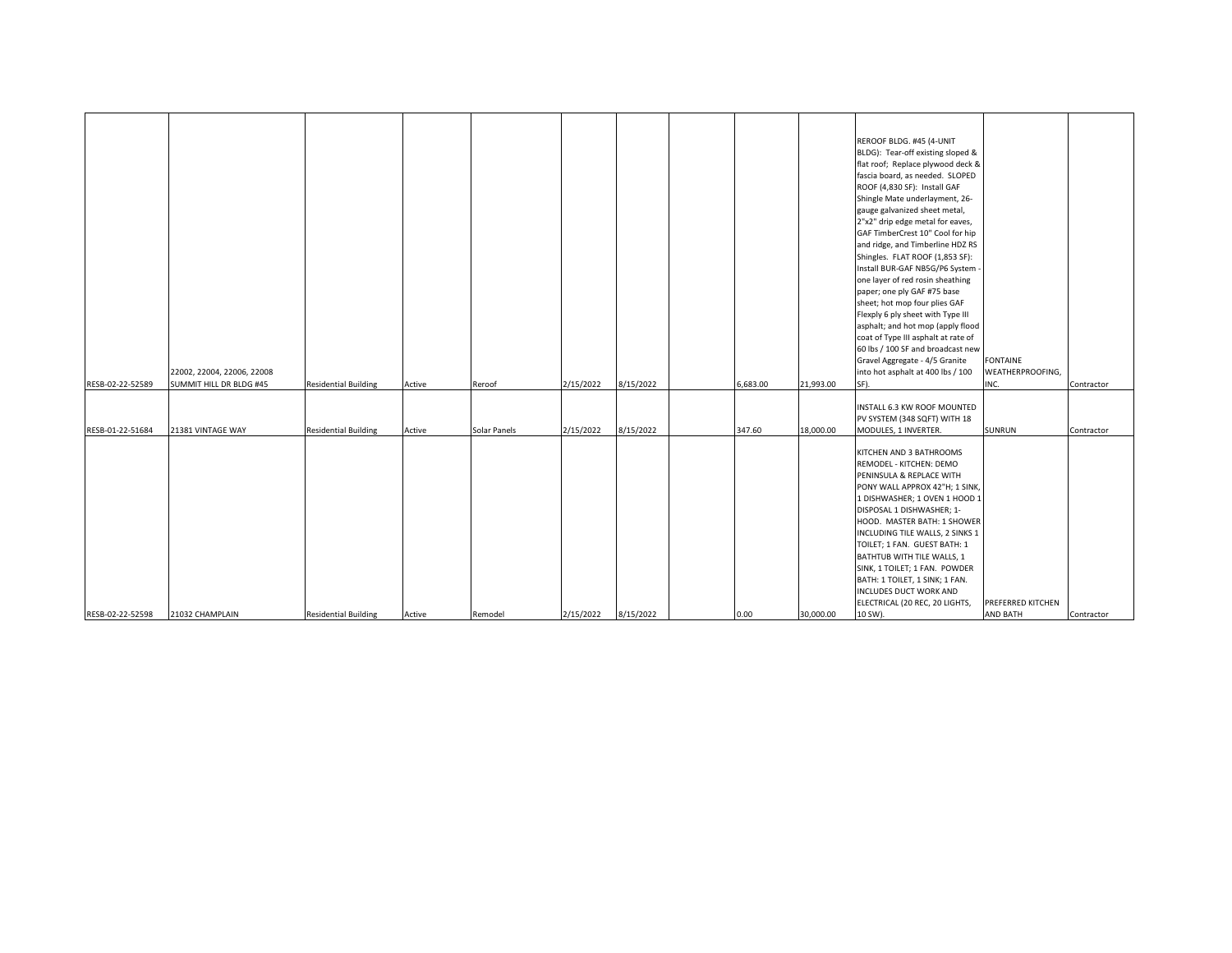| REROOF BLDG. #29 (3-UNIT<br>BLDG): Tear-off existing sloped<br>roof and flat roof; Replace<br>plywood deck & fascia board, as<br>needed. SLOPED ROOF (3,870 SF)<br>Install GAF Shingle Mate<br>underlayment, 26-gauge<br>galvanized sheet metal, 2"x2" drip<br>edge metal for eaves, GAF<br>TimberCrest 10" Cool for hip and<br>ridge, and Timberline HDZ RS<br>Shingles. FLAT ROOF (1,044 SF):<br>Install BUR-GAF NB5G/P6 System<br>one layer of red rosin sheathing<br>paper; one ply GAF #75 base<br>sheet; hot mop four plies GAF<br>Flexply 6 ply sheet with Type III<br>asphalt; and hot mop (apply flood<br>coat of Type III asphalt at rate of<br>60 lbs / 100 SF and broadcast new<br><b>FONTAINE</b><br>Gravel Aggregate - 4/5 Granite<br>WEATHERPROOFING,<br>22022, 22024, 22026 SUMMIT HILL<br>into hot asphalt at 400 lbs / 100<br>DR BLDG #29<br><b>Residential Building</b><br>2/15/2022<br>8/15/2022<br>4,914.00<br>15,580.00<br>SF).<br>INC.<br>Active<br>Reroof<br>Contractor<br>8/15/2022<br>40 BLANCO<br><b>Residential Electrical</b><br>2/15/2022<br>0.00<br>0.00<br>INSTALL 100A SUBPANEL.<br>OLI ELECTRIC INC<br>Active<br>Alteration<br>Contractor<br>C & C PLUMBING AND<br>2/16/2022<br>8/15/2022<br>2/23/2022<br>0.00<br>22241 LANTERN LN<br><b>Residential Plumbing</b><br>Closed - Finaled<br>0.00<br>PEX REPIPE: 14 FIXTURES.<br>DRAIN<br>Alteration<br>Contractor<br>New SFD "The Oaks @ The<br>Meadows" PLAN 3 / 2,689 SF /<br>Garage 406 SF / Porch 6 SF /<br>Outdoor Living Room 176 SF / 4.2<br>kW PV System with 12 modules /<br>2/16/2022<br>8/15/2022<br>2,689.00<br>250,077.00<br>P-E-M / LOT 115.<br>RESB-01-22-52164<br>221 EDNA PARKWAY<br><b>Residential Building</b><br>TOLL BROS., INC.<br>Active<br>New<br>Contractor<br>SF): 1ST FL - Add new walls & door<br>to exist bedroom to create a new<br>hallway to garage (w/new door to<br>garage); Add new walls to create<br>new master suite (convert one<br>exist bedroom to new master bath<br>/ convert one exist bath to new<br>WIC); Remodel exist guest bath;<br>Remove wall btwn kitchen & living<br>room & install new beam;<br>Remodel kitchen w/new island;<br>New 4-panel bi-folding door at<br>kitchen; New french doors at<br>living room. 2ND FL - Remodel<br>exist bath & make smaller;<br>Remove walls to convert exist<br>master bedroom & WIC into new<br>playroom; Convert exist office to<br>new bedroom w/new wall & door<br>& closet; Add new door from<br>playroom to exist balcony. 1-Tub<br>2-DW 1-Gas 4-Lav 1-Sink 3-<br>Showers 3-Toilets 1-Sewer; 54-<br>Rec 53-Lights 18-Switches 11-<br>Fixed App. 1-Panel Upgrade (200<br>amps); 1-New AC 1-FAU<br>DYM Builders Group, |                                                            |                    |                             |        |         |           |           |          |            |                                        |            |
|----------------------------------------------------------------------------------------------------------------------------------------------------------------------------------------------------------------------------------------------------------------------------------------------------------------------------------------------------------------------------------------------------------------------------------------------------------------------------------------------------------------------------------------------------------------------------------------------------------------------------------------------------------------------------------------------------------------------------------------------------------------------------------------------------------------------------------------------------------------------------------------------------------------------------------------------------------------------------------------------------------------------------------------------------------------------------------------------------------------------------------------------------------------------------------------------------------------------------------------------------------------------------------------------------------------------------------------------------------------------------------------------------------------------------------------------------------------------------------------------------------------------------------------------------------------------------------------------------------------------------------------------------------------------------------------------------------------------------------------------------------------------------------------------------------------------------------------------------------------------------------------------------------------------------------------------------------------------------------------------------------------------------------------------------------------------------------------------------------------------------------------------------------------------------------------------------------------------------------------------------------------------------------------------------------------------------------------------------------------------------------------------------------------------------------------------------------------------------------------------------------------------------------------------------------------------------------------------------------------------------------------------------------------------------------------------------|------------------------------------------------------------|--------------------|-----------------------------|--------|---------|-----------|-----------|----------|------------|----------------------------------------|------------|
|                                                                                                                                                                                                                                                                                                                                                                                                                                                                                                                                                                                                                                                                                                                                                                                                                                                                                                                                                                                                                                                                                                                                                                                                                                                                                                                                                                                                                                                                                                                                                                                                                                                                                                                                                                                                                                                                                                                                                                                                                                                                                                                                                                                                                                                                                                                                                                                                                                                                                                                                                                                                                                                                                                    | RESB-02-22-52588<br>RELEC-02-22-52537<br>RPLMB-02-22-52606 |                    |                             |        |         |           |           |          |            |                                        |            |
|                                                                                                                                                                                                                                                                                                                                                                                                                                                                                                                                                                                                                                                                                                                                                                                                                                                                                                                                                                                                                                                                                                                                                                                                                                                                                                                                                                                                                                                                                                                                                                                                                                                                                                                                                                                                                                                                                                                                                                                                                                                                                                                                                                                                                                                                                                                                                                                                                                                                                                                                                                                                                                                                                                    |                                                            |                    |                             |        |         |           |           |          |            |                                        |            |
|                                                                                                                                                                                                                                                                                                                                                                                                                                                                                                                                                                                                                                                                                                                                                                                                                                                                                                                                                                                                                                                                                                                                                                                                                                                                                                                                                                                                                                                                                                                                                                                                                                                                                                                                                                                                                                                                                                                                                                                                                                                                                                                                                                                                                                                                                                                                                                                                                                                                                                                                                                                                                                                                                                    |                                                            |                    |                             |        |         |           |           |          |            |                                        |            |
|                                                                                                                                                                                                                                                                                                                                                                                                                                                                                                                                                                                                                                                                                                                                                                                                                                                                                                                                                                                                                                                                                                                                                                                                                                                                                                                                                                                                                                                                                                                                                                                                                                                                                                                                                                                                                                                                                                                                                                                                                                                                                                                                                                                                                                                                                                                                                                                                                                                                                                                                                                                                                                                                                                    |                                                            |                    |                             |        |         |           |           |          |            |                                        |            |
|                                                                                                                                                                                                                                                                                                                                                                                                                                                                                                                                                                                                                                                                                                                                                                                                                                                                                                                                                                                                                                                                                                                                                                                                                                                                                                                                                                                                                                                                                                                                                                                                                                                                                                                                                                                                                                                                                                                                                                                                                                                                                                                                                                                                                                                                                                                                                                                                                                                                                                                                                                                                                                                                                                    |                                                            |                    |                             |        |         |           |           |          |            |                                        |            |
|                                                                                                                                                                                                                                                                                                                                                                                                                                                                                                                                                                                                                                                                                                                                                                                                                                                                                                                                                                                                                                                                                                                                                                                                                                                                                                                                                                                                                                                                                                                                                                                                                                                                                                                                                                                                                                                                                                                                                                                                                                                                                                                                                                                                                                                                                                                                                                                                                                                                                                                                                                                                                                                                                                    | RESB-09-21-49075                                           | 23226 CAVANAUGH RD | <b>Residential Building</b> | Active | Remodel | 2/16/2022 | 8/15/2022 | 2.072.00 | 190,000.00 | Changeout (garage) 4-App Vents 1- Inc. | Contractor |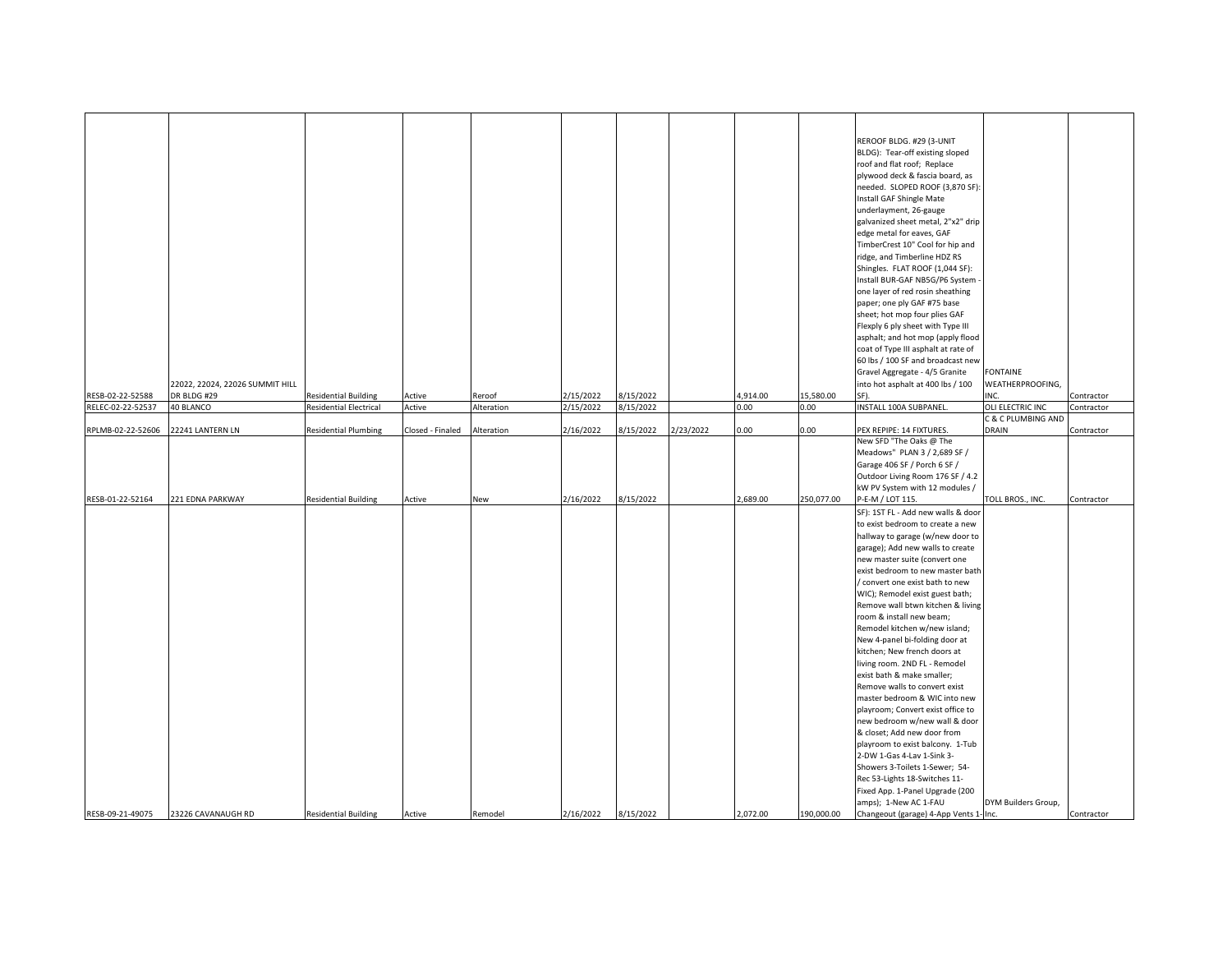| RESB-02-22-52611 | 20871 PASEO OLMA                          | <b>Residential Building</b> | Closed - Finaled | Reroof     | 2/16/2022 | 8/15/2022 | 2/23/2022 | 2,567.00 | 18,000.00  | T/O EXISTING ROOF, REPLACE<br>SHEATHING AS NEEDED, INSTALL 1<br>LAYER OF SYNTHETIC<br>UNDERLAYMENT (SLOPE 6:12),<br><b>INSTALL NEW EAGLE LITE WEIGHT</b><br>CONCRETE TILES (EAGLELITE BEL<br>AIR, 7.2 PSF, IAPMO ER #1900). | Certified Roofing<br>Specialists | Contractor |
|------------------|-------------------------------------------|-----------------------------|------------------|------------|-----------|-----------|-----------|----------|------------|-----------------------------------------------------------------------------------------------------------------------------------------------------------------------------------------------------------------------------|----------------------------------|------------|
|                  |                                           |                             |                  |            |           |           |           |          |            | New SFD "The Oaks @ The<br>Meadows" PLAN 1 / 2,439 SF /<br>Garage 489 SF / Porch 24 SF /                                                                                                                                    |                                  |            |
|                  |                                           |                             |                  |            |           |           |           |          |            | Outdoor Living Room 150 SF / 4.2<br>kW PV System with 12 modules /                                                                                                                                                          |                                  |            |
| RESB-01-22-52160 | 231 EDNA PARKWAY                          | <b>Residential Building</b> | Active           | New        | 2/16/2022 | 8/15/2022 |           | 2,439.00 | 226,827.00 | P-E-M / LOT 116.                                                                                                                                                                                                            | TOLL BROS., INC.                 | Contractor |
|                  |                                           |                             |                  |            |           |           |           |          |            | MASTER BATHROOM REMODEL<br>(221 SQFT), RELOCATE WIC. (4)<br>OUTLETS, (8) LIGHTS, (3)<br>SWITCHES, (1) TUB, (1) SHOWER,                                                                                                      |                                  |            |
| RESB-01-22-51863 | 25022 OWENS LAKE CIR                      | <b>Residential Building</b> | Active           | Remodel    | 2/16/2022 | 8/15/2022 |           | 221.00   | 26,000.00  | 2) SINKS, (1) TOILET, (1) VENT.                                                                                                                                                                                             | <b>OWNER-BUILDER</b>             | Contractor |
|                  |                                           |                             |                  |            |           |           |           |          |            | New SFD "The Oaks @ The<br>Meadows" PLAN 2 / 2,641 SF /<br>Garage 410 SF / Porch 82 SF /<br>Outdoor Living Room 124 SF / 4.2<br>kW PV System with 12 modules /                                                              |                                  |            |
| RESB-01-22-52163 | 280 EDNA PARKWAY                          | <b>Residential Building</b> | Active           | New        | 2/16/2022 | 8/15/2022 |           | 2,641.00 | 245,613.00 | P-E-M / LOT 144.                                                                                                                                                                                                            | TOLL BROS., INC.                 | Contractor |
|                  |                                           |                             |                  |            |           |           |           |          |            |                                                                                                                                                                                                                             | ROCKLIN HEATING<br>AND           |            |
|                  |                                           |                             |                  |            |           |           |           |          |            | C/O 60K BTU FURNACE IN                                                                                                                                                                                                      | <b>AIRCONDITIONING</b>           |            |
|                  | RMECH-02-22-52604 24921 MUIRLANDS BLVD 68 | Residential Mechanical      | Active           | Alteration | 2/16/2022 | 8/15/2022 |           | 0.00     | 0.00       | CLOSET(SAME LOCATION).<br><b>INSTALLATION OF (1)</b>                                                                                                                                                                        | COMPANY INC                      | Contractor |
|                  |                                           |                             |                  |            |           |           |           |          |            | LLUMINATED WALL SIGN FOR                                                                                                                                                                                                    |                                  |            |
| SIGN-02-22-52564 | 24602 RAYMOND WAY 209                     | Sign                        | Active           | Wall Sign  | 2/16/2022 | 8/15/2022 |           | 20.00    | 2.800.00   | 'BODY SCULPTING".                                                                                                                                                                                                           | T Signs, Inc.                    | Contractor |
|                  |                                           |                             |                  |            |           |           |           |          |            | INSTALL (1) ILLUMINATED WALL                                                                                                                                                                                                |                                  |            |
| SIGN-02-22-52565 | 24602 RAYMOND WAY 206                     | Sign                        | Active           | Wall Sign  | 2/16/2022 | 8/15/2022 |           | 12.00    | 2,200.00   | SIGN FOR "ENDURANCE".                                                                                                                                                                                                       | T Signs, Inc.                    | Contractor |
|                  |                                           |                             |                  |            |           |           |           |          |            | New SFD "The Oaks @ The<br>Meadows" PLAN 4 / 2,728 SF /<br>Garage 463 SF / Porch 23 SF /<br>Outdoor Living Room 158 SF / 4.2<br>kW PV System with 12 modules /                                                              |                                  |            |
| RESB-01-22-52167 | 260 EDNA PARKWAY                          | <b>Residential Building</b> | Active           | New        | 2/16/2022 | 8/15/2022 |           | 2,728.00 | 253,704.00 | P-E-M / LOT 142.                                                                                                                                                                                                            | TOLL BROS., INC.                 | Contractor |
|                  |                                           |                             |                  |            |           |           |           |          |            | New SFD "The Oaks @ The<br>Meadows" PLAN 1 / 2,439 SF /<br>Garage 489 SF / Porch 24 SF /<br>Outdoor Living Room 150 SF / 4.2<br>kW PV System with 12 modules /                                                              |                                  |            |
| RESB-01-22-52161 | 270 EDNA PARKWAY                          | <b>Residential Building</b> | Active           | New        | 2/16/2022 | 8/15/2022 |           | 2,439.00 | 226,827.00 | P-E-M / LOT 143.                                                                                                                                                                                                            | TOLL BROS., INC.                 | Contractor |
|                  |                                           |                             |                  |            |           |           |           |          |            | New SFD "The Oaks @ The<br>Meadows" PLAN 2 / 2,641 SF /<br>Garage 410 SF / Porch 82 SF /<br>Outdoor Living Room 124 SF / 4.2<br>kW PV System with 12 modules /                                                              |                                  |            |
| RESB-01-22-52162 | 251 EDNA PARKWAY                          | <b>Residential Building</b> | Active           | New        | 2/16/2022 | 8/15/2022 |           | 2,641.00 | 245,613.00 | P-E-M / LOT 114.<br>New SFD "The Oaks @ The                                                                                                                                                                                 | TOLL BROS., INC.                 | Contractor |
|                  |                                           |                             |                  |            |           |           |           |          |            | Meadows" PLAN 3 / 2,689 SF /<br>Garage 406 SF / Porch 33 SF /<br>Outdoor Living Room 176 SF / 4.2<br>kW PV System with 12 modules /                                                                                         |                                  |            |
| RESB-01-22-52165 | 250 EDNA PARKWAY                          | <b>Residential Building</b> | Active           | New        | 2/16/2022 | 8/15/2022 |           | 2,689.00 | 250,077.00 | P-E-M / LOT 141.                                                                                                                                                                                                            | TOLL BROS., INC.                 | Contractor |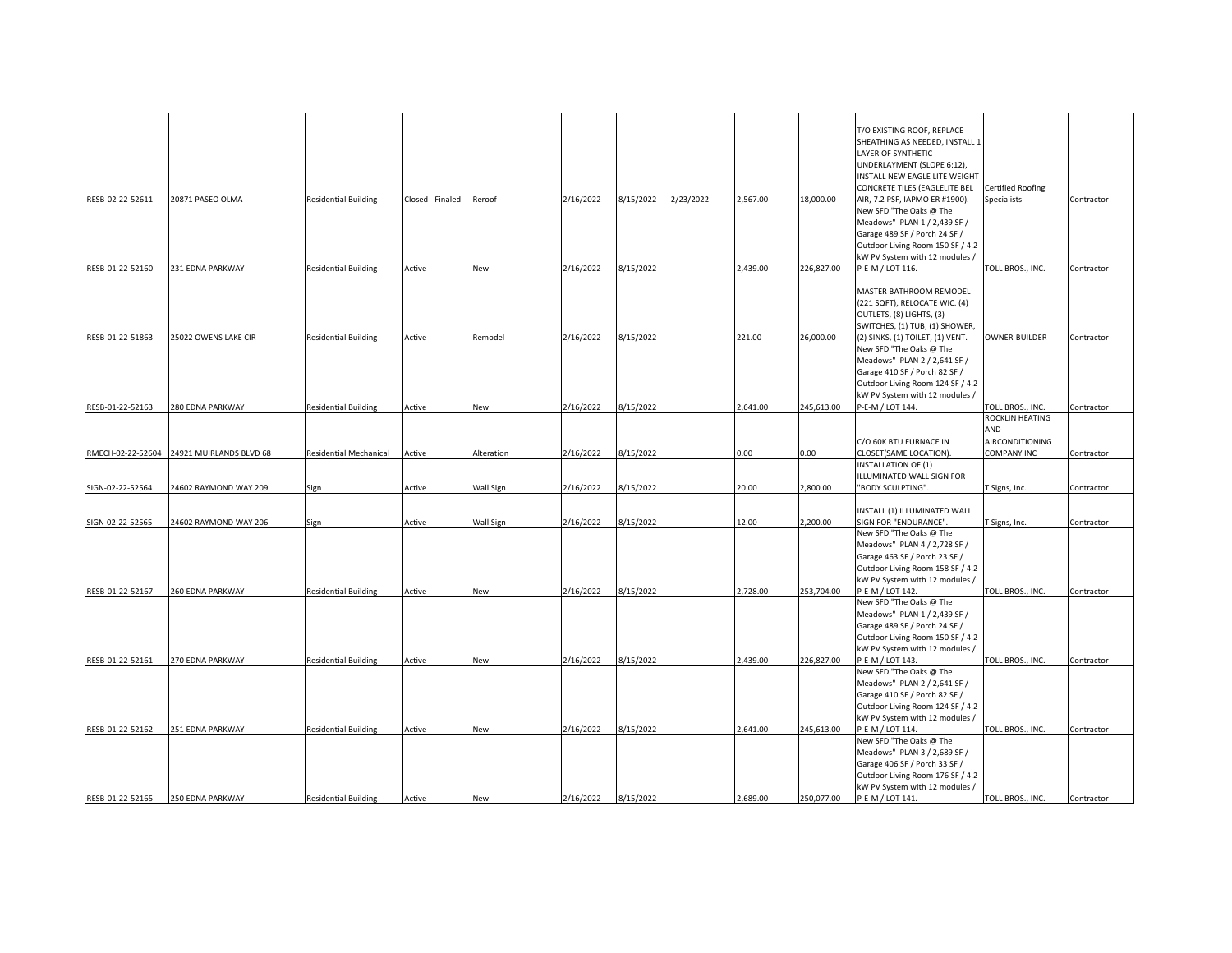|                                  |                      |                               |                  |                 |           |           |           |          |            | New SFD "The Oaks @ The          |                    |            |
|----------------------------------|----------------------|-------------------------------|------------------|-----------------|-----------|-----------|-----------|----------|------------|----------------------------------|--------------------|------------|
|                                  |                      |                               |                  |                 |           |           |           |          |            | Meadows" PLAN 4 / 2,728 SF /     |                    |            |
|                                  |                      |                               |                  |                 |           |           |           |          |            | Garage 463 SF / Porch 23 SF /    |                    |            |
|                                  |                      |                               |                  |                 |           |           |           |          |            | Outdoor Living Room 158 SF / 4.2 |                    |            |
|                                  |                      |                               |                  |                 |           |           |           |          |            | kW PV System with 12 modules /   |                    |            |
| RESB-01-22-52166                 | 241 EDNA PARKWAY     | <b>Residential Building</b>   | Active           | New             | 2/16/2022 | 8/15/2022 |           | 2,728.00 | 253,704.00 | P-E-M / LOT 113.                 | TOLL BROS., INC.   | Contractor |
|                                  |                      |                               |                  |                 |           |           |           |          |            |                                  |                    |            |
|                                  |                      |                               |                  |                 |           |           |           |          |            | C/O 60K BTU FURNACE LOCATED      |                    |            |
|                                  |                      |                               |                  |                 |           |           |           |          |            | IN ATTIC (SAME LOCATION), C/O    |                    |            |
|                                  |                      |                               |                  |                 |           |           |           |          |            | 5T A/C LOCATED IN LEFT SIDE      |                    |            |
| RMECH-02-22-52643 18 ESTERNAY DR |                      | <b>Residential Mechanical</b> | Active           | Alteration      | 2/17/2022 | 8/16/2022 |           | 0.00     | 0.00       | YARD (SAME LOCATION).            | ROHAN & SONS       | Contractor |
|                                  |                      |                               |                  |                 |           |           |           |          |            | INSTALL 3.84 KW ROOF MOUNTED     |                    |            |
|                                  |                      |                               |                  |                 |           |           |           |          |            | PV SYSTEM WITH 8 MODULES,        |                    |            |
|                                  |                      |                               |                  |                 |           |           |           |          |            | MICROINVERTERS, 1 sub panel,     |                    |            |
| RESB-02-22-52639                 | 22444 CASSIA LN      | <b>Residential Building</b>   | Active           | Solar Panels    | 2/17/2022 | 8/16/2022 |           | 200.00   | 8,000.00   | 200 SF.                          | OWNER-BUILDER      | Contractor |
|                                  |                      |                               |                  |                 |           |           |           |          |            |                                  |                    |            |
|                                  |                      |                               |                  |                 |           |           |           |          |            | C/O 2T HEAT PUMP IN BACKYARD     |                    |            |
|                                  |                      |                               |                  |                 |           |           |           |          |            | AND 40K BTU FURNACE IN           |                    |            |
|                                  |                      |                               |                  |                 |           |           |           |          |            | INTERIOR CLOSET (BOTH SAME       |                    |            |
| RMECH-02-22-52646                | 25386 GEMINI LN 3    | <b>Residential Mechanical</b> | Active           | Air Conditioner | 2/17/2022 | 8/16/2022 |           | 0.00     | 0.00       | LOCATION); 1 COIL; DUCTWORK.     | SoCal Airflow Pros | Contractor |
|                                  |                      |                               |                  |                 |           |           |           |          |            | New SFD "The Oaks @ The          |                    |            |
|                                  |                      |                               |                  |                 |           |           |           |          |            | Meadows" PLAN 4 / 2,728 SF /     |                    |            |
|                                  |                      |                               |                  |                 |           |           |           |          |            | Garage 463 SF / Porch 25 SF /    |                    |            |
|                                  |                      |                               |                  |                 |           |           |           |          |            | Outdoor Living Room 158 SF / 4.2 |                    |            |
|                                  |                      |                               |                  |                 |           |           |           |          |            | kW PV System with 12 modules /   |                    |            |
| RESB-01-22-52179                 | 150 HOLLISTON        | <b>Residential Building</b>   | Active           | New             | 2/17/2022 | 8/16/2022 |           | 2,728.00 | 253,704.00 | P-E-M / LOT 98.                  | TOLL BROS., INC.   | Contractor |
|                                  |                      |                               |                  |                 |           |           |           |          |            | New SFD "The Oaks @ The          |                    |            |
|                                  |                      |                               |                  |                 |           |           |           |          |            | Meadows" PLAN 3 / 2,689 SF /     |                    |            |
|                                  |                      |                               |                  |                 |           |           |           |          |            | Garage 406 SF / Porch 33 SF /    |                    |            |
|                                  |                      |                               |                  |                 |           |           |           |          |            | Outdoor Living Room 176 SF / 4.2 |                    |            |
|                                  |                      |                               |                  |                 |           |           |           |          |            | kW PV System with 12 modules /   |                    |            |
| RESB-01-22-52176                 | <b>170 HOLLISTON</b> | <b>Residential Building</b>   | Active           | New             | 2/17/2022 | 8/16/2022 |           | 2,689.00 | 250,077.00 | P-E-M / LOT 100.                 | TOLL BROS., INC.   | Contractor |
|                                  |                      |                               |                  |                 |           |           |           |          |            | New SFD "The Oaks @ The          |                    |            |
|                                  |                      |                               |                  |                 |           |           |           |          |            | Meadows" PLAN 3 / 2,689 SF /     |                    |            |
|                                  |                      |                               |                  |                 |           |           |           |          |            | Garage 406 SF / Porch 6 SF /     |                    |            |
|                                  |                      |                               |                  |                 |           |           |           |          |            | Outdoor Living Room 176 SF / 4.2 |                    |            |
|                                  |                      |                               |                  |                 |           |           |           |          |            | kW PV System with 12 modules /   |                    |            |
| RESB-01-22-52177                 | 210 HOLLISTON        | <b>Residential Building</b>   | Active           | New             | 2/17/2022 | 8/16/2022 |           | 2,689.00 | 250,077.00 | P-E-M / LOT 103                  | TOLL BROS., INC.   | Contractor |
|                                  |                      |                               |                  |                 |           |           |           |          |            | C/O 40 GAL WATER HEATER IN       | SERVICE CHAMPIONS, |            |
| RPLMB-02-22-52644                | 21581 VIA LOBO       | <b>Residential Plumbing</b>   | Active           | Water Heater    | 2/17/2022 | 8/16/2022 |           | 0.00     | 0.00       | GARAGE (SAME LOCATION).          | INC.               | Contractor |
|                                  |                      |                               |                  |                 |           |           |           |          |            | New SFD "The Oaks @ The          |                    |            |
|                                  |                      |                               |                  |                 |           |           |           |          |            | Meadows" PLAN 4 / 2,728 SF /     |                    |            |
|                                  |                      |                               |                  |                 |           |           |           |          |            | Garage 463 SF / Porch 23 SF /    |                    |            |
|                                  |                      |                               |                  |                 |           |           |           |          |            | Outdoor Living Room 158 SF / 4.2 |                    |            |
|                                  |                      |                               |                  |                 |           |           |           |          |            | kW PV System with 12 modules /   |                    |            |
| RESB-01-22-52180                 | 190 HOLLISTON        | <b>Residential Building</b>   | Active           | New             | 2/17/2022 | 8/16/2022 |           | 2,728.00 | 253,704.00 | P-E-M / LOT 101.                 | TOLL BROS., INC.   | Contractor |
|                                  |                      |                               |                  |                 |           |           |           |          |            | New SFD "The Oaks @ The          |                    |            |
|                                  |                      |                               |                  |                 |           |           |           |          |            | Meadows" PLAN 3 / 2,689 SF /     |                    |            |
|                                  |                      |                               |                  |                 |           |           |           |          |            | Garage 406 SF / Porch 6 SF /     |                    |            |
|                                  |                      |                               |                  |                 |           |           |           |          |            | Outdoor Living Room 176 SF / 4.2 |                    |            |
|                                  |                      |                               |                  |                 |           |           |           |          |            | kW PV System with 12 modules /   |                    |            |
| RESB-01-22-52175                 | 100 HOLLISTON        | <b>Residential Building</b>   | Active           | New             | 2/17/2022 | 8/16/2022 |           | 2,689.00 | 250,077.00 | P-E-M / LOT 93.                  | TOLL BROS., INC.   | Contractor |
| RPLMB-02-22-52633                | 24906 CALLE VECINDAD | <b>Residential Plumbing</b>   | Closed - Finaled | Alteration      | 2/17/2022 | 8/16/2022 | 2/24/2022 | 0.00     | 0.00       | PEX REPIPE: 15 FIXTURES.         | PIPEASE, INC.      | Contractor |
|                                  |                      |                               |                  |                 |           |           |           |          |            | New SFD "The Oaks @ The          |                    |            |
|                                  |                      |                               |                  |                 |           |           |           |          |            | Meadows" PLAN 2 / 2,641 SF /     |                    |            |
|                                  |                      |                               |                  |                 |           |           |           |          |            | Garage 410 SF / Porch 93 SF /    |                    |            |
|                                  |                      |                               |                  |                 |           |           |           |          |            | Outdoor Living Room 124 SF / 4.2 |                    |            |
|                                  |                      |                               |                  |                 |           |           |           |          |            | kW PV System with 12 modules /   |                    |            |
| RESB-01-22-52172                 | 130 HOLLISTON        | <b>Residential Building</b>   | Active           | New             | 2/17/2022 | 8/16/2022 |           | 2,641.00 | 245,613.00 | P-E-M / LOT 96.                  | TOLL BROS., INC.   | Contractor |
|                                  |                      |                               |                  |                 |           |           |           |          |            |                                  |                    |            |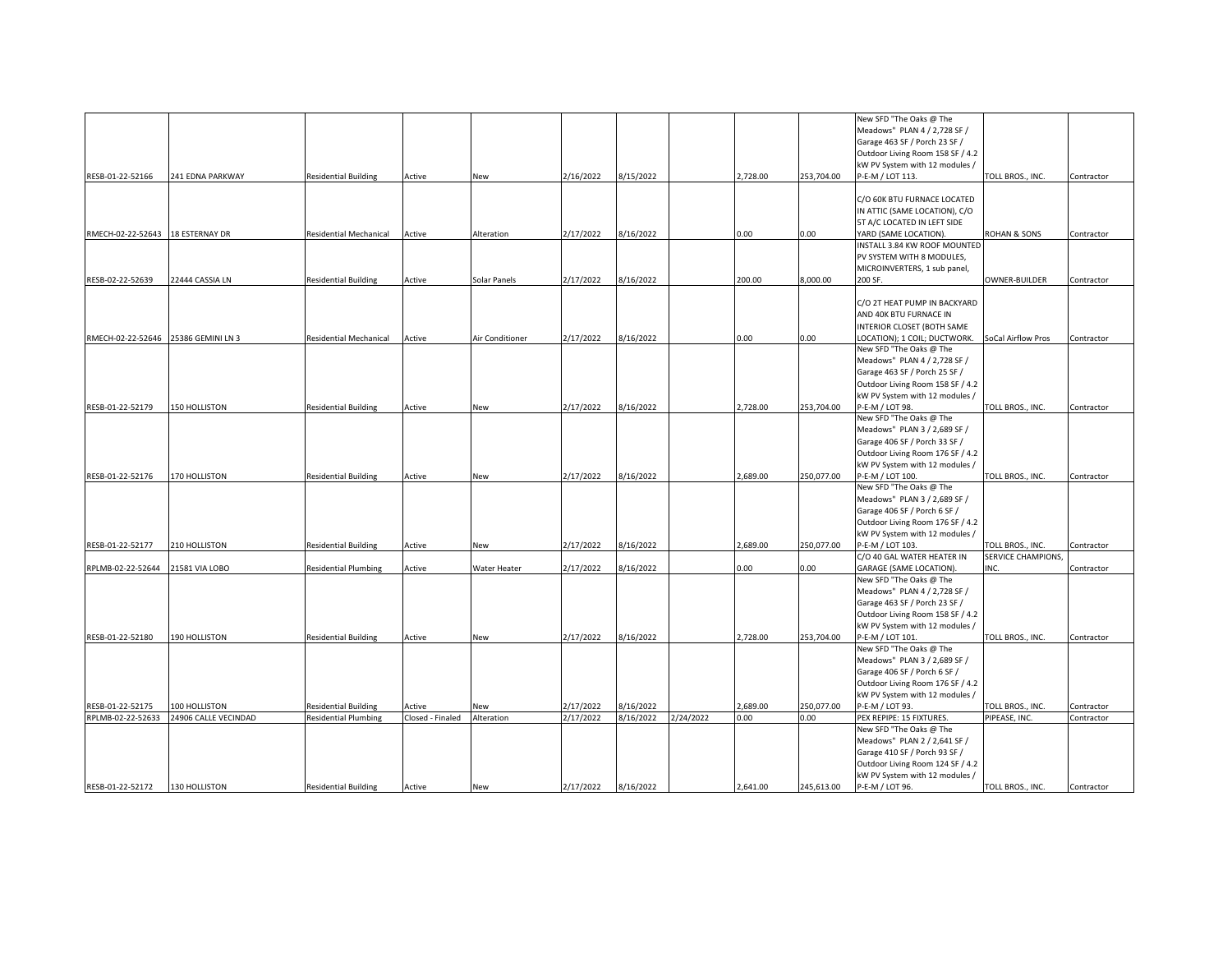|                   |                                       |                             |        |                                    |           |           |          |            | Retaining Wall Repair: Remove                  |                    |            |
|-------------------|---------------------------------------|-----------------------------|--------|------------------------------------|-----------|-----------|----------|------------|------------------------------------------------|--------------------|------------|
|                   |                                       |                             |        |                                    |           |           |          |            | and replace top course of                      |                    |            |
|                   |                                       |                             |        |                                    |           |           |          |            | damaged retaining wall (418 LF);               |                    |            |
|                   |                                       |                             |        |                                    |           |           |          |            | Also adding 1' of new wall to                  | <b>THORPE</b>      |            |
| FCWL-02-22-52609  | 25662 ATLANTIC OCEAN DR               | Fence/Wall                  | Active | Retaining Wall 3 to 6 ft 2/17/2022 |           | 8/16/2022 | 0.00     | 48,700.00  | existing wall (22 LF)                          | CONSTRUCTION       | Contractor |
|                   |                                       |                             |        |                                    |           |           |          |            | New SFD "The Oaks @ The                        |                    |            |
|                   |                                       |                             |        |                                    |           |           |          |            |                                                |                    |            |
|                   |                                       |                             |        |                                    |           |           |          |            | Meadows" PLAN 4 / 2,728 SF /                   |                    |            |
|                   |                                       |                             |        |                                    |           |           |          |            | Garage 463 SF / Porch 23 SF /                  |                    |            |
|                   |                                       |                             |        |                                    |           |           |          |            | Outdoor Living Room 158 SF / 4.2               |                    |            |
|                   |                                       |                             |        |                                    |           |           |          |            | kW PV System with 12 modules /                 |                    |            |
| RESB-01-22-52178  | 110 HOLLISTON                         | <b>Residential Building</b> | Active | New                                | 2/17/2022 | 8/16/2022 | 2,728.00 | 253,704.00 | P-E-M / LOT 94.                                | TOLL BROS., INC.   | Contractor |
|                   |                                       |                             |        |                                    |           |           |          |            |                                                |                    |            |
|                   |                                       |                             |        |                                    |           |           |          |            | T/O 3300 SF 3:12 SLOPPED ROOF;                 |                    |            |
|                   |                                       |                             |        |                                    |           |           |          |            | INSTALL 2 LAYERS OF #30                        |                    |            |
|                   |                                       |                             |        |                                    |           |           |          |            | UNDERLAYMENT; INSTALL OWENS                    |                    |            |
|                   |                                       |                             |        |                                    |           |           |          |            | CORNING SHINGLES. (PATIO                       | GUYOU              |            |
| RESB-02-22-52635  | 23311 GUINEA ST                       | Residential Building        | Active | Reroof                             | 2/17/2022 | 8/16/2022 | 3,300.00 | 66,000.00  | COVERS ARE EXCLUDED).                          | CONSTRUCTION INC   | Contractor |
|                   |                                       |                             |        |                                    |           |           |          |            | WHOLE HOUSE PEX REPIPE: 15                     |                    |            |
| RPLMB-02-22-52636 | 15 TAVELLA PL                         | Residential Plumbing        | Active | Alteration                         | 2/17/2022 | 8/16/2022 | 0.00     | 0.00       | <b>FIXTURES.</b>                               | Repipe Pro         | Contractor |
|                   |                                       |                             |        |                                    |           |           |          |            | New SFD "The Oaks @ The                        |                    |            |
|                   |                                       |                             |        |                                    |           |           |          |            | Meadows" PLAN 1 / 2,439 SF /                   |                    |            |
|                   |                                       |                             |        |                                    |           |           |          |            | Garage 489 SF / Porch 24 SF /                  |                    |            |
|                   |                                       |                             |        |                                    |           |           |          |            | Outdoor Living Room 150 SF / 4.2               |                    |            |
|                   |                                       |                             |        |                                    |           |           |          |            | kW PV System with 12 modules /                 |                    |            |
| RESB-01-22-52170  | 160 HOLLISTON                         | <b>Residential Building</b> | Active | New                                | 2/17/2022 | 8/16/2022 | 2,439.00 | 226,827.00 | P-E-M / LOT 99.                                | TOLL BROS., INC.   | Contractor |
|                   |                                       |                             |        |                                    |           |           |          |            | In Guest Bathroom - Remove and                 |                    |            |
|                   |                                       |                             |        |                                    |           |           |          |            | replace bathtub with new tile                  |                    |            |
| RESB-02-22-52640  | 21911 BELLCROFT DR                    | <b>Residential Building</b> | Active | Remodel                            | 2/17/2022 | 8/16/2022 | 0.00     | 0.00       | surround.                                      | OWNER/BUILDER      | Contractor |
|                   |                                       |                             |        |                                    |           |           |          |            | 200A MAIN SERVICE PANEL                        | DIRECT ELECTRIC    |            |
| RELEC-02-22-52637 | 25191 VISTA FUSCO                     | Residential Electrical      | Active | Alteration                         | 2/17/2022 | 3/16/2022 | 0.00     | 0.00       | UPGRADE, SAME LOC.                             | COMPANY            | Contractor |
|                   |                                       |                             |        |                                    |           |           |          |            |                                                |                    |            |
|                   |                                       |                             |        |                                    |           |           |          |            |                                                |                    |            |
|                   |                                       |                             |        |                                    |           |           |          |            | C/O 5T HEAT PUMP IN SIDE YARD                  |                    |            |
|                   |                                       |                             |        |                                    |           |           |          |            | AND 80K BTU AIR HANDLER IN                     | <b>NEXGEN AIR</b>  |            |
|                   |                                       |                             |        |                                    |           |           |          |            | GARAGE (BOTH SAME LOCTION); 1 CONDITIONING AND |                    |            |
|                   | RMECH-02-22-52645 23431 DEVONSHIRE DR | Residential Mechanical      | Active | Air Conditioner                    | 2/17/2022 | 8/16/2022 | 0.00     | 0.00       | COIL; DUCTWORK.                                | <b>HEATING INC</b> | Contractor |
|                   |                                       |                             |        |                                    |           |           |          |            | New SFD "The Oaks @ The                        |                    |            |
|                   |                                       |                             |        |                                    |           |           |          |            | Meadows" PLAN 1 / 2,439 SF /                   |                    |            |
|                   |                                       |                             |        |                                    |           |           |          |            | Garage 489 SF / Porch 29 SF /                  |                    |            |
|                   |                                       |                             |        |                                    |           |           |          |            | Outdoor Living Room 150 SF / 4.2               |                    |            |
|                   |                                       |                             |        |                                    |           |           |          |            | kW PV System with 12 modules /                 |                    |            |
| RESB-01-22-52169  | 120 HOLLISTON                         | <b>Residential Building</b> | Active | New                                | 2/17/2022 | 8/16/2022 | 2.439.00 | 226,827.00 | P-E-M / LOT 95.                                | TOLL BROS., INC.   | Contractor |
|                   |                                       |                             |        |                                    |           |           |          |            | New SFD "The Oaks @ The                        |                    |            |
|                   |                                       |                             |        |                                    |           |           |          |            | Meadows" PLAN 1 / 2,439 SF /                   |                    |            |
|                   |                                       |                             |        |                                    |           |           |          |            | Garage 489 SF / Porch 29 SF /                  |                    |            |
|                   |                                       |                             |        |                                    |           |           |          |            | Outdoor Living Room 150 SF / 4.2               |                    |            |
|                   |                                       |                             |        |                                    |           |           |          |            | kW PV System with 12 modules /                 |                    |            |
| RESB-01-22-52171  | 200 HOLLISTON                         | <b>Residential Building</b> | Active | New                                | 2/17/2022 | 8/16/2022 | 2.439.00 | 226,827.00 | P-E-M / LOT 104.                               | TOLL BROS., INC.   | Contractor |
|                   |                                       |                             |        |                                    |           |           |          |            | New SFD "The Oaks @ The                        |                    |            |
|                   |                                       |                             |        |                                    |           |           |          |            |                                                |                    |            |
|                   |                                       |                             |        |                                    |           |           |          |            | Meadows" PLAN 2 / 2,641 SF /                   |                    |            |
|                   |                                       |                             |        |                                    |           |           |          |            | Garage 410 SF / Porch 93 SF /                  |                    |            |
|                   |                                       |                             |        |                                    |           |           |          |            | Outdoor Living Room 124 SF / 4.2               |                    |            |
|                   |                                       |                             |        |                                    |           |           |          |            | kW PV System with 12 modules /                 |                    |            |
| RESB-01-22-52174  | 180 HOLLISTON                         | <b>Residential Building</b> | Active | New                                | 2/17/2022 | 8/16/2022 | 2,641.00 | 245,613.00 | P-E-M / LOT 102.                               | TOLL BROS., INC.   | Contractor |
|                   |                                       |                             |        |                                    |           |           |          |            | New SFD "The Oaks @ The                        |                    |            |
|                   |                                       |                             |        |                                    |           |           |          |            | Meadows" PLAN 2 / 2,641 SF /                   |                    |            |
|                   |                                       |                             |        |                                    |           |           |          |            | Garage 410 SF / Porch 82 SF /                  |                    |            |
|                   |                                       |                             |        |                                    |           |           |          |            | Outdoor Living Room 124 SF / 4.2               |                    |            |
|                   |                                       |                             |        |                                    |           |           |          |            | kW PV System with 12 modules /                 |                    |            |
| RESB-01-22-52173  | 140 HOLLISTON                         | <b>Residential Building</b> | Active | New                                | 2/17/2022 | 8/16/2022 | 2,641.00 | 245,613.00 | P-E-M / LOT 97.                                | TOLL BROS., INC.   | Contractor |
|                   |                                       |                             |        |                                    |           |           |          |            |                                                |                    |            |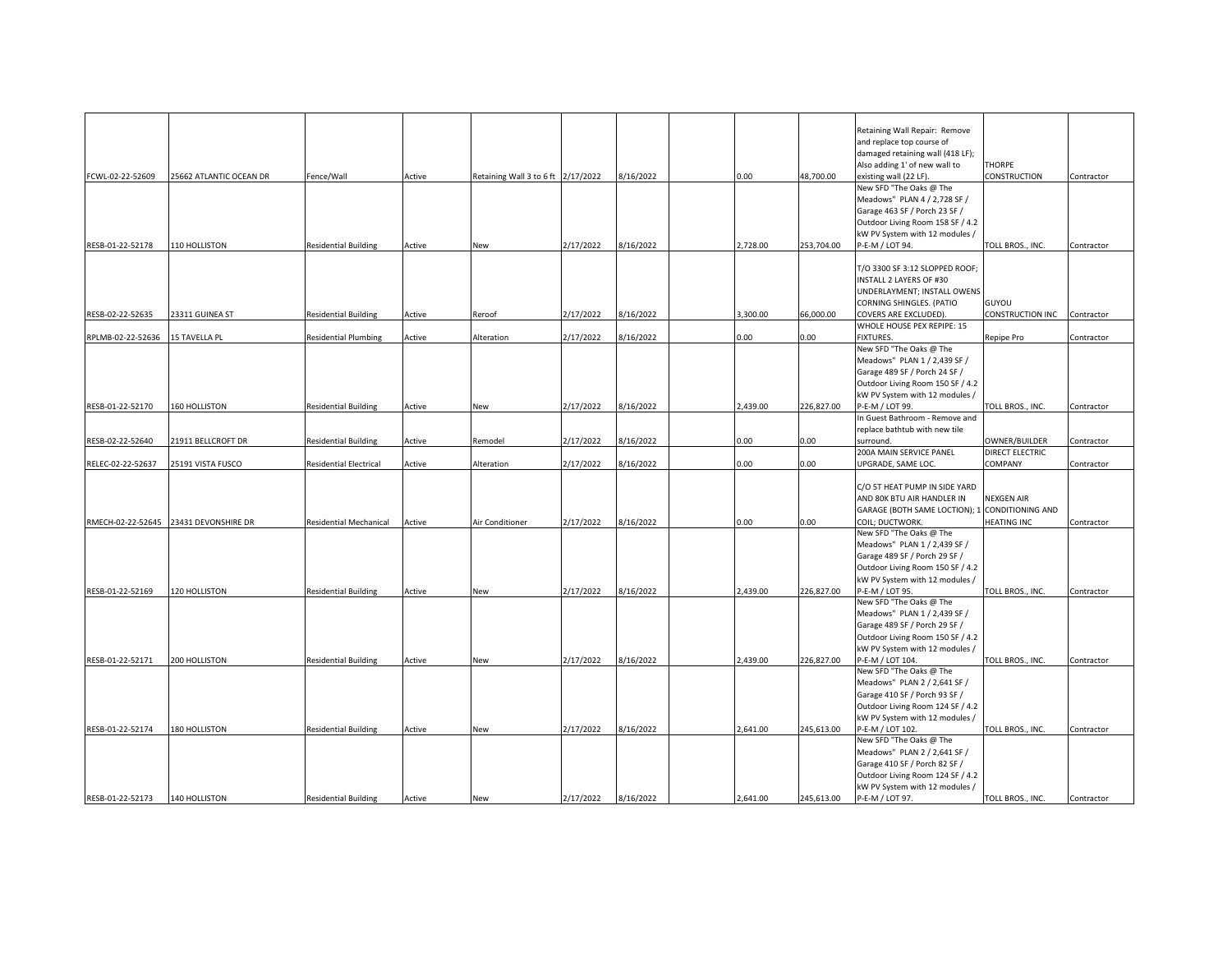| RESB-06-21-47727  | 33 BARBERRY          | <b>Residential Building</b>   | Active | Addition                            | 2/17/2022 | 8/16/2022 | 426.00    | 4,500.00     | ADDITION OF 426 SF CONSISTING<br>OF: ENCLOSING EXISTING 226 SF<br>1ST FLOOR CALIFORNIA ROOM TO<br>BE USED AS A "SUNROOM" BY<br>INSTALLING (2) SLIDING DOORS;<br>ENCLOSE EXISTING 200 SF 2ND<br>FLOOR PATIO BY INSTALLING (1)<br>WINDOW AND (1) SLIDER<br>(RAILING TO REMAIN, NO NEW<br>DRYWALL). 2 NEW REC,<br>DUCTWORK.                                                                                                                                                                                                                                                                                                                              | COMPLETE<br><b>CONSTRUCTION</b><br>PARTNERSHIPS           | Contractor |
|-------------------|----------------------|-------------------------------|--------|-------------------------------------|-----------|-----------|-----------|--------------|-------------------------------------------------------------------------------------------------------------------------------------------------------------------------------------------------------------------------------------------------------------------------------------------------------------------------------------------------------------------------------------------------------------------------------------------------------------------------------------------------------------------------------------------------------------------------------------------------------------------------------------------------------|-----------------------------------------------------------|------------|
|                   |                      |                               |        |                                     |           |           |           |              | 200A MAIN SERVICE PANEL                                                                                                                                                                                                                                                                                                                                                                                                                                                                                                                                                                                                                               |                                                           |            |
| RELEC-02-22-52638 | <b>15 PANDALE</b>    | Residential Electrical        | Active | Alteration                          | 2/17/2022 | 8/16/2022 | 0.00      | 0.00         | UPGRADE, SAME LOC.                                                                                                                                                                                                                                                                                                                                                                                                                                                                                                                                                                                                                                    | OWNER-BUILDER                                             | Contractor |
| RESB-02-22-52581  | 25241 CAMPO ROJO     | <b>Residential Building</b>   | Active | Solar Panels                        | 2/18/2022 | 8/17/2022 | 308.96    | 0.00         | INSTALL 5.760 KW ROOF<br>MOUNTED PV SYSTEM WITH 16<br>MODULES, 1 INVERTER, 308.96 SF.                                                                                                                                                                                                                                                                                                                                                                                                                                                                                                                                                                 | EV SOLAR BUILDERS<br><b>LLC</b>                           | Contractor |
|                   |                      |                               |        |                                     |           |           |           |              | 802 SF RE-ROOF TO INCLUDE:<br>TIMBERLINE COMP SHINGLES<br>OVERLAY ON 1 EXISTING LAYER                                                                                                                                                                                                                                                                                                                                                                                                                                                                                                                                                                 |                                                           |            |
| RESB-02-22-52657  | 21381 VINTAGE WAY    | <b>Residential Building</b>   | Active | Reroof                              | 2/18/2022 | 8/17/2022 | 802.00    | 500.00       | (SLOPED ROOF 5:12).                                                                                                                                                                                                                                                                                                                                                                                                                                                                                                                                                                                                                                   | SUNRUN                                                    | Contractor |
|                   |                      |                               |        |                                     |           |           |           |              | INSTALL 240V/60A CIRCUIT FOR<br>EV CHARGER (GEN 2 NEMA) IN                                                                                                                                                                                                                                                                                                                                                                                                                                                                                                                                                                                            |                                                           |            |
| RELEC-02-22-52658 | 436 PALERMO          | Residential Electrical        | Active | Alteration<br>Patio Cover (Over 200 | 2/18/2022 | 8/17/2022 | 0.00      | 0.00         | GARAGE.<br>CONSTRUCT 446 SF ATTACHED<br>DURALUME SUNROOM AND<br>COVER; 6 REC; 3 SW; 1 CEILING<br>FAN; 2 LIGHTS.(IAPMO 254; ESR                                                                                                                                                                                                                                                                                                                                                                                                                                                                                                                        | OWNER-BUILDER<br>LJ HAUSNER CONST                         | Contractor |
| RESB-02-22-52585  | 25495 MORNINGSTAR RD | <b>Residential Building</b>   | Active | sq. ft.)                            | 2/18/2022 | 8/17/2022 | 446.00    | 25,000.00    | #500)                                                                                                                                                                                                                                                                                                                                                                                                                                                                                                                                                                                                                                                 | CO                                                        | Contractor |
| RMECH-02-22-52664 | 25132 CAROLWOOD      | <b>Residential Mechanical</b> | Active | Alteration                          | 2/18/2022 | 8/17/2022 | 0.00      | 0.00         | C/O 3T AC IN BACKYARD (SAME<br>LOCATION).                                                                                                                                                                                                                                                                                                                                                                                                                                                                                                                                                                                                             | 1st Choice Heating &<br>Air Conditioning, Inc. Contractor |            |
| RPLMB-02-22-52660 | 21472 CYPRESSWOOD    | <b>Residential Plumbing</b>   | Active | Alteration                          | 2/18/2022 | 8/17/2022 | 0.00      | 0.00         | PEX REPIPE: 13 FIXTURES                                                                                                                                                                                                                                                                                                                                                                                                                                                                                                                                                                                                                               | PACIFIC COAST<br>COPPER REPIPE, INC.                      | Contractor |
| RPLMB-02-22-52663 | 25885 TRABUCO RD 3   | <b>Residential Plumbing</b>   | Active | Alteration                          | 2/18/2022 | 8/17/2022 | 0.00      | 0.00         | C/O 40 GAL WATER HEATER IN<br>THE KITCHEN (SAME LOCATION).                                                                                                                                                                                                                                                                                                                                                                                                                                                                                                                                                                                            | OWNER-BUILDER                                             | Contractor |
| COMB-12-21-51093  | 26211 ENTERPRISE WAY | <b>Commercial Building</b>    | Active | Tenant Improvement                  | 2/18/2022 | 8/17/2022 | 58,760.00 | 7,000,000.00 | INTERIOR T.I. TO (E) OFFICE AND<br>WAREHOUSE SPACE (58,760 SF)<br>FOR "ADVANTEST". ALTERATIONS<br>TO (E) OFFICES, OPEN OFFICES,<br>CONFERENCE ROOMS, BREAK<br>ROOMS, AND RESTROOM TO<br>PROVIDE NEW OFFICE,<br>WAREHOUSE, MANUFACTURING<br>AREA, NEW ROLL-UP DOOR. (2)<br>DISHWASHERS, (5) GAS<br>REGULATORS, (5) GAS OUTLETS,<br>(2) LAVS, (2) SINKS, (2) SHOWERS,<br>(2) TOILETS, (3) TRAP PRIMERS, (3)<br>WATER HEATERS, (3) FLOOR<br>DRAINS; (338) RECEPTACLES,<br>(558) LIGHTS, (64) SWITCHES, (2)<br>DISPOSALS, (86) POWER APPS, (4)<br>ELEC. PANELS; (25) HVAC UNITS,<br>(18) MECH ALT (INCLUDING 357<br>AIR INLETS/OUTLETS), (1) VENT<br>FAN. | <b>Howard Building</b><br>Corporation (HBC)               | Contractor |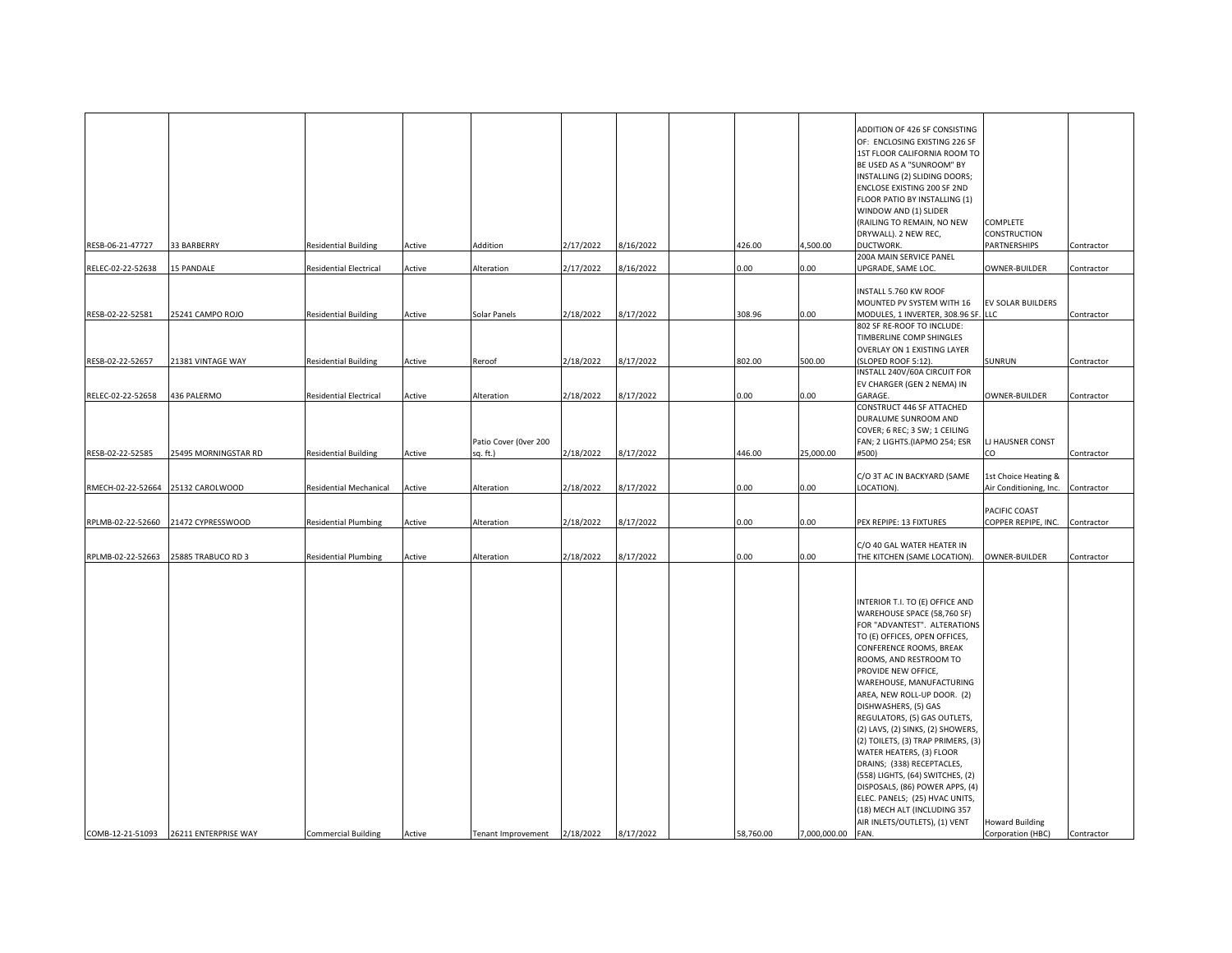|                   |                      |                               |                  |             |           |           |           |          |            | CONSTRUCT (2) NEW ATTACHED                                        |                                        |            |
|-------------------|----------------------|-------------------------------|------------------|-------------|-----------|-----------|-----------|----------|------------|-------------------------------------------------------------------|----------------------------------------|------------|
|                   |                      |                               |                  |             |           |           |           |          |            | ALUMAWOOD LATTICE PATIO                                           |                                        |            |
|                   |                      |                               |                  |             |           |           |           |          |            | COVERS: (1) 182 SF AND (1) 180 SF                                 |                                        |            |
|                   |                      |                               |                  |             |           |           |           |          |            | (362 TOTAL SF); 2 FANS, 1 REC, 1                                  |                                        |            |
| RESB-02-22-52577  | 19562 ALISO VIEW CIR | <b>Residential Building</b>   | Active           | Patio Cover | 2/18/2022 | 3/17/2022 |           | 0.00     | 10,000.00  | SW; (IAPMO ES 195)                                                | ROOMS N COVERS INC Contractor          |            |
|                   |                      |                               |                  |             |           |           |           |          |            |                                                                   |                                        |            |
|                   |                      |                               |                  |             | 2/18/2022 |           |           |          | 0.00       |                                                                   | PACIFIC COAST<br>COPPER REPIPE, INC.   |            |
| RPLMB-02-22-52661 | 25226 GROVEWOOD      | <b>Residential Plumbing</b>   | Active           | Alteration  |           | 17/2022   |           | 0.00     |            | PEX REPIPE: 13 FIXTURES<br>New SFD "Teresina @ Serrano            |                                        | Contractor |
|                   |                      |                               |                  |             |           |           |           |          |            | Highlands" Plan 2-A / 3,257 SF /                                  |                                        |            |
|                   |                      |                               |                  |             |           |           |           |          |            | Garage 419 SF / Porch 5 SF /                                      |                                        |            |
|                   |                      |                               |                  |             |           |           |           |          |            | Outdoor Room 209 SF / Master                                      | SHEA HOMES So Cal                      |            |
| RESB-01-22-52129  | 11 PONTE             | <b>Residential Building</b>   | Active           | New         | 2/22/2022 | 3/22/2022 |           | 3,257.00 | 435,245.00 | Terrace 209 SF / P-E-M / LOT 2                                    | GC, Inc.                               | Contractor |
|                   |                      |                               |                  |             |           |           |           |          |            |                                                                   |                                        |            |
|                   |                      |                               |                  |             |           |           |           |          |            | New 3-Story SFD "Teresina @                                       |                                        |            |
|                   |                      |                               |                  |             |           |           |           |          |            | Serrano Highlands" Plan 1-XC /                                    |                                        |            |
|                   |                      |                               |                  |             |           |           |           |          |            | 3,811 SF / Garage 419 SF / Porch<br>77 SF / Outdoor Room 214 SF / |                                        |            |
|                   |                      |                               |                  |             |           |           |           |          |            | Master Terrace 214 SF / Roof                                      | SHEA HOMES So Cal                      |            |
| RESB-01-22-52057  | <b>17 TETTO</b>      | <b>Residential Building</b>   | Active           | New         | 2/22/2022 | /22/2022  |           | 3,811.00 | 507,341.00 | Terrace 249 SF / P-E-M / LOT 9                                    | GC, Inc.                               | Contractor |
|                   |                      |                               |                  |             |           |           |           |          |            | New SFD "Teresina @ Serrano                                       |                                        |            |
|                   |                      |                               |                  |             |           |           |           |          |            | Highlands" Plan 1-B / 3,238 SF /                                  |                                        |            |
|                   |                      |                               |                  |             |           |           |           |          |            | Garage 419 SF / Porch 69 SF /                                     |                                        |            |
|                   |                      |                               |                  |             |           |           |           |          |            | Outdoor Room 214 SF / Master                                      | SHEA HOMES So Cal                      |            |
| RESB-01-22-52060  | 11 TETTO             | <b>Residential Building</b>   | Active           | New         | 2/22/2022 | 3/22/2022 |           | 3.238.00 | 434,863.00 | Terrace 214 SF / P-E-M / LOT 6                                    | GC, Inc.                               | Contractor |
|                   |                      |                               |                  |             |           |           |           |          |            | 200A MAIN SERVICE PANEL                                           |                                        |            |
| RELEC-02-22-52696 | 22885 HAZELWOOD      | <b>Residential Electrical</b> | Active           | Alteration  | 2/22/2022 | 3/22/2022 |           | 0.00     | 0.00       | UPGRADE, SAME LOC.                                                | PD ELECTRIC                            | Contractor |
|                   |                      |                               |                  |             |           |           |           |          |            | New 3-Story SFD "Teresina @                                       |                                        |            |
|                   |                      |                               |                  |             |           |           |           |          |            | Serrano Highlands" Plan 1-XC /                                    |                                        |            |
|                   |                      |                               |                  |             |           |           |           |          |            | 3,811 SF / Garage 419 SF / Porch                                  |                                        |            |
|                   |                      |                               |                  |             |           |           |           |          |            | 77 SF / Outdoor Room 214 SF /                                     |                                        |            |
|                   |                      |                               |                  |             |           |           |           |          |            | Master Terrace 214 SF / Roof                                      | SHEA HOMES So Cal                      |            |
| RESB-01-22-52059  | 13 TETTO             | <b>Residential Building</b>   | Active           | New         | 2/22/2022 | 3/22/2022 |           | 3,811.00 | 507,341.00 | Terrace 249 SF / P-E-M / LOT 7                                    | GC, Inc.                               | Contractor |
|                   |                      |                               |                  |             |           |           |           |          |            | 200A MAIN SERVICE PANEL                                           |                                        |            |
| RELEC-02-22-52714 | 23262 DUNE MEAR RD   | <b>Residential Electrical</b> | Active           | Alteration  | 2/22/2022 | /22/2022  |           | 0.00     | 0.00       | UPGRADE.                                                          | RIZZO ELECTRIC                         | Contractor |
|                   |                      |                               |                  |             |           |           |           |          |            | (ROLL PLANS) CELL SITE                                            |                                        |            |
|                   |                      |                               |                  |             |           |           |           |          |            | MODIFICATION FOR "AT&T" TO                                        |                                        |            |
|                   |                      |                               |                  |             |           |           |           |          |            | INCLUDE: ADD (3) ANTENNAS,                                        |                                        |            |
|                   |                      |                               |                  |             |           |           |           |          |            | REMOVE (6) RRUS, INSTALL (6)                                      |                                        |            |
| COMB-10-21-50095  | 24752 TOLEDO WAY     | <b>Commercial Building</b>    | Active           | Cell Site   | 2/22/2022 | 3/22/2022 |           | 0.00     | 25,000.00  | RRUS, SWAP (6) ANTENNAS.                                          | Metro RF Services, Inc. Contractor     |            |
|                   |                      |                               |                  |             |           |           |           |          |            |                                                                   | Ameri-Cal Repipe &                     |            |
| RPLMB-02-22-52672 | 21188 GLADIOLOS WAY  | <b>Residential Plumbing</b>   | Closed - Finaled | Alteration  | 2/22/2022 | /22/2022  | 2/28/2022 | 0.00     | 0.00       | PEX REPIPE: 7 FIXTURES.                                           | Plumbing, Inc.                         | Contractor |
|                   |                      |                               |                  |             |           |           |           |          |            |                                                                   |                                        |            |
| RPLMB-02-22-52704 | 26482 OLIVEWOOD      | <b>Residential Plumbing</b>   |                  | Alteration  | 2/22/2022 | 3/22/2022 | 3/2/2022  | 0.00     | 0.00       | PEX REPIPE: 12 FIXTURES.                                          | AMERI-CAL REPIPE<br>AND PLUMBING, INC. |            |
|                   |                      |                               | Closed - Finaled |             |           |           |           |          |            |                                                                   |                                        | Contractor |
|                   |                      |                               |                  |             |           |           |           |          |            | New 3-Story SFD "Teresina @                                       |                                        |            |
|                   |                      |                               |                  |             |           |           |           |          |            | Serrano Highlands" Plan 3-XC /                                    |                                        |            |
|                   |                      |                               |                  |             |           |           |           |          |            | 4,095 SF / Garage 462 SF / Porch                                  |                                        |            |
|                   |                      |                               |                  |             |           |           |           |          |            | 81 SF / Outdoor Room 204 SF /                                     |                                        |            |
|                   |                      |                               |                  |             |           |           |           |          |            | Master Terrace 164 SF / Roof                                      | SHEA HOMES So Cal                      |            |
| RESB-01-22-52054  | 23 TETTO             | <b>Residential Building</b>   | Active           | New         | 2/22/2022 | 8/22/2022 |           | 4,095.00 | 547,179.00 | Terrace 163 SF / P-E-M / LOT 12                                   | GC, Inc.                               | Contractor |
|                   |                      |                               |                  |             |           |           |           |          |            |                                                                   | Ameri-Cal Repipe &                     |            |
| RPLMB-02-22-52673 | 21192 GLADIOLOS WAY  | <b>Residential Plumbing</b>   | Closed - Finaled | Alteration  | 2/22/2022 | 3/22/2022 | 2/28/2022 | 0.00     | 0.00       | PEX REPIPE: 7 FIXTURES.                                           | Plumbing, Inc.                         | Contractor |
|                   |                      |                               |                  |             |           |           |           |          |            | ROOM ADDITION (410 SQFT),                                         |                                        |            |
|                   |                      |                               |                  |             |           |           |           |          |            | MASTER BEDROOM, BATH, WIC,                                        |                                        |            |
|                   |                      |                               |                  |             |           |           |           |          |            | (10) OUTLETS, (3) LIGHTS, (5)                                     |                                        |            |
|                   |                      |                               |                  |             |           |           |           |          |            | SWITCHES, (2) TUBS, (1) WASHER,                                   | <b>JOYLAND</b>                         |            |
| RESB-12-21-51430  | 24421 OSPREY ST      | <b>Residential Building</b>   | Active           | Addition    | 2/22/2022 | 8/22/2022 |           | 410.00   | 160,000.00 | (2) SINKS, (2) TOILETS.                                           | CONSTRUCTION INC Contractor            |            |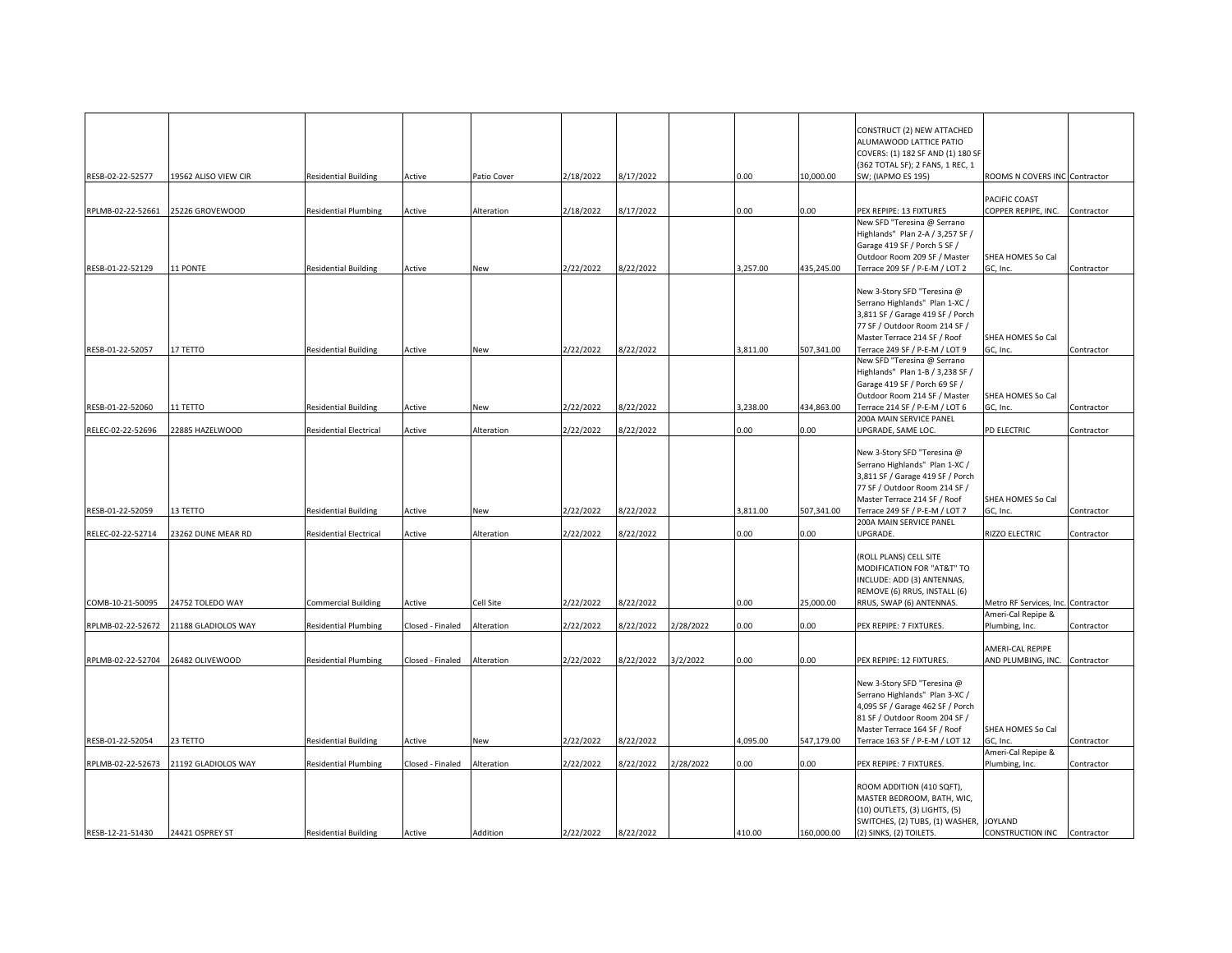|                                  |                                      |                               |                  |                    |           |           |           |          |            |                                   | Ameri-Cal Repipe &              |            |
|----------------------------------|--------------------------------------|-------------------------------|------------------|--------------------|-----------|-----------|-----------|----------|------------|-----------------------------------|---------------------------------|------------|
| RPLMB-02-22-52670                | 21182 GLADIOLOS WAY                  | <b>Residential Plumbing</b>   | Closed - Finaled | Alteration         | 2/22/2022 | 8/22/2022 | 3/2/2022  | 0.00     | 0.00       | PEX REPIPE: 7 FIXTURES.           | Plumbing, Inc.                  | Contractor |
|                                  |                                      |                               |                  |                    |           |           |           |          |            |                                   | Ameri-Cal Repipe &              |            |
| RPLMB-02-22-52671                | 21184 GLADIOLOS WAY                  | <b>Residential Plumbing</b>   | Closed - Finaled | Alteration         | 2/22/2022 | 8/22/2022 | 3/3/2022  | 0.00     | 0.00       | PEX REPIPE: 12 FIXTURES.          | Plumbing, Inc.                  | Contractor |
|                                  |                                      |                               |                  |                    |           |           |           |          |            |                                   |                                 |            |
|                                  |                                      |                               |                  |                    |           |           |           |          |            | New 3-Story SFD "Teresina @       |                                 |            |
|                                  |                                      |                               |                  |                    |           |           |           |          |            | Serrano Highlands" Plan 4-XA /    |                                 |            |
|                                  |                                      |                               |                  |                    |           |           |           |          |            | 4,329 SF / Garage 415 SF / Porch  |                                 |            |
|                                  |                                      |                               |                  |                    |           |           |           |          |            | 40 SF / Outdoor Room 239 SF /     |                                 |            |
|                                  |                                      |                               |                  |                    |           |           |           |          |            | Master Terrace 161 SF / Roof      | SHEA HOMES So Cal               |            |
| RESB-01-22-52058                 | <b>15 TETTO</b>                      | <b>Residential Building</b>   | Active           | New                | 2/22/2022 | 8/22/2022 |           | 4,329.00 | 585,192.00 | Terrace 292 SF / P-E-M / LOT 8    | GC, Inc.                        | Contractor |
|                                  |                                      |                               |                  |                    |           |           |           |          |            |                                   | Ameri-Cal Repipe &              |            |
| RPLMB-02-22-52674                | 21208 GLADIOLOS WAY                  | <b>Residential Plumbing</b>   | Closed - Finaled | Alteration         | 2/22/2022 | 8/22/2022 | 2/28/2022 | 0.00     | 0.00       | PEX REPIPE: 12 FIXTURES.          | Plumbing, Inc.                  | Contractor |
|                                  |                                      |                               |                  |                    |           |           |           |          |            | T/O 2400 SF 4:12 SLOPED ROOF;     |                                 |            |
|                                  |                                      |                               |                  |                    |           |           |           |          |            | SHEATHING REPAIR AS NEEDED;       |                                 |            |
|                                  |                                      |                               |                  |                    |           |           |           |          |            | INSTALL 1 LAYER OF #30            |                                 |            |
|                                  |                                      |                               |                  |                    |           |           |           |          |            | UNDERLAYMENT; INSTALL             |                                 |            |
|                                  |                                      |                               |                  |                    |           |           |           |          |            | CERTAIN TEED LANDMARK             | <b>RATIONAL ROOFING</b>         |            |
| RESB-02-22-52700                 | 25122 PIZARRO RD                     | <b>Residential Building</b>   | Active           | Reroof             | 2/22/2022 | 8/22/2022 |           | 2,400.00 | 13.000.00  | SOLARIS SHINGLES.                 | <b>SERVICES</b>                 | Contractor |
|                                  |                                      |                               |                  |                    |           |           |           |          |            |                                   | Ameri-Cal Repipe &              |            |
| RPLMB-02-22-52669                | 21178 GLADIOLOS WAY                  | <b>Residential Plumbing</b>   | Closed - Finaled | Alteration         | 2/22/2022 | 8/22/2022 | 3/7/2022  | 0.00     | 0.00       | PEX REPIPE: 7 FIXTURES.           | Plumbing, Inc.                  | Contractor |
|                                  |                                      |                               |                  |                    |           |           |           |          |            | C/O 4T AC IN SIDE YARD AND 80K    |                                 |            |
|                                  |                                      |                               |                  |                    |           |           |           |          |            |                                   |                                 |            |
|                                  |                                      |                               |                  |                    |           |           |           |          |            | BTU FURNACE IN ATTIC (BOTH        |                                 |            |
|                                  |                                      |                               |                  |                    |           |           |           |          |            | SAME LOCATION); 1 COIL;           | SERVICE CHAMPIONS,              |            |
|                                  | RMECH-02-22-52703 22402 WOODGROVE RD | <b>Residential Mechanical</b> | Active           | Air Conditioner    | 2/22/2022 | 8/22/2022 |           | 0.00     | 0.00       | DUCTWORK.                         | INC.                            | Contractor |
|                                  |                                      |                               |                  |                    |           |           |           |          |            |                                   |                                 |            |
|                                  |                                      |                               |                  |                    |           |           |           |          |            | T/O 1400 SF ROOF, SHEATHING       |                                 |            |
|                                  |                                      |                               |                  |                    |           |           |           |          |            | REPAIR AS NEEDED; INSTALL 2       |                                 |            |
|                                  |                                      |                               |                  |                    |           |           |           |          |            | LAYERS OF #30 UNDERLAYMENT;       |                                 |            |
|                                  |                                      |                               |                  |                    |           |           |           |          |            | INSTALL EAGLELITE CAPISTRANO      |                                 |            |
|                                  |                                      |                               |                  |                    |           |           |           |          |            | CONCRETE TILES (507 PSF PER       | RATIONAL ROOFING                |            |
| RESB-02-22-52698                 | 22726 WATERSIDE LN                   | <b>Residential Building</b>   | Active           | Reroof             | 2/22/2022 | 8/22/2022 |           | ,400.00  | 9.500.00   | IAPMO ER-1900).                   | <b>SERVICES</b>                 | Contractor |
|                                  |                                      |                               |                  |                    |           |           |           |          |            |                                   | Ameri-Cal Repipe &              |            |
| RPLMB-02-22-52668                | 21176 GLADIOLOS WAY                  | <b>Residential Plumbing</b>   | Closed - Finaled | Alteration         | 2/22/2022 | 8/22/2022 | 3/4/2022  | 0.00     | 0.00       | PEX REPIPE: 10 FIXTURES.          | Plumbing, Inc.                  | Contractor |
|                                  |                                      |                               |                  |                    |           |           |           |          |            |                                   |                                 |            |
|                                  |                                      |                               |                  |                    |           |           |           |          |            | New 3-Story SFD "Teresina @       |                                 |            |
|                                  |                                      |                               |                  |                    |           |           |           |          |            | Serrano Highlands" Plan 3-XA /    |                                 |            |
|                                  |                                      |                               |                  |                    |           |           |           |          |            | 4,095 SF / Garage 462 SF / Porch  |                                 |            |
|                                  |                                      |                               |                  |                    |           |           |           |          |            | 64 SF / Outdoor Room 204 SF /     |                                 |            |
|                                  |                                      |                               |                  |                    |           |           |           |          |            | Master Terrace 164 SF / Roof      | SHEA HOMES So Cal               |            |
| RESB-01-22-52055                 | 21 TETTO                             | <b>Residential Building</b>   | Active           | New                | 2/22/2022 | 8/22/2022 |           | 4,095.00 | 547,179.00 | Terrace 163 SF / P-E-M / LOT 11   | GC, Inc.                        | Contractor |
|                                  |                                      |                               |                  |                    |           |           |           |          |            |                                   |                                 |            |
|                                  |                                      |                               |                  |                    |           |           |           |          |            | New 3-Story SFD "Teresina @       |                                 |            |
|                                  |                                      |                               |                  |                    |           |           |           |          |            | Serrano Highlands" Plan 4-XB /    |                                 |            |
|                                  |                                      |                               |                  |                    |           |           |           |          |            | 4,329 SF / Garage 415 SF / Porch  |                                 |            |
|                                  |                                      |                               |                  |                    |           |           |           |          |            | 30 SF / Outdoor Room 239 SF /     |                                 |            |
|                                  |                                      |                               |                  |                    |           |           |           |          |            | Master Terrace 161 SF / Roof      | SHEA HOMES So Cal               |            |
| RESB-01-22-52056                 | 19 TETTO                             | <b>Residential Building</b>   | Active           | New                | 2/22/2022 | 8/22/2022 |           | 4,329.00 | 585,192.00 | Terrace 292 SF / P-E-M / LOT 10   | GC, Inc.                        | Contractor |
|                                  |                                      |                               |                  |                    |           |           |           |          |            |                                   |                                 |            |
|                                  |                                      |                               |                  |                    |           |           |           |          |            | Kitchen Remodel: 1-Sink 1-        |                                 |            |
|                                  |                                      |                               |                  |                    |           |           |           |          |            | Dishwasher Air Gap; 2-Rec; 1-     |                                 |            |
|                                  |                                      |                               |                  |                    |           |           |           |          |            | Hood; Remove & replace kitchen    |                                 |            |
|                                  |                                      |                               |                  |                    |           |           |           |          |            | cabinets, countertops &           | APEX Kitchen Bath               |            |
| RESB-02-22-52711                 | 66 WILD ROSE                         | <b>Residential Building</b>   | Active           | Remodel            | 2/22/2022 | 8/22/2022 |           | 0.00     | 0.00       | backsplash all in same locations. | Flooring                        | Contractor |
|                                  |                                      |                               |                  |                    |           |           |           |          |            | C/O 80K BTU FURNACE IN            |                                 |            |
|                                  |                                      |                               |                  |                    |           |           |           |          |            | INTERIOR CLOSET IN HALLWAY        |                                 |            |
| RMECH-02-22-52709 24291 GRASS ST |                                      | <b>Residential Mechanical</b> | Active           | Furnace Change Out | 2/22/2022 | 8/22/2022 |           | 0.00     | 0.00       | (SAME LOCATION).                  | Maravilla Foundation Contractor |            |
|                                  |                                      |                               |                  |                    |           |           |           |          |            |                                   |                                 |            |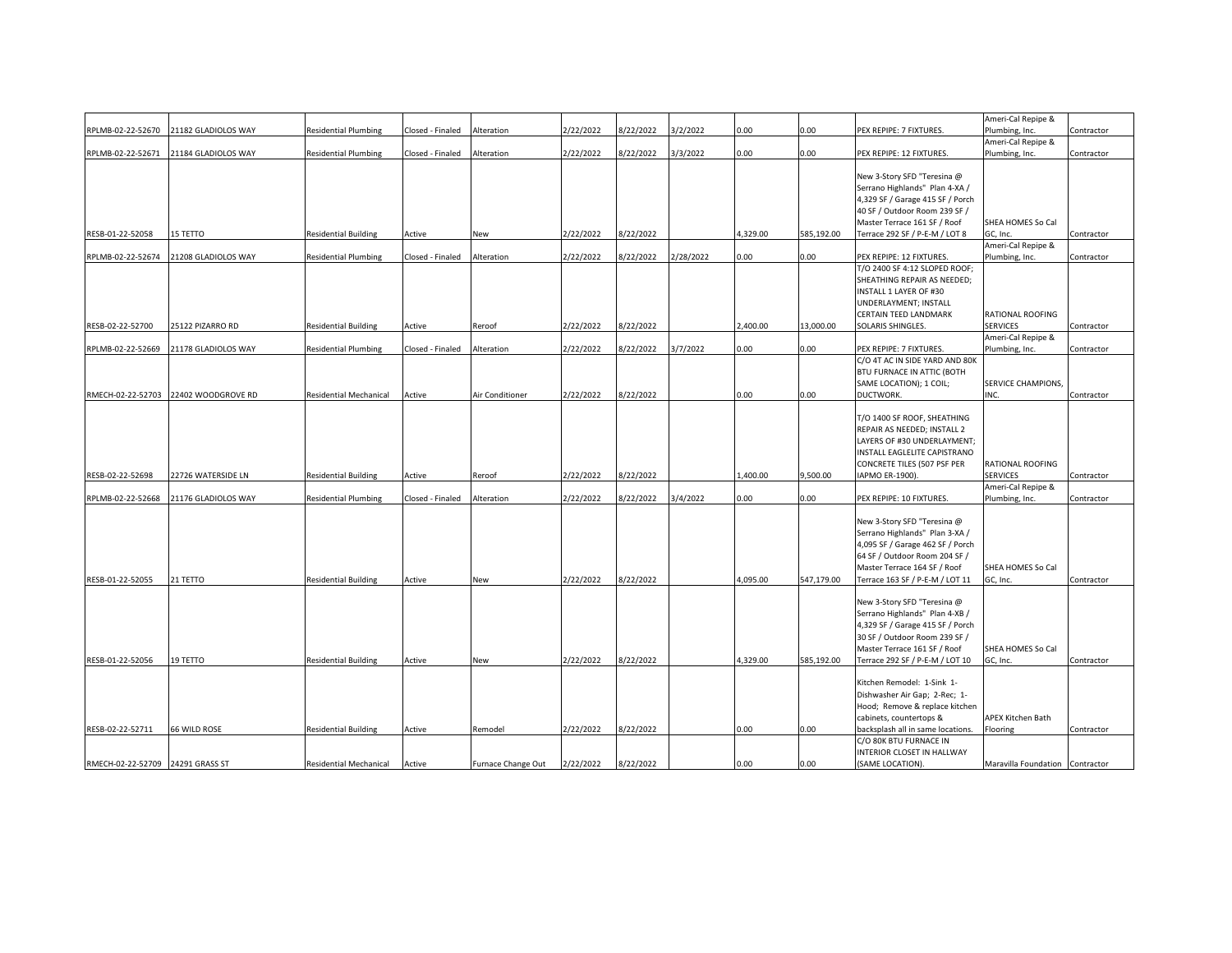| RESB-01-22-52128  | 13 PONTE                | <b>Residential Building</b>   | Active           | New                               | 2/22/2022 | 3/22/2022 |           | 3,811.00 | 507,341.00 | New 3-Story SFD "Teresina @<br>Serrano Highlands" Plan 1-XC /<br>3,811 SF / Garage 419 SF / Porch<br>77 SF / Outdoor Room 214 SF /<br>Master Terrace 214 SF / Roof<br>Terrace 249 SF / P-E-M / LOT 1                                   | SHEA HOMES So Cal<br>GC, Inc.          | Contractor |
|-------------------|-------------------------|-------------------------------|------------------|-----------------------------------|-----------|-----------|-----------|----------|------------|----------------------------------------------------------------------------------------------------------------------------------------------------------------------------------------------------------------------------------------|----------------------------------------|------------|
| RESB-02-22-52699  | 22111 COMANCHE RD       | <b>Residential Building</b>   | Active           | Reroof                            | 2/22/2022 | 3/22/2022 |           | 1,140.00 | 6,340.95   | 1140 SF PARTIAL RE-ROOF ON PV<br>ARRAY AREA ONLY TO INCLUDE:<br>Tear-off existing tile; No<br>sheathing required; Install one<br>layer of 30# felt (slope = 4:12) and<br>install new comp shingles where<br>solar modules are mounted. | SUNRUN                                 | Contractor |
|                   |                         |                               |                  |                                   |           |           |           |          |            |                                                                                                                                                                                                                                        |                                        |            |
| RESB-01-22-51798  | 20951 NORTH HAMPTON WAY | <b>Residential Building</b>   | Active           | Solar Panels                      | 2/22/2022 | 3/22/2022 |           | 196.00   | 5,000.00   | INSTALL 3.6 KW ROOF MOUNTED<br>PV SYSTEM (196 SQFT) WITH 9<br>MODULES, 1 INVERTER.                                                                                                                                                     | <b>KP SOLAR STREAM</b>                 | Contractor |
| RPLMB-02-22-52701 | 25122 PASEO CIPRES      | <b>Residential Plumbing</b>   | Closed - Finaled | Alteration                        | 2/22/2022 | /22/2022  | 3/2/2022  | 0.00     | 0.00       | PEX REPIPE: 11 FIXTURES.                                                                                                                                                                                                               | GOT PLUMBING, INC. Contractor          |            |
| RESB-02-22-52509  | 24152 LAULHERE PL       | <b>Residential Building</b>   | Active           | Patio Cover (Over 200<br>sq. ft.) | 2/22/2022 | 3/22/2022 |           | 400.00   | 3,500.00   | New Wood, Solid Roof Patio Cover<br>(400 SF, attached to existing<br>house).                                                                                                                                                           | OWNER/BUILDER                          | Contractor |
|                   |                         |                               |                  |                                   |           |           |           |          |            | C/O 40 GAL WATER HEATER IN                                                                                                                                                                                                             |                                        |            |
| RPLMB-02-22-52695 | 25885 TRABUCO RD 240    | <b>Residential Plumbing</b>   | Closed - Finaled | Alteration                        | 2/22/2022 | 3/22/2022 | 2/25/2022 | 0.00     | 0.00       | THE KITCHEN (SAME LOCATION).                                                                                                                                                                                                           | OWNER-BUILDER                          | Contractor |
| RELEC-02-22-52725 | 25152 PIZARRO RD        | Residential Electrical        | Active           | Alteration                        | 2/23/2022 | /22/2022  |           | 0.00     | 0.00       | 200A MAIN SERVICE PANEL<br>JPGRADE, SAME LOC.                                                                                                                                                                                          | OWNER-BUILDER                          | Contractor |
|                   |                         |                               |                  |                                   |           |           |           |          |            | INSTALL 13.5 KWH ENERGY<br>STORAGE SYSTEM WITH 1<br>BATTERY, 1 LOAD PANEL, 1 BACK<br>UP GATEWAY, AND<br>MODIFICATION TO EXISTING                                                                                                       | <b>BAKER ELECTRIC</b>                  |            |
| RELEC-01-22-52123 | <b>16 PENUMBRA</b>      | <b>Residential Electrical</b> | Active           | Alteration                        | 2/23/2022 | 3/22/2022 |           | 0.00     | 0.00       | SOLAR SYSTEM.<br>INSTALL 5.25 KW ROOF MOUNTED                                                                                                                                                                                          | HOME ENERGY                            | Contractor |
| RESB-02-22-52574  | 17 TETTO                | <b>Residential Building</b>   | Active           | Solar Panels                      | 2/23/2022 | 3/22/2022 |           | 268.00   | 15,000.00  | PV SYSTEM WITH 15 MODULES,<br>MICROINVERTERS, 1 LOAD<br>CENTER, 268 SF.                                                                                                                                                                | Sunpower                               | Contractor |
|                   |                         |                               |                  |                                   |           |           |           |          |            | INSTALL (2) ILLUMINATED WALL                                                                                                                                                                                                           |                                        |            |
| SIGN-02-22-52732  | 23706 EL TORO RD        | Sign                          | Active           | Wall Sign                         | 2/23/2022 | 3/22/2022 |           | 47.00    | 5,200.00   | SIGNS FOR "CRIMSON COWARD"<br>47 TTL SF).<br>INSTALL 5.25 KW ROOF MOUNTED                                                                                                                                                              | GOOD OL' AMERICAN<br>SIGNS N GRAPHICS  | Contractor |
|                   |                         |                               |                  |                                   |           |           |           |          |            | PV SYSTEM WITH 15 MODULES,<br>MICROINVERTERS, 1 LOAD                                                                                                                                                                                   |                                        |            |
| RESB-02-22-52573  | 23 TETTO                | <b>Residential Building</b>   | Active           | Solar Panels                      | 2/23/2022 | 3/22/2022 |           | 268.00   | 15,000.00  | CENTER, 268 SF.                                                                                                                                                                                                                        | Sunpower                               | Contractor |
|                   |                         |                               |                  |                                   |           |           |           |          |            | INSTALL 4.80 KW ROOF MOUNTED<br>PV SYSTEM WITH 12 MODULES, 1<br>POWERWALL+INVERTER (13.5                                                                                                                                               |                                        |            |
| RESB-02-22-52396  | 21732 EVENINGSIDE LN    | <b>Residential Building</b>   | Active           | Solar Panels                      | 2/23/2022 | 3/22/2022 |           | 260.00   | 12,000.00  | KWH), 1 LOAD CENTER, 260 SF.<br>INSTALL 9.2 KW ROOF MOUNTED                                                                                                                                                                            | Tesla Energy                           | Contractor |
|                   |                         |                               |                  |                                   |           |           |           |          |            | PV SYSTEM WITH 23 MODULES,                                                                                                                                                                                                             |                                        |            |
| RESB-02-22-52383  | 19631 DORADO DR         | <b>Residential Building</b>   | Active           | Solar Panels                      | 2/23/2022 | 8/22/2022 |           | 359.00   | 16,000.00  | MICROINVERTER, 1 COMBINER<br>BOX, 359 SF.                                                                                                                                                                                              | <b>LIFT ENERGY</b><br>COSTRUCTION, INC | Contractor |
| RPLMB-02-22-52729 | 21142 FLAMETREE         | <b>Residential Plumbing</b>   | Closed - Finaled | Alteration                        | 2/23/2022 | /22/2022  | 3/2/2022  | 0.00     | 0.00       | PEX REPIPE: 11 FIXTURES.                                                                                                                                                                                                               | Ameri-Cal Repipe &<br>Plumbing, Inc.   | Contractor |
| RESB-10-21-49804  | 1958 ALISO CANYON DRIVE | <b>Residential Building</b>   | Active           | Solar Panels                      | 2/23/2022 | 8/22/2022 |           | 236.00   | 23,000.00  | INSTALL 4.08 KW ROOF MOUNTED<br>PV SYSTEM (236 SQFT) WITH 12<br>MODULES, 1 INVERTER, 1 ENERGY<br>STORAGE SYSTEM (27 KWH), 1<br>LOAD CENTER (200 AMPS)                                                                                  | <b>TESLA</b>                           | Contractor |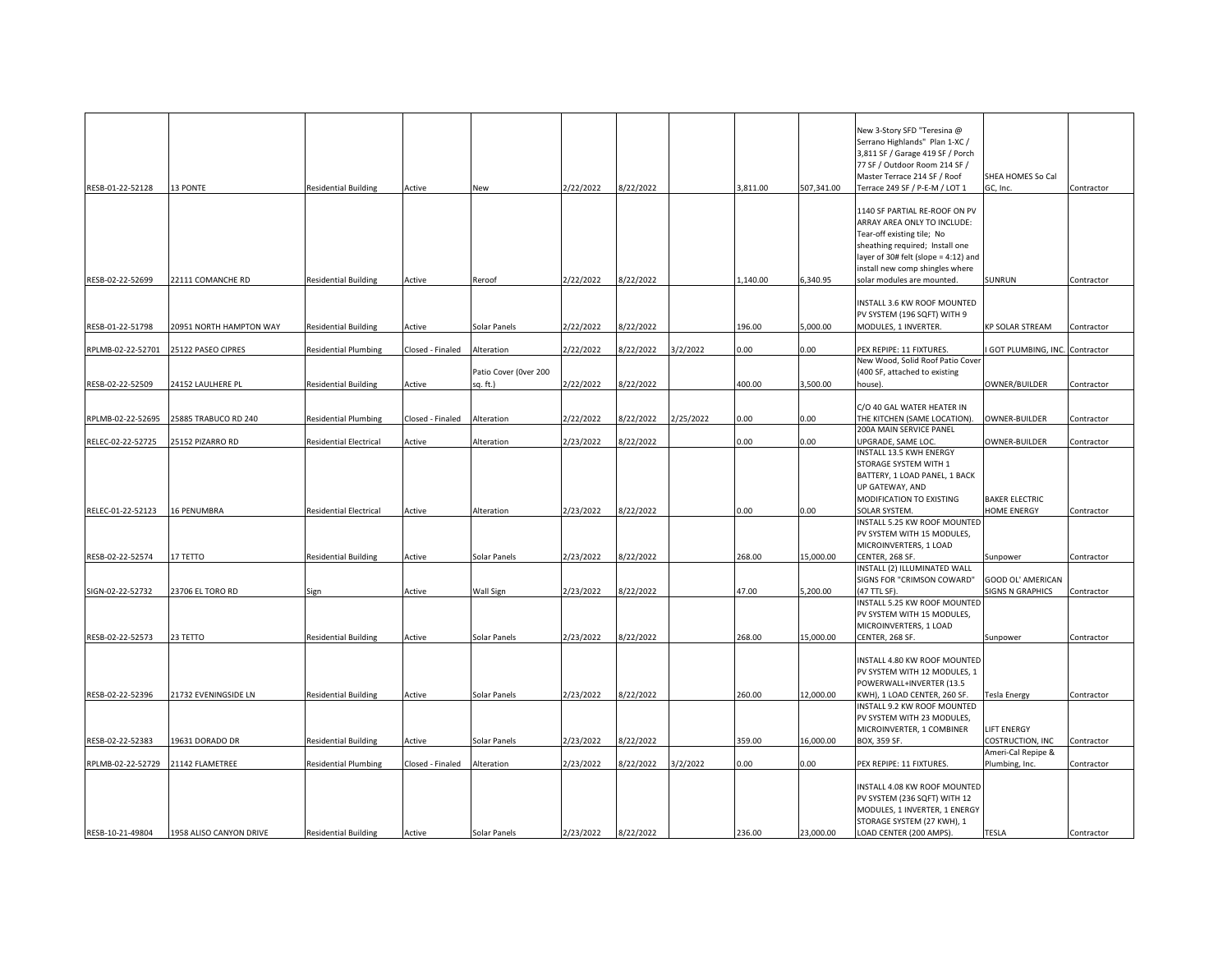|                   |                                       |                               |                  |              |           |           |          |          |           | NSTALL 12.00 KW ROOF                 |                                      |            |
|-------------------|---------------------------------------|-------------------------------|------------------|--------------|-----------|-----------|----------|----------|-----------|--------------------------------------|--------------------------------------|------------|
|                   |                                       |                               |                  |              |           |           |          |          |           | MOUNTED PV SYSTEM WITH 30            | CLARION                              |            |
|                   |                                       |                               |                  |              |           |           |          |          |           | MODULES, MICROINVERTERS, 1           | CONSTRUCTION                         |            |
| RESB-02-22-52592  | 21521 MONTBURY DR                     | <b>Residential Building</b>   | Ready to Issue   | Solar Panels | 2/23/2022 | 8/22/2022 |          | 633.90   | 56,221.73 | COMBINER BOX, 634 SF.                | <b>GROUP INC</b>                     | Contractor |
|                   |                                       |                               |                  |              |           |           |          |          |           |                                      |                                      |            |
|                   |                                       |                               |                  |              |           |           |          |          |           | INSTALL 4.80 KW ROOF MOUNTED         |                                      |            |
|                   |                                       |                               |                  |              |           |           |          |          |           | PV SYSTEM WITH 12 MODULES, 1         |                                      |            |
|                   |                                       |                               |                  |              |           |           |          |          |           |                                      |                                      |            |
|                   |                                       |                               |                  |              |           |           |          |          |           | POWERWALL+INVERTER (13.5             |                                      |            |
|                   |                                       |                               |                  |              |           |           |          |          |           | KWH), 1 LOAD CENTER, 1 BACKUP        |                                      |            |
| RESB-01-22-52116  | <b>306 CALLE ELEGANTE</b>             | Residential Building          | Active           | Solar Panels | 2/23/2022 | 8/22/2022 |          | 260.00   | 12,000.00 | GATEWAY, 260 SF.                     | Tesla Energy                         | Contractor |
|                   |                                       |                               |                  |              |           |           |          |          |           |                                      | Ameri-Cal Repipe &                   |            |
| RPLMB-02-22-52678 | 21185 GLADIOLOS WAY                   | <b>Residential Plumbing</b>   | Active           | Alteration   | 2/24/2022 | 3/23/2022 |          | 0.00     | 0.00      | PEX REPIPE: 12 FIXTURES.             | Plumbing, Inc.                       | Contractor |
| RPLMB-02-22-52751 | 23215 STELLA CT                       | <b>Residential Plumbing</b>   | Active           | Alteration   | 2/24/2022 | 8/23/2022 |          | 0.00     | 0.00      | PEX REPIPE WITH 15 FIXTURES.         | Repipe Pro                           | Contractor |
|                   |                                       |                               |                  |              |           |           |          |          |           |                                      | Ameri-Cal Repipe &                   |            |
| RPLMB-02-22-52682 | 21155 RIVER GLEN                      | <b>Residential Plumbing</b>   | Active           | Alteration   | 2/24/2022 | 8/23/2022 |          | 0.00     | 0.00      | PEX REPIPE: 9 FIXTURES.              | Plumbing, Inc.                       | Contractor |
|                   |                                       |                               |                  |              |           |           |          |          |           |                                      |                                      |            |
|                   |                                       |                               |                  |              |           |           |          |          |           |                                      |                                      |            |
|                   |                                       |                               |                  |              |           |           |          |          |           | New "outdoor" bathroom (25 SF)       |                                      |            |
|                   |                                       |                               |                  |              |           |           |          |          |           | attached to game room at rear of     |                                      |            |
|                   |                                       |                               |                  |              |           |           |          |          |           | house; 1-Sink 1-Toilet 1-Sewer       |                                      |            |
|                   |                                       |                               |                  |              |           |           |          |          |           | Connection 1-Water Lines; 1-Rec      | <b>PHOENIX</b>                       |            |
| RESB-02-22-52343  | <b>48 CASPIAN</b>                     | Residential Building          | Active           | Addition     | 2/24/2022 | 8/23/2022 |          | 25.00    | 8,000.00  | 1-Light 3-Switch; 1-Vent Fan         | DEVELOPMENT, INC. Contractor         |            |
|                   |                                       |                               |                  |              |           |           |          |          |           |                                      |                                      |            |
|                   |                                       |                               |                  |              |           |           |          |          |           | New Swimming Pool (350 SF) and       |                                      |            |
|                   |                                       |                               |                  |              |           |           |          |          |           | New Spa (80 SF) with related         |                                      |            |
|                   |                                       |                               |                  |              |           |           |          |          |           | equipment; Includes                  |                                      |            |
|                   |                                       |                               |                  |              |           |           |          |          |           | underground gas & electric to nev    |                                      |            |
| POOL-02-22-52752  | 12 LONTANO                            | Combination Pool/Spa          | Active           | Residential  | 2/24/2022 | 8/23/2022 |          | 430.00   | 70,000.00 | BBQ and fire table.                  | KEVIN J VOYTOVICH Contractor         |            |
|                   |                                       |                               |                  |              |           |           |          |          |           | PEX REPIPE: 14 FIXTURES, 3 HOSE      |                                      |            |
| RPLMB-02-22-52749 | 21511 VIA DEL ANGEL                   | <b>Residential Plumbing</b>   | Active           | Alteration   | 2/24/2022 | 3/23/2022 |          | 0.00     | 0.00      | BIBS.                                | REPIPE 1                             | Contractor |
|                   |                                       |                               |                  |              |           |           |          |          |           |                                      |                                      |            |
|                   |                                       |                               |                  |              |           |           |          |          |           | PEX REPIPE: 9 FIXTURES, 3 HOSE       |                                      |            |
| RPLMB-02-22-52750 | 24686 SUNSET LN                       | <b>Residential Plumbing</b>   | Active           | Alteration   | 2/24/2022 | 8/23/2022 |          | 0.00     | 0.00      | BIBS.                                | REPIPE 1                             | Contractor |
|                   |                                       |                               |                  |              |           |           |          |          |           |                                      | Ameri-Cal Repipe &                   |            |
| RPLMB-02-22-52681 | 21152 RIVER GLEN                      | <b>Residential Plumbing</b>   | Active           | Alteration   | 2/24/2022 | 8/23/2022 |          | 0.00     | 0.00      | PEX REPIPE: 11 FIXTURES.             | Plumbing, Inc.                       | Contractor |
|                   |                                       |                               |                  |              |           |           |          |          |           | T/O 700 SF FLAT ROOF OVER THE        |                                      |            |
|                   |                                       |                               |                  |              |           |           |          |          |           | GARAGE AND REROOF WITH               |                                      |            |
|                   |                                       |                               |                  |              |           |           |          |          |           |                                      |                                      |            |
|                   |                                       |                               |                  |              |           |           |          |          |           | TORCH DOWN (LIKE FOR LIKE;           |                                      |            |
| RESB-02-22-52761  | 22533 OVERLAKE DR                     | <b>Residential Building</b>   | Active           | Reroof       | 2/24/2022 | 8/23/2022 |          | 700.00   | 8,000.00  | ASTM 01663, ESR 3398).               | Knitter Contracting Inc Contractor   |            |
|                   |                                       |                               |                  |              |           |           |          |          |           |                                      |                                      |            |
|                   |                                       |                               |                  |              |           |           |          |          |           |                                      |                                      |            |
|                   |                                       |                               |                  |              |           |           |          |          |           | 1ST FLOOR BATH REMODEL to            |                                      |            |
|                   |                                       |                               |                  |              |           |           |          |          |           | include remove / replace 1-Tub       |                                      |            |
|                   |                                       |                               |                  |              |           |           |          |          |           | (with tile/lath) 1-Toilet 2-Sinks, 1 |                                      |            |
|                   |                                       |                               |                  |              |           |           |          |          |           |                                      |                                      |            |
|                   |                                       |                               |                  |              |           |           |          |          |           | Rec, 1-Exhaust Fan. LIVING ROOM      |                                      |            |
|                   |                                       |                               |                  |              |           |           |          |          |           | - Relocate Fan/Light. LOFT AREA -    |                                      |            |
|                   |                                       |                               |                  |              |           |           |          |          |           | Remove cabinets with Framing         |                                      |            |
|                   |                                       |                               |                  |              |           |           |          |          |           | Repair (if necessary), Relocate      | Gary Ashcroft                        |            |
| RESB-02-22-52756  | 19431 RUE DE VALORE 28H               | <b>Residential Building</b>   | Active           | Remodel      | 2/24/2022 | 8/23/2022 |          | 0.00     | 6,000.00  | Register, Relocate 1-Rec.            | Construction                         | Contractor |
|                   |                                       |                               |                  |              |           |           |          |          |           |                                      | Ameri-Cal Repipe &                   |            |
|                   |                                       |                               |                  |              |           |           |          |          |           |                                      |                                      |            |
| RPLMB-02-22-52676 | 21177 GLADIOLOS WAY                   | <b>Residential Plumbing</b>   | Closed - Finaled | Alteration   | 2/24/2022 | 3/23/2022 | 3/7/2022 | 0.00     | 0.00      | PEX REPIPE: 10 FIXTURES.             | Plumbing, Inc.                       | Contractor |
|                   |                                       |                               |                  |              |           |           |          |          |           | Install one (1) NEMA 14-50 Outlet    |                                      |            |
|                   |                                       |                               |                  |              |           |           |          |          |           | inside garage for electric vehicle   | LIFEGUARD ELECTRIC                   |            |
| RELEC-02-22-52746 | 21381 MONTERRA                        | <b>Residential Electrical</b> | Active           | Remodel      | 2/24/2022 | 8/23/2022 |          | 0.00     | 0.00      | charging.                            | <b>INC</b>                           | Contractor |
|                   |                                       |                               |                  |              |           |           |          |          |           |                                      |                                      |            |
|                   |                                       |                               |                  |              |           |           |          |          |           | 2500 TILE RE-LAY: REMOVE AND         |                                      |            |
|                   |                                       |                               |                  |              |           |           |          |          |           | STORE ROOF TILES, INSTALL 2          |                                      |            |
|                   |                                       |                               |                  |              |           |           |          |          |           |                                      |                                      |            |
|                   |                                       |                               |                  |              |           |           |          |          |           | LAYERS OF #30 UNDERLAYMENT;          |                                      |            |
| RESB-02-22-52755  | 21032 ASHLEY LN                       | <b>Residential Building</b>   | Active           | Reroof       | 2/24/2022 | 8/23/2022 |          | 2,500.00 | 9,800.00  | RE-INSTALL EXISTING TILES.           | Adam's Roofing, Inc. Contractor      |            |
|                   |                                       |                               |                  |              |           |           |          |          |           | REPAIR APPROX. 2'L OF THE            |                                      |            |
|                   |                                       |                               |                  |              |           |           |          |          |           | UNDER 4" WATER LINE IN THE           |                                      |            |
|                   |                                       |                               |                  |              |           |           |          |          |           | PARKING LOT FOR "CHASE"              | <b>BluSky Restoration</b>            |            |
|                   | 23861 EL TORO RD                      | <b>Commercial Plumbing</b>    | Active           | Alteration   | 2/24/2022 | 8/23/2022 |          | 0.00     | 0.00      | BUILDING.                            | Contractors, LLC                     | Contractor |
|                   |                                       |                               |                  |              |           |           |          |          |           |                                      |                                      |            |
|                   |                                       |                               |                  |              |           |           |          |          |           |                                      |                                      |            |
| CPLMB-02-22-52758 | RPLMB-02-22-52675 21175 GLADIOLOS WAY | <b>Residential Plumbing</b>   | Closed - Finaled | Alteration   | 2/24/2022 | 8/23/2022 | 3/7/2022 | 0.00     | 0.00      | PEX REPIPE: 10 FIXTURES.             | Ameri-Cal Repipe &<br>Plumbing, Inc. | Contractor |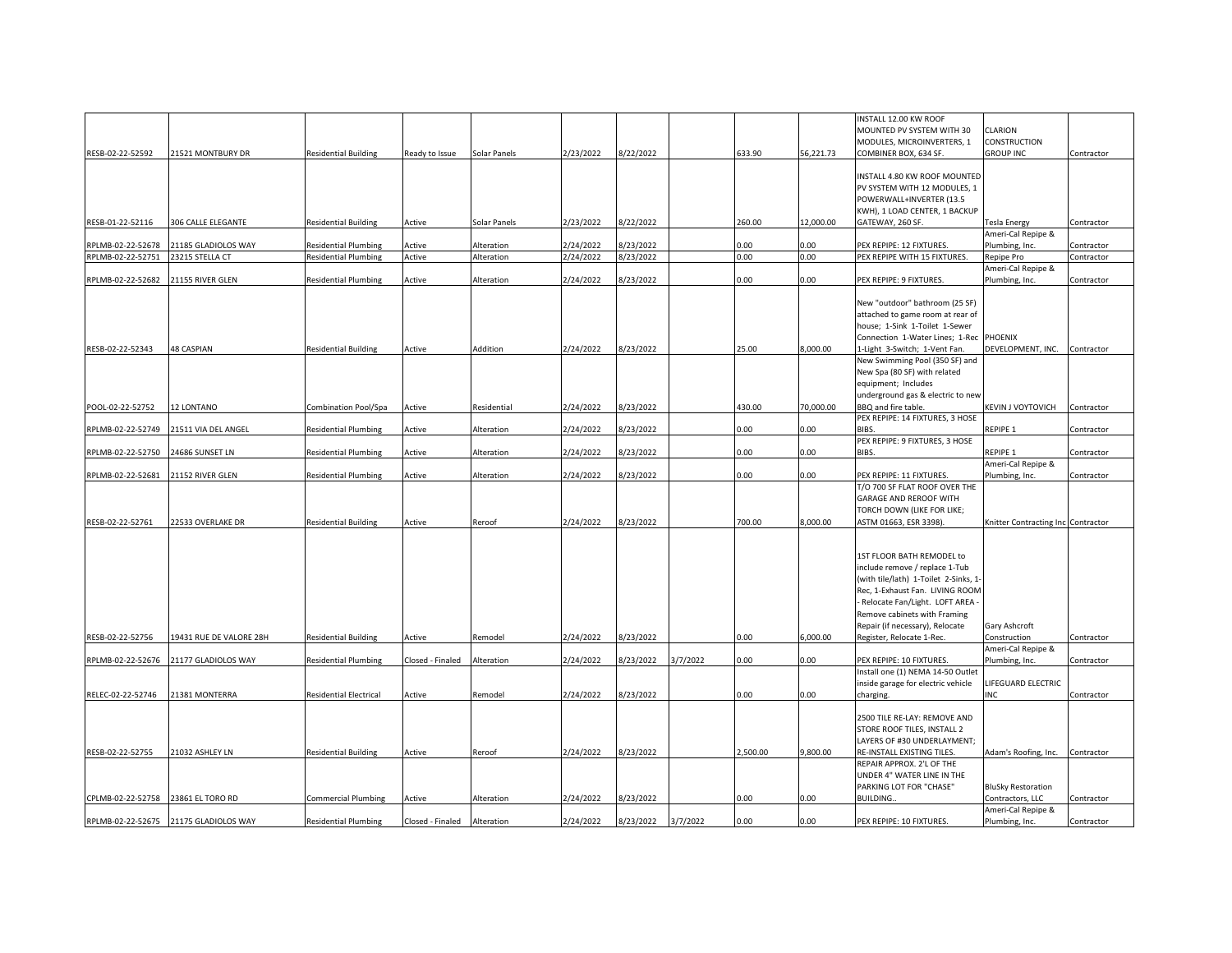| RPLMB-02-22-52680 | 21146 RIVER GLEN                                                            | <b>Residential Plumbing</b> | Active           | Alteration         | 2/24/2022 | 3/23/2022 |          | 0.00     | 0.00       | PEX REPIPE: 9 FIXTURES.                                                                                                                                                                                                                                                                                                                                                                                                                                                                                                                                                     | Ameri-Cal Repipe &<br>Plumbing, Inc. | Contractor |
|-------------------|-----------------------------------------------------------------------------|-----------------------------|------------------|--------------------|-----------|-----------|----------|----------|------------|-----------------------------------------------------------------------------------------------------------------------------------------------------------------------------------------------------------------------------------------------------------------------------------------------------------------------------------------------------------------------------------------------------------------------------------------------------------------------------------------------------------------------------------------------------------------------------|--------------------------------------|------------|
|                   |                                                                             |                             |                  |                    |           |           |          |          |            |                                                                                                                                                                                                                                                                                                                                                                                                                                                                                                                                                                             | Ameri-Cal Repipe &                   |            |
| RPLMB-02-22-52679 | 21143 RIVER GLEN                                                            | <b>Residential Plumbing</b> | Active           | Alteration         | 2/24/2022 | 8/23/2022 |          | 0.00     | 0.00       | PEX REPIPE: 9 FIXTURES.                                                                                                                                                                                                                                                                                                                                                                                                                                                                                                                                                     | Plumbing, Inc.                       | Contractor |
| COMB-01-22-52071  | 23632 EL TORO RD C                                                          | <b>Commercial Building</b>  | Active           | Tenant Improvement | 2/24/2022 | 3/23/2022 |          | 1,845.00 | 10,000.00  | INTERIOR T.I. (1,845 SF) FOR "SKY<br>CIGARS & GIFTS" - ADD WALLS TO<br>CREATE CIGAR ROOM, NON-<br><b>BEARING PARTITIONS,</b><br>SHOWCASES & DISPLAYS; (2)<br>RECEPTACLES, (39) LIGHTS, (4)<br>SWITCHES; MECH ALT (NEW<br>SUPPLY & RETURN).                                                                                                                                                                                                                                                                                                                                  | Botros Construction,<br>Inc.         | Contractor |
| POOL-02-22-52342  | 48 CASPIAN                                                                  | Combination Pool/Spa        | Active           | Residential        | 2/24/2022 | 8/23/2022 |          | 97.00    | 18,000.00  | New Above Ground Spa (97 SF); 1- PHOENIX<br>New Subpanel                                                                                                                                                                                                                                                                                                                                                                                                                                                                                                                    | DEVELOPMENT, INC.                    | Contractor |
| COMB-12-21-51465  | 21771 LAKE FOREST DR #110 / 112 Commercial Building                         |                             | Active           | Tenant Improvement | 2/24/2022 | 8/23/2022 |          | 4,134.00 | 250,000.00 | INTERIOR T.I. APPROX 4,134 SF<br>(SPACES 110 AND 112) FOR<br>"MARQUE CONSULTATION<br>OFFICE" (Urgent Care) W/I (E)<br>SPACE: CONSISTS OF DEMO; NEW<br>INTERIOR WALLS/DOORS;<br>SUSPENDED CEILING; LIGHTING;<br>COUNTERS; RESTROOM; HVAC<br>DISTRIBUTION (E) UNITS TO<br>REMAIN; INTERIOR FINISHES; (NO<br>STRUCTURAL WORK). PLUMB: 18<br>SINKS, 3 TOILETS, 2 WATER<br>HEATERS, GAS LINE, SEWER<br>CONNECTION, WATER LINES.<br>MECH: 3-VENT FANS, 3-MECH<br>ALTS-DUCTWORK (65 air<br>in/outlets). ELECT: 2 - 200A<br>SUBPANELS, 105 RECEPTACLES,<br>106 LIGHTS, 25 SWITCHES. | SAVANT<br>CONSTRUCTION, INC          | Contractor |
| RPLMB-02-22-52677 | 21183 GLADIOLOS WAY                                                         | <b>Residential Plumbing</b> | Closed - Finaled | Alteration         | 2/24/2022 | 8/23/2022 | 3/7/2022 | 0.00     | 0.00       | PEX REPIPE: 12 FIXTURES.                                                                                                                                                                                                                                                                                                                                                                                                                                                                                                                                                    | Ameri-Cal Repipe &<br>Plumbing, Inc. | Contractor |
| RESB-02-22-52632  | 11 PONTE                                                                    | <b>Residential Building</b> | Active           | Solar Panels       | 2/24/2022 | 8/23/2022 |          | 215.00   | 12,000.00  | INSTALL 4.20 KW ROOF MOUNTED<br>PV SYSTEM WITH 12 MODULES,<br>MICROINVERTERS, 215 SF.                                                                                                                                                                                                                                                                                                                                                                                                                                                                                       | Sunpower                             | Contractor |
| RESB-02-22-52778  | 21192,21194,21196,21198,21202,21<br>204,21206,21208 GLADIOLOS WAY<br>BLDG#1 | <b>Residential Building</b> | Active           | Reroof             | 2/25/2022 | 8/24/2022 |          | 5,400.00 | 42,500.00  | T/O EXISTING TILE ROOF; INSTALL<br>2 LAYERS OF #30 ASTM<br>UNDERLAYMENT; INSTALL NEW<br>EAGLE CAPISTRANO TILES (9 PSF<br>PER IAPMO ER-1900) FOR FLAT<br>ROOF, INSTALL 36 MIL FIBERTITE<br>SINGLE PLY MEMBRANE ESR-1456.                                                                                                                                                                                                                                                                                                                                                     | ROOFING STANDARDS<br><b>INC</b>      | Contractor |
|                   |                                                                             |                             |                  |                    |           |           |          |          |            | INSTALL 3.555 KW ROOF<br>MOUNTED PV SYSTEM WITH 9                                                                                                                                                                                                                                                                                                                                                                                                                                                                                                                           | <b>BRIGHT PLANET</b>                 |            |
| RESB-02-22-52753  | <b>5 CAMERON CIR</b>                                                        | <b>Residential Building</b> | Active           | Solar Panels       | 2/25/2022 | 8/24/2022 |          | 163.25   | 7,110.00   | MODULES, 1 INVERTER, 163 SF.                                                                                                                                                                                                                                                                                                                                                                                                                                                                                                                                                | SOLAR                                | Contractor |
| RESB-02-22-52771  | 22681 MANALASTAS DR                                                         | <b>Residential Building</b> | Active           | Reroof             | 2/25/2022 | 8/24/2022 |          | 1,300.00 | 3,800.00   | PARTIAL REROOF UNDER SOLAR<br>ARRAY ONLY, T/O AND REROOF<br>WITH COMP SHINGLES (1300 SF -<br>SLOPE 4:12)) AND INSTALL 1<br>LAYER #30 FELT UNDERLAYMENT. CONSTRUCTION                                                                                                                                                                                                                                                                                                                                                                                                        | <b>ABOVE ALL</b>                     | Contractor |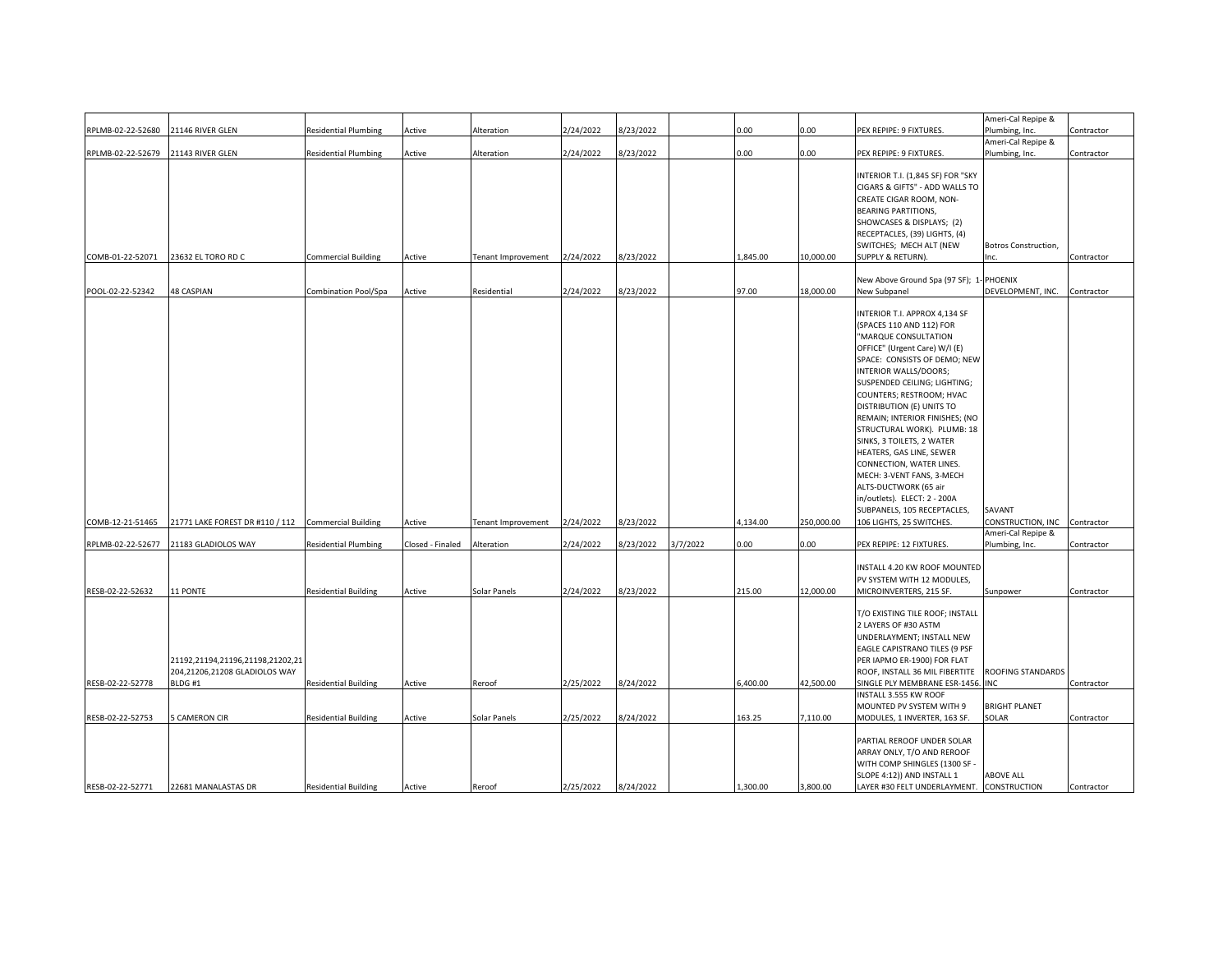|                   |                                                                      |                               |        |                 |           |           |          |           | INSTALL 5.780 KW ROOF                                         |                                 |            |
|-------------------|----------------------------------------------------------------------|-------------------------------|--------|-----------------|-----------|-----------|----------|-----------|---------------------------------------------------------------|---------------------------------|------------|
|                   |                                                                      |                               |        |                 |           |           |          |           | MOUNTED PV SYSTEM WITH 17<br>MODULES, MICROINVERTERS, 1       |                                 |            |
|                   |                                                                      |                               |        |                 |           |           |          |           | COMBINER BOX, MAIN PANEL                                      | KING BUILDING                   |            |
| RESB-02-22-52716  | 24601 VIA RAZA                                                       | <b>Residential Building</b>   | Active | Solar Panels    | 2/25/2022 | 8/24/2022 | 328.32   | 15,840.00 | UPGRADE TO 200A, 328 SF.                                      | CONSTRUCTION                    | Contractor |
|                   |                                                                      |                               |        |                 |           |           |          |           | (ROLL PLANS) Modify and                                       |                                 |            |
|                   |                                                                      |                               |        |                 |           |           |          |           | motorize an existing sliding                                  | R.J. Daum                       |            |
|                   |                                                                      |                               |        | Non-Structural  |           |           |          | 30,000.00 | parking lot gate at "AT&T"                                    | Construction                    |            |
| COMB-02-22-52770  | 23011 EL TORO RD                                                     | <b>Commercial Building</b>    | Active | Alterations     | 2/25/2022 | 8/24/2022 | 0.00     |           | puilding.<br>INSTALL 11.610 KW ROOF                           | Company                         | Contractor |
|                   |                                                                      |                               |        |                 |           |           |          |           | MOUNTED PV SYSTEM WITH 27                                     |                                 |            |
|                   |                                                                      |                               |        |                 |           |           |          |           | MODULES, MICROINVERTERS, 1                                    |                                 |            |
| RESB-01-22-52114  | 2295 ARROYO OAKS COURT                                               | <b>Residential Building</b>   | Active | Solar Panels    | 2/25/2022 | 3/24/2022 | 624.00   | 27.000.00 | COMBINER BOX, 624 SF.                                         | optimum solar power Contractor  |            |
|                   |                                                                      |                               |        |                 |           |           |          |           | 200A MAIN SERVICE PANEL                                       | Rightime Home                   |            |
| RELEC-02-22-52768 | 22192 SUNLIGHT CREEK                                                 | <b>Residential Electrical</b> | Active | Alteration      | 2/25/2022 | 3/24/2022 | 0.00     | $0.00\,$  | UPGRADE.                                                      | Services                        | Contractor |
|                   |                                                                      |                               |        |                 |           |           |          |           |                                                               |                                 |            |
|                   |                                                                      |                               |        |                 |           |           |          |           | C/O 5T HEAT PUMP IN SIDE YARD<br>AND 80K BTU FURNACE IN ATTIC | <b>VEXGEN AIR</b>               |            |
|                   |                                                                      |                               |        |                 |           |           |          |           | (BOTH SAME LOCATION, LIKE FOR                                 | <b>CONDITIONING AND</b>         |            |
|                   | RMECH-02-22-52769 21421 MONTBURY DR                                  | <b>Residential Mechanical</b> | Active | Air Conditioner | 2/25/2022 | 8/24/2022 | 0.00     | $0.00\,$  | LIKE); DUCTWORK.                                              | <b>HEATING INC</b>              | Contractor |
|                   |                                                                      |                               |        |                 |           |           |          |           | C/O 50 GAL WATER HEATER                                       |                                 |            |
|                   |                                                                      |                               |        |                 |           |           |          |           | GARAGE (SAME LOCATION, LIKE                                   | RELIABLE ENERGY                 |            |
| RPLMB-02-22-52765 | 22092 SHADYVALE LN                                                   | <b>Residential Plumbing</b>   | Active | Water Heater    | 2/25/2022 | 3/24/2022 | 0.00     | $0.00\,$  | FOR LIKE).                                                    | MANAGEMENT INC                  | Contractor |
|                   |                                                                      |                               |        |                 |           |           |          |           |                                                               |                                 |            |
|                   |                                                                      |                               |        |                 |           |           |          |           | MASTER BATHROOM REMODEL:                                      |                                 |            |
|                   |                                                                      |                               |        |                 |           |           |          |           | R/R SHOWER/TUB INCLUDING                                      |                                 |            |
|                   |                                                                      |                               |        |                 |           |           |          |           | TILE WALLS AND NEW SHOWER                                     |                                 |            |
|                   |                                                                      |                               |        |                 |           |           |          |           | DOORS; 1 SINK, 1 TOILET, 1<br>VENTILATING FAN; 4 LED LIGHTS,  | UNIQUE COATINGS &               |            |
| RESB-02-22-52776  | 21441 SPRUCEWOOD                                                     | <b>Residential Building</b>   | Active | Remodel         | 2/25/2022 | 8/24/2022 | 80.00    | 14,000.00 | 1 SW. (WINDOWS TO REMAIN).                                    | CONSTRUCTION                    | Contractor |
|                   |                                                                      |                               |        |                 |           |           |          |           |                                                               |                                 |            |
|                   |                                                                      |                               |        |                 |           |           |          |           | C/O 50 GAL WATER HEATER IN                                    |                                 |            |
| RPLMB-02-22-52782 | 25885 TRABUCO RD 35                                                  | <b>Residential Plumbing</b>   | Active | Alteration      | 2/25/2022 | 2/27/2023 | 0.00     | 0.00      | THE KITCHEN (SAME LOCATION).                                  | OWNER-BUILDER                   | Contractor |
|                   |                                                                      |                               |        |                 |           |           |          |           |                                                               |                                 |            |
| RESB-02-22-52766  | 24672 BELGREEN PL                                                    | <b>Residential Building</b>   | Active | Windows         | 2/25/2022 | 3/24/2022 | 0.00     | ,900.00   | C/O 5 WINDOWS (LIKE FOR LIKE).                                | OWNER-BUILDER                   | Contractor |
|                   |                                                                      |                               |        |                 |           |           |          |           | 200A MAIN SERVICE PANEL                                       |                                 |            |
| RELEC-02-22-52777 | 21592 RIO VERDE                                                      | <b>Residential Electrical</b> | Active | Alteration      | 2/25/2022 | 3/24/2022 | 0.00     | 0.00      | UPGRADE.<br>INSTALL 4.25 KW ROOF MOUNTED                      |                                 | Contractor |
|                   |                                                                      |                               |        |                 |           |           |          |           | PV SYSTEM WITH 10 MODULES, 1                                  |                                 |            |
| RESB-02-22-52617  | 86 ECLIPSE                                                           | <b>Residential Building</b>   | Active | Solar Panels    | 2/25/2022 | 8/24/2022 | 238.00   | 10,000.00 | INVERTER, 238 SF.                                             | <b>Tesla Energy</b>             | Contractor |
|                   |                                                                      |                               |        |                 |           |           |          |           |                                                               |                                 |            |
|                   |                                                                      |                               |        |                 |           |           |          |           | T/O EXISTING TILE ROOF; INSTALL                               |                                 |            |
|                   |                                                                      |                               |        |                 |           |           |          |           | 2 LAYERS OF #30 ASTM                                          |                                 |            |
|                   |                                                                      |                               |        |                 |           |           |          |           | UNDERLAYMENT; INSTALL NEW                                     |                                 |            |
|                   |                                                                      |                               |        |                 |           |           |          |           | EAGLE CAPISTRANO TILES (9 PSF                                 |                                 |            |
|                   |                                                                      |                               |        |                 |           |           |          |           | PER IAPMO ER-1900) FOR FLAT                                   |                                 |            |
|                   | 21202,21204,21206,21208,21212,21                                     |                               |        |                 |           |           |          |           | ROOF; INSTALL 36 MIL FIBERTITE<br>SINGLE PLY MEMBRANE ESR-    |                                 |            |
| RESB-02-22-52823  | 214,21216,21218 JASMINES BLDG<br>#4                                  | <b>Residential Building</b>   | Active | Reroof          | 2/28/2022 | 8/29/2022 | 6,400.00 | 42,500.00 | 1456.(BLDG 4).                                                | ROOFING STANDARDS<br><b>INC</b> | Contractor |
|                   |                                                                      |                               |        |                 |           |           |          |           | INSTALL 7.455 KW ROOF                                         |                                 |            |
|                   |                                                                      |                               |        |                 |           |           |          |           | MOUNTED PV SYSTEM WITH 21                                     |                                 |            |
| RESB-02-22-52733  | 22111 COMANCHE RD                                                    | <b>Residential Building</b>   | Active | Solar Panels    | 2/28/2022 | 3/24/2022 | 411.80   | 21,000.00 | MODULES, 1 INVERTER, 412 SF.                                  | SUNRUN                          | Contractor |
| RPLMB-02-22-52830 | 21739 LAKE VISTA DR                                                  | <b>Residential Plumbing</b>   | Active | Alteration      | 2/28/2022 | 8/29/2022 | 0.00     | 0.00      | PEX REPIPE (15 FIXTUERS).                                     | AMERICAL REPIPE                 | Contractor |
|                   |                                                                      |                               |        |                 |           |           |          |           | T/O EXISTING TILE ROOF; INSTALL                               |                                 |            |
|                   |                                                                      |                               |        |                 |           |           |          |           | 2 LAYERS OF #30 ASTM                                          |                                 |            |
|                   |                                                                      |                               |        |                 |           |           |          |           | UNDERLAYMENT; INSTALL NEW                                     |                                 |            |
|                   |                                                                      |                               |        |                 |           |           |          |           | EAGLE CAPISTRANO TILES (9 PSF                                 |                                 |            |
|                   |                                                                      |                               |        |                 |           |           |          |           | PER IAPMO ER-1900) FOR FLAT                                   |                                 |            |
|                   | 25452,25454,25456,25458,25462,25<br>464,25466,25468 CLAVELES CT BLDG |                               |        |                 |           |           |          |           | ROOF; INSTALL 36 MIL FIBERTITE<br>SINGLE PLY MEMBRANE ESR-    | ROOFING STANDARDS               |            |
| RESB-02-22-52821  |                                                                      | <b>Residential Building</b>   | Active | Reroof          | 2/28/2022 | 8/29/2022 | 5.400.00 | 42.500.00 | 1456.(BLDG 2)                                                 | <b>INC</b>                      | Contractor |
|                   |                                                                      |                               |        |                 |           |           |          |           |                                                               |                                 |            |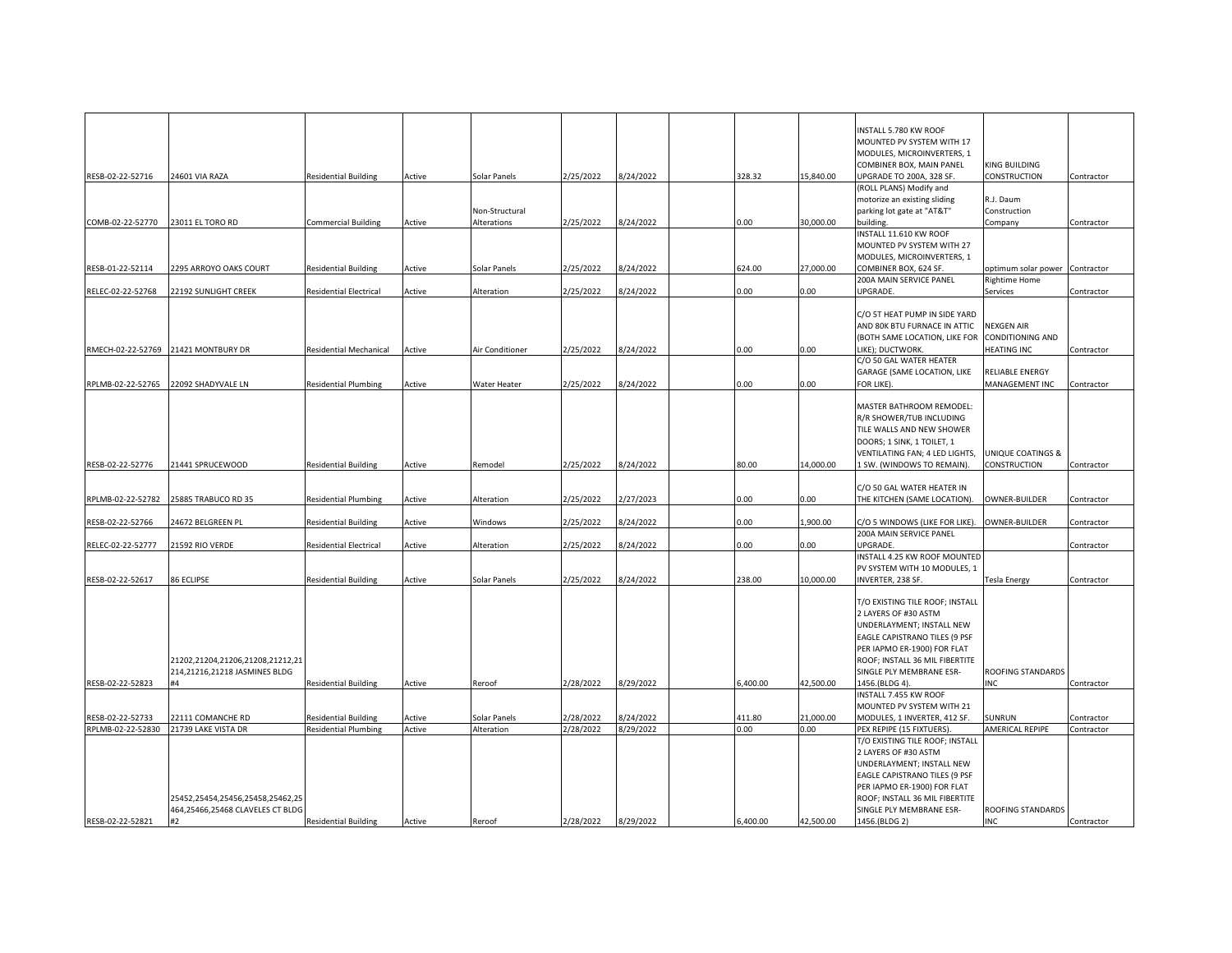|                   |                                      |                             |                             |              |           |           |          |          |           | Add two (2) new walls to provide                  |                     |            |
|-------------------|--------------------------------------|-----------------------------|-----------------------------|--------------|-----------|-----------|----------|----------|-----------|---------------------------------------------------|---------------------|------------|
|                   |                                      |                             |                             |              |           |           |          |          |           | enclosure for existing water                      |                     |            |
| RESB-02-22-52779  | 19431 RUE DE VALORE #40D             | <b>Residential Building</b> | Active                      | Remodel      | 2/28/2022 | 8/29/2022 |          | 6.00     | 250.00    | heater in loft area of condo.                     | OWNER/BUILDER       | Contractor |
|                   |                                      |                             |                             |              |           |           |          |          |           | NSTALL 240V NEMA 6-50 OUTLET                      |                     |            |
|                   |                                      |                             |                             |              |           |           |          |          |           | INSIDE THE GARAGE FOR AN EV                       |                     |            |
| RELEC-02-22-52848 | 25165 PASEO EQUESTRE                 | Residential Electrical      | Active                      | Remodel      | 2/28/2022 | 8/29/2022 |          | 0.00     | $0.00\,$  | <b>HARGER.</b>                                    | OWNER-BUILDER       | Contractor |
|                   |                                      |                             |                             |              |           |           |          |          |           | DEMO (E) CALIFORNIA ROOM AND                      |                     |            |
|                   |                                      |                             |                             |              |           |           |          |          |           | OPEN PATIO COVER (276 SQFT),                      |                     |            |
|                   |                                      |                             |                             |              |           |           |          |          |           | NEW ROOM ADDITION (276                            |                     |            |
|                   |                                      |                             |                             |              |           |           |          |          |           |                                                   |                     |            |
|                   |                                      |                             |                             |              |           |           |          |          |           | SQFT). (7) RECEPTACLES, (2)                       |                     |            |
| RESB-01-22-52101  | <b>20 MORNING GLORY</b>              | Residential Building        | Active                      | Addition     | 2/28/2022 | 8/29/2022 |          | 276.00   | 60,000.00 | LIGHTS, (1) SWITCH.                               | <b>SANS INC</b>     | Contractor |
|                   |                                      |                             |                             |              |           |           |          |          |           |                                                   |                     |            |
|                   |                                      |                             |                             |              |           |           |          |          |           | C/O 2.5T HEAT PUMP IN LEFT                        |                     |            |
|                   |                                      |                             |                             |              |           |           |          |          |           | SIDEYARD (SAME LOCATION), 1                       |                     |            |
|                   |                                      |                             |                             |              |           |           |          |          |           | COIL; C/O 40K BTU AIR HANDLER                     |                     |            |
|                   | RMECH-02-22-52832 25311 CHEYENNE WAY | Residential Mechanical      | Active                      | Alteration   | 2/28/2022 | 8/29/2022 |          | 0.00     | 0.00      | IN CLOSET (SAME LOCATION).                        | SoCal Airflow Pros  | Contractor |
|                   |                                      |                             |                             |              |           |           |          |          |           | CHANGE OUT 4T AC IN BACKYARD,                     |                     |            |
|                   |                                      |                             |                             |              |           |           |          |          |           | AND 80K BTU FURNACE IN                            |                     |            |
|                   |                                      |                             |                             |              |           |           |          |          |           | <b>GARAGE (BOTH IN SAME</b>                       |                     |            |
|                   |                                      |                             |                             |              |           |           |          |          |           |                                                   |                     |            |
|                   |                                      |                             |                             |              |           |           |          |          |           | LOCATION) WITH COIL,                              | WHITE MECHANICAL,   |            |
|                   | RMECH-02-22-52837 25472 ELDERWOOD    | Residential Mechanical      | Closed - Finaled Alteration |              | 2/28/2022 | 8/29/2022 | 3/3/2022 | 0.00     | 0.00      | DISCONNECT.                                       | INC.                | Contractor |
|                   |                                      |                             |                             |              |           |           |          |          |           | CHANGE OUT 2.5T AC IN                             |                     |            |
|                   |                                      |                             |                             |              |           |           |          |          |           | BACKYARD AND 30K BTU                              |                     |            |
|                   |                                      |                             |                             |              |           |           |          |          |           | FURNACE IN ATTIC (BOTH IN SAME                    |                     |            |
|                   |                                      |                             |                             |              |           |           |          |          |           | LOCATION) WITH COIL; REPLACE 8 SERVICE CHAMPIONS, |                     |            |
|                   | RMECH-02-22-52831 19051 WILDWOOD CIR | Residential Mechanical      | Active                      | Alteration   | 2/28/2022 | 8/29/2022 |          | 0.00     | 0.00      | DUCTS.                                            | INC.                | Contractor |
|                   |                                      |                             |                             |              |           |           |          |          |           | INSTALL 11.00 KW ROOF                             |                     |            |
|                   |                                      |                             |                             |              |           |           |          |          |           | MOUNTED PV SYSTEM WITH 25                         |                     |            |
|                   |                                      |                             |                             |              |           |           |          |          |           | MODULES, MICROINVERTERS, 1                        | Sun City Energy     |            |
|                   |                                      |                             |                             |              |           |           |          |          |           |                                                   |                     |            |
| RESB-02-22-52339  | 1101 SUMMIT OAK DRIVE                | <b>Residential Building</b> | Active                      | Solar Panels | 2/28/2022 | 8/29/2022 |          | 535.00   | 10,000.00 | COMBINER BOX, 535 SF.                             | Corporation         | Contractor |
|                   |                                      |                             |                             |              |           |           |          |          |           |                                                   |                     |            |
|                   |                                      |                             |                             |              |           |           |          |          |           | <b>GUEST BATH REMODEL (on 1st</b>                 |                     |            |
|                   |                                      |                             |                             |              |           |           |          |          |           | Floor): 1-Tub (with tile / lath) 1-               |                     |            |
|                   |                                      |                             |                             |              |           |           |          |          |           | Toilet 1-Sink; 1-Rec 3-Lights 2-                  | OC BUILDERS GROUP,  |            |
| RESB-02-22-52833  | 21596 TREESHADE LN                   | <b>Residential Building</b> | Active                      | Remodel      | 2/28/2022 | 8/29/2022 |          | 62.00    | 10,000.00 | Switches; 1-Exhaust Fan.                          | INC.                | Contractor |
|                   |                                      |                             |                             |              |           |           |          |          |           | ADDITION TO AN ESXISTING                          |                     |            |
|                   |                                      |                             |                             |              |           |           |          |          |           | SOLAR SYSTEM TO INSTALL 4.290                     |                     |            |
|                   |                                      |                             |                             |              |           |           |          |          |           | KW ROOF MOUNTED PV SYSTEM                         |                     |            |
|                   |                                      |                             |                             |              |           |           |          |          |           |                                                   |                     |            |
|                   |                                      |                             |                             |              |           |           |          |          |           | WITH 11 MODULES,                                  |                     |            |
|                   |                                      |                             |                             |              |           |           |          |          |           | MICROINVERTERS, 1 COMBINER                        | Guyou Construction, |            |
| RESB-02-22-52648  | 23311 GUINEA ST                      | Residential Building        | Active                      | Solar Panels | 2/28/2022 | 8/29/2022 |          | 241.00   | 11,000.00 | BOX, 241 SF.                                      | Inc.                | Contractor |
|                   |                                      |                             |                             |              |           |           |          |          |           | INSTALL 5.325 KW ROOF                             |                     |            |
|                   |                                      |                             |                             |              |           |           |          |          |           | MOUNTED PV SYSTEM WITH 15                         |                     |            |
| RESB-02-22-52734  | 24555 TONIA AV                       | Residential Building        | Active                      | Solar Panels | 2/28/2022 | 8/24/2022 |          | 294.10   | 15,000.00 | MODULES, 1 INVERTER, 294 SF.                      | SUNRUN              | Contractor |
|                   |                                      |                             |                             |              |           |           |          |          |           | INSTALL 8.875 KW ROOF                             |                     |            |
|                   |                                      |                             |                             |              |           |           |          |          |           | MOUNTED PV SYSTEM WITH 25                         |                     |            |
| RESB-02-22-52544  | 22562 COTTONWOOD CIR                 | <b>Residential Building</b> | Active                      | Solar Panels | 2/28/2022 | 8/24/2022 |          | 490.20   | 25,000.00 | MODULES, 1 INVERTER, 490 SF.                      | SUNRUN              | Contractor |
|                   |                                      |                             |                             |              |           |           |          |          |           | INSTALL 7.1 KW ROOF MOUNTED                       |                     |            |
|                   |                                      |                             |                             |              |           |           |          |          |           | PV SYSTEM WITH 20 MODULES, 1                      |                     |            |
|                   |                                      |                             |                             |              |           |           |          |          |           |                                                   |                     |            |
| RESB-02-22-52735  | 22246 LANTERN LN                     | <b>Residential Building</b> | Active                      | Solar Panels | 2/28/2022 | 8/24/2022 |          | 392.20   | 20,000.00 | INVERTER, 392 SF.                                 | SUNRUN              | Contractor |
|                   |                                      |                             |                             |              |           |           |          |          |           |                                                   |                     |            |
|                   |                                      |                             |                             |              |           |           |          |          |           | T/O EXISTING TILE ROOF; INSTALL                   |                     |            |
|                   |                                      |                             |                             |              |           |           |          |          |           | 2 LAYERS OF #30 ASTM                              |                     |            |
|                   |                                      |                             |                             |              |           |           |          |          |           | UNDERLAYMENT; INSTALL NEW                         |                     |            |
|                   |                                      |                             |                             |              |           |           |          |          |           | EAGLE CAPISTRANO TILES (9 PSF                     |                     |            |
|                   |                                      |                             |                             |              |           |           |          |          |           | PER IAPMO ER-1900) FOR FLAT                       |                     |            |
|                   | 21121,21123,21125,21127,21131,21     |                             |                             |              |           |           |          |          |           | ROOF; INSTALL 36 MIL FIBERTITE                    |                     |            |
|                   | 133,21135,21137 GLADIOLOS WAY        |                             |                             |              |           |           |          |          |           | SINGLE PLY MEMBRANE ESR-1456. ROOFING STANDARDS   |                     |            |
|                   |                                      |                             |                             |              |           |           |          |          |           |                                                   |                     |            |
| RESB-02-22-52822  | BLDG#3                               | <b>Residential Building</b> | Active                      | Reroof       | 2/28/2022 | 8/29/2022 |          | 5.400.00 | 42,500.00 | (BLDG 3).                                         | <b>INC</b>          | Contractor |